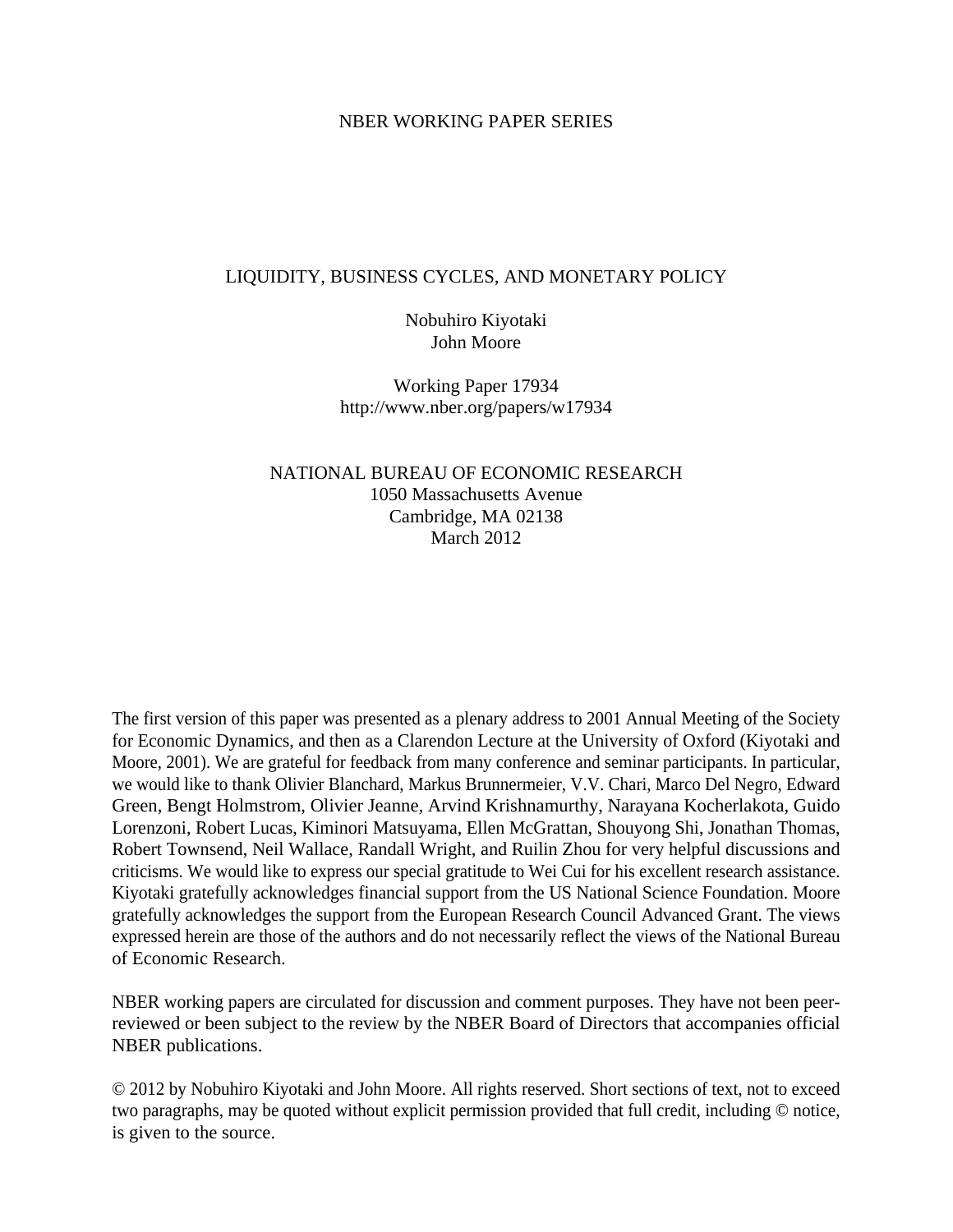Liquidity, Business Cycles, and Monetary Policy Nobuhiro Kiyotaki and John Moore NBER Working Paper No. 17934 March 2012 JEL No. E10,E44,E50

# **ABSTRACT**

The paper presents a model of a monetary economy where there are differences in liquidity across assets. Money circulates because it is more liquid than other assets, not because it has any special function. There is a spectrum of returns on assets, reflecting their differences in liquidity. The model is used, first, to investigate how aggregate activity and asset prices fluctuate with shocks to productivity and liquidity; second, to examine what role government policy might have through open market operations that change the mix of assets held by the private sector. With its emphasis on liquidity rather than sticky prices, the model harks back to an earlier interpretation of Keynes (1936), following Tobin (1969).

Nobuhiro Kiyotaki Department of Economics Princeton University Fisher Hall Princeton, NJ 08544-1021 and NBER kiyotaki@princeton.edu

John Moore William Robertson Building Edinburgh Scotland, EH8 9JY U.K. j.h.moore@ed.ac.uk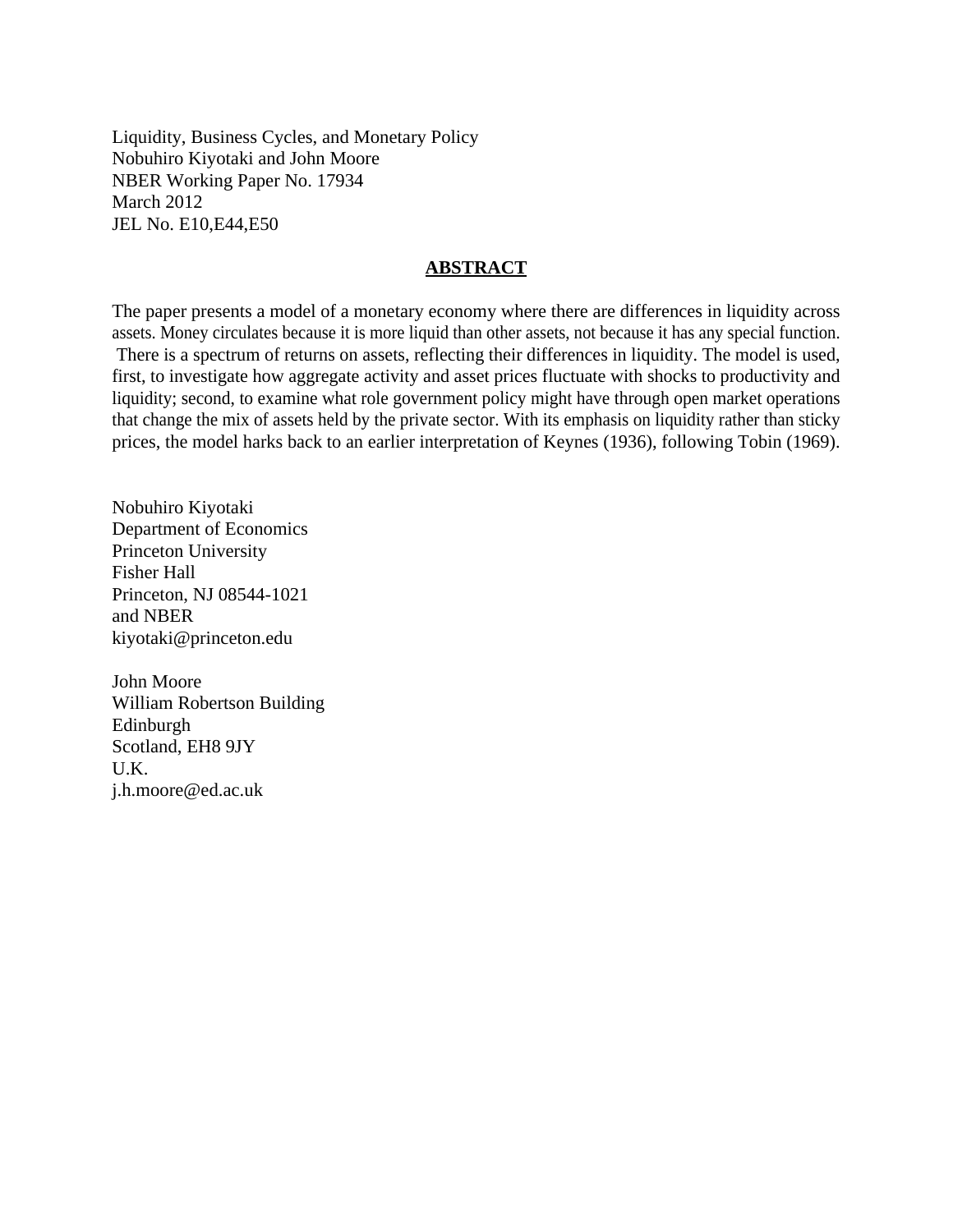### Introduction  $\mathbf 1$

This paper presents a model of a monetary economy where there are differences in liquidity across assets. Our aim is to study how aggregate activity and asset prices fluctuate with recurrent shocks to productivity and liquidity. In doing so, we examine what role government policy might have through open market operations that change the mix of assets held by the private sector.

Part of our purpose is to construct a workhorse model of money and liquidity that does not stray too far from the other workhorse of modern macroeconomics, the real business cycle model. We thus maintain the assumption of competitive markets. In a standard competitive framework, money has no role unless endowed with a special function, for example that the purchase of goods requires cash in advance. In our model, the reason why money can improve resource allocation is not because money has a special function but because, crucially, we assume that other assets are partially illiquid, less liquid than money. Ours might be thought of as a liquidity-in-advance framework.

Iliquidity has to do with some impediment to the resale of assets. With this in mind, we construct a model in which the resale of assets is a central feature of the economy. We consider a group of entrepreneurs, who each uses his or her own capital stock and skill to produce output from labor (which is supplied by workers). Capital depreciates and is restocked through investment, but the investment technology, for producing new capital from output, is not commonly available: in each period only some of the entrepreneurs are able to invest, and the arrival of investment opportunities is randomly distributed across entrepreneurs through time. Hence in each period there is a need to channel output from those entrepreneurs who don't have an investment opportunity (that period's savers) to those who do (that period's investors).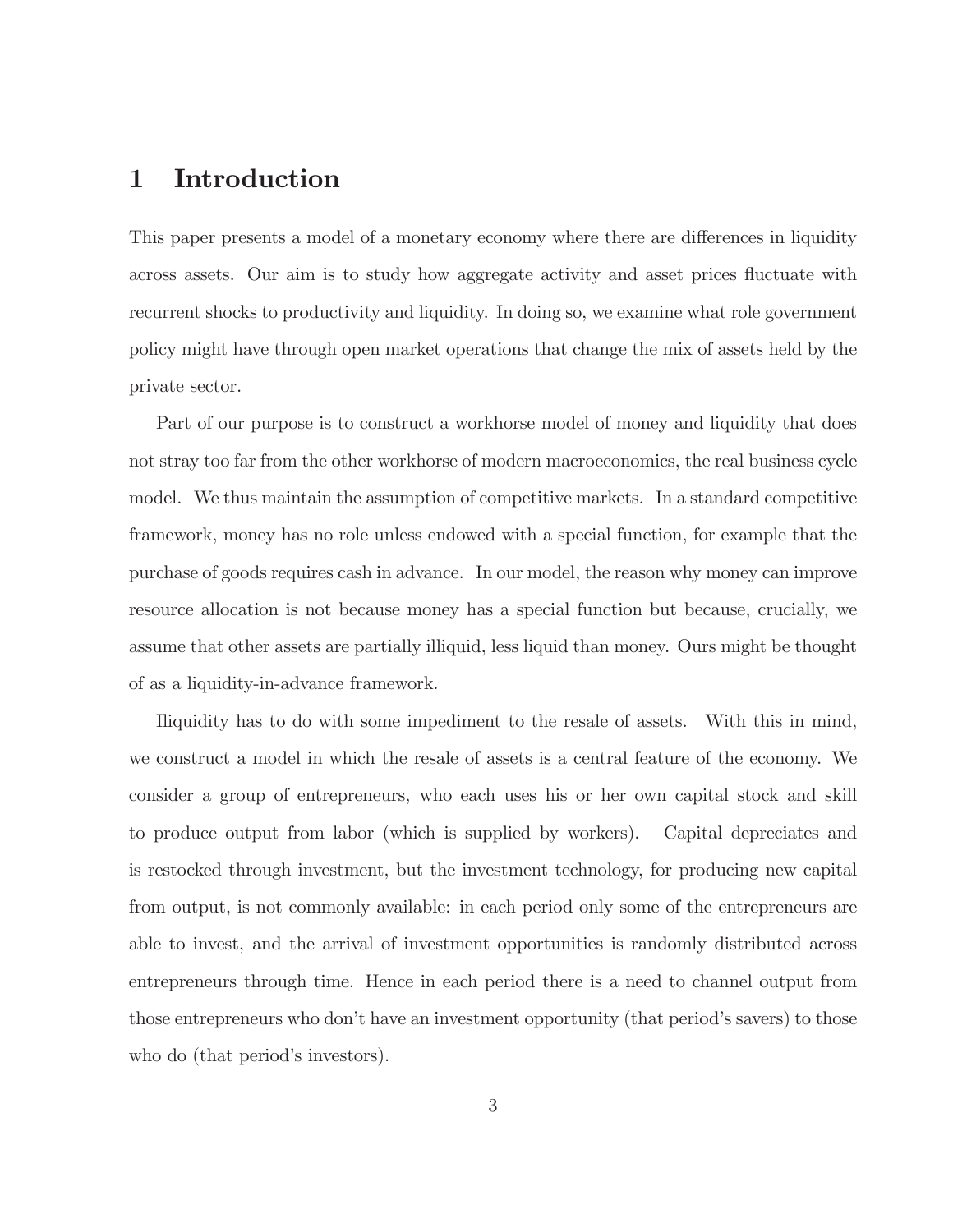To acquire output for the production of new capital, an investing entrepreneur issues equity claims to the capital's future returns. However, we assume that because the investing entrepreneur's skill will be needed to produce these future returns and he cannot precommit to work, at the time of investment he can credibly pledge only a fraction – say  $\theta$  – of the future returns from the new capital. Unless  $\theta$  is high enough, he faces a borrowing constraint: he must finance part of the cost of investment from his available resources. The lower is  $\theta$ , the tighter is the borrowing constraint: the larger is the downpayment per unit of investment that he must make out of his own funds.

He will typically have on his balance sheet two kinds of asset that can be resold to raise funds. He may have money. And he may have equity previously issued by other entrepreneurs. Both of these will have been acquired by him at some point in the past, when he himself was a saver.

Crucially, we suppose that equity is less liquid than money. We parameterize the degree to which equity is illiquid by making a stylized assumption: in each period only a proportion  $-\text{say }\phi-\text{of an agent's equity holding can be resolved. Think of peeling an onion slowly, layer}$ by layer, a fraction  $\phi$  per period. Although the entrepreneur with an investment opportunity this period can readily divest  $\phi$  of his equity holding, to divest any more he will have to wait until next period, by which time the opportunity may have disappeared. The lower is  $\phi$ , the tighter is the resaleability constraint. Unlike his equity holding, the entrepreneur's money holding is perfectly liquid: it can all be used to buy goods straight away.

In practice, of course, there are wide differences in resaleability across different kinds of equity: compare the stock of publicly-traded companies with shares in privately-held businesses. Indeed there are many financial assets that are hardly any less liquid than money, e.g., government bonds. Thus in our stylized model, "money" should be interpreted very broadly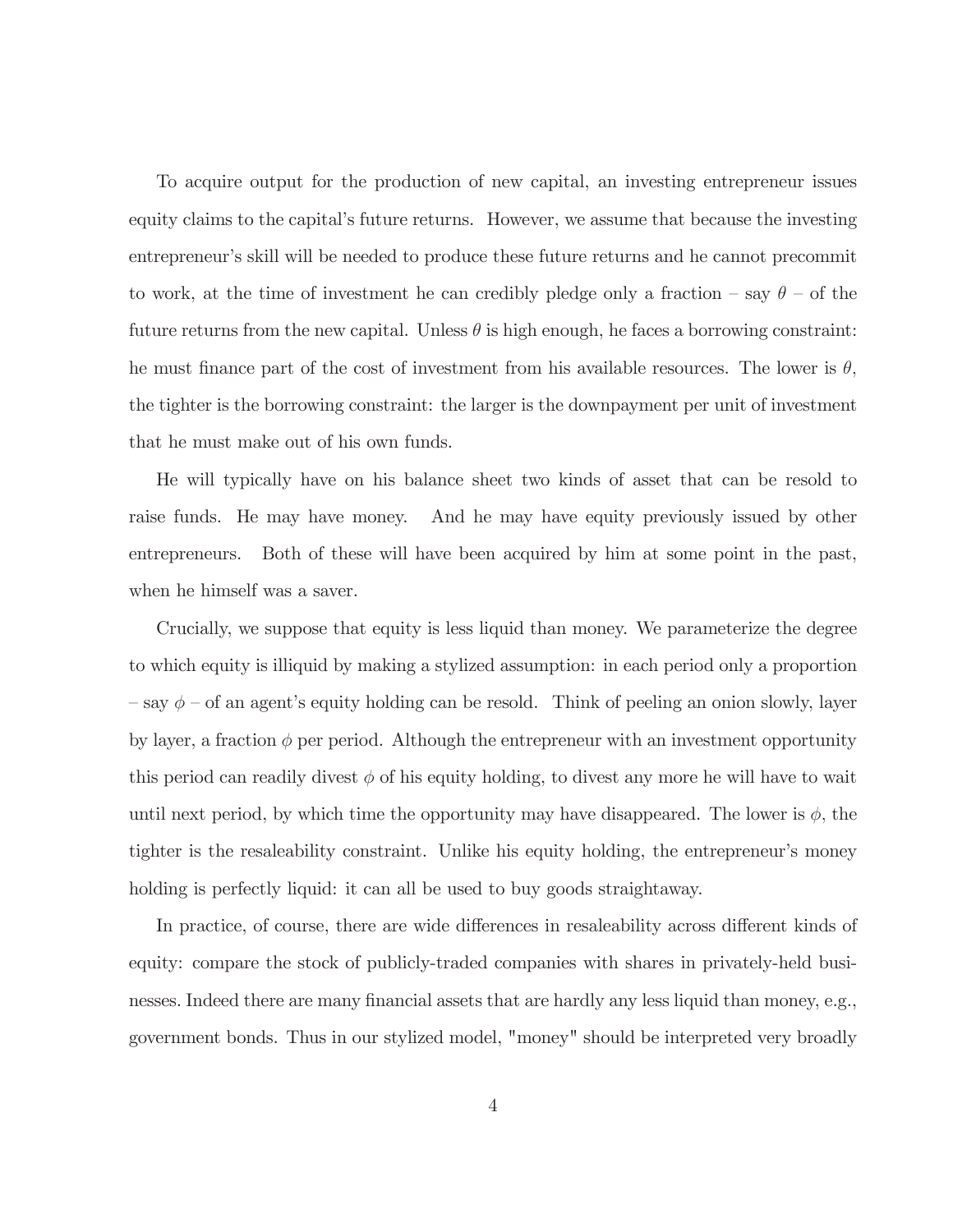to include all financial assets that are essentially as liquid as money. Under the heading of "equity" come all financial assets that are less than perfectly liquid. By assumption, all these non-monetary assets are subject to the common resaleability constraint parameterized by  $\phi$ .

To understand how fiat money can lubricate this economy, notice that the task of channelling goods from those entrepreneurs who don't have an investment opportunity into the hands of those who do is thwarted by the fact that investors are unable to offer savers adequate compensation: the borrowing constraint  $(\theta)$  means that new capital investment cannot be entirely self-financed by issuing new equity, and the resaleability constraint  $(\phi)$  means that sufficient of the old equity cannot change hands quickly. Fiat money can help alleviated this problem. Our analysis shows that if  $\theta$  and  $\phi$  aren't high enough – if (and only if) a particular combination of  $\theta$  and  $\phi$  lies below a certain threshold – then the circulation of fiat money, passing each period from investors to savers in exchange for goods, serves to boost aggregate activity. Whenever fiat money plays this essential role we say that the economy is a monetary economy. Whether or not agents use fiat money – whether or not the economy is monetary  $-$  is determined endogenously.

We show that in a monetary economy, the expected rate of return on money is very low, less than the expected rate of return on equity. (The steady-state of an economy where the stock of fiat money is fixed would necessarily have a zero net return on money.) Nevertheless, a saver chooses to hold some money in his portfolio, because in the event that he has an opportunity to invest in the future he will be liquidity constrained, and money is more liquid than equity. The gap between the return on money and the return on equity is a liquidity premium.

We also show that both the returns on equity and money are lower than the rate of time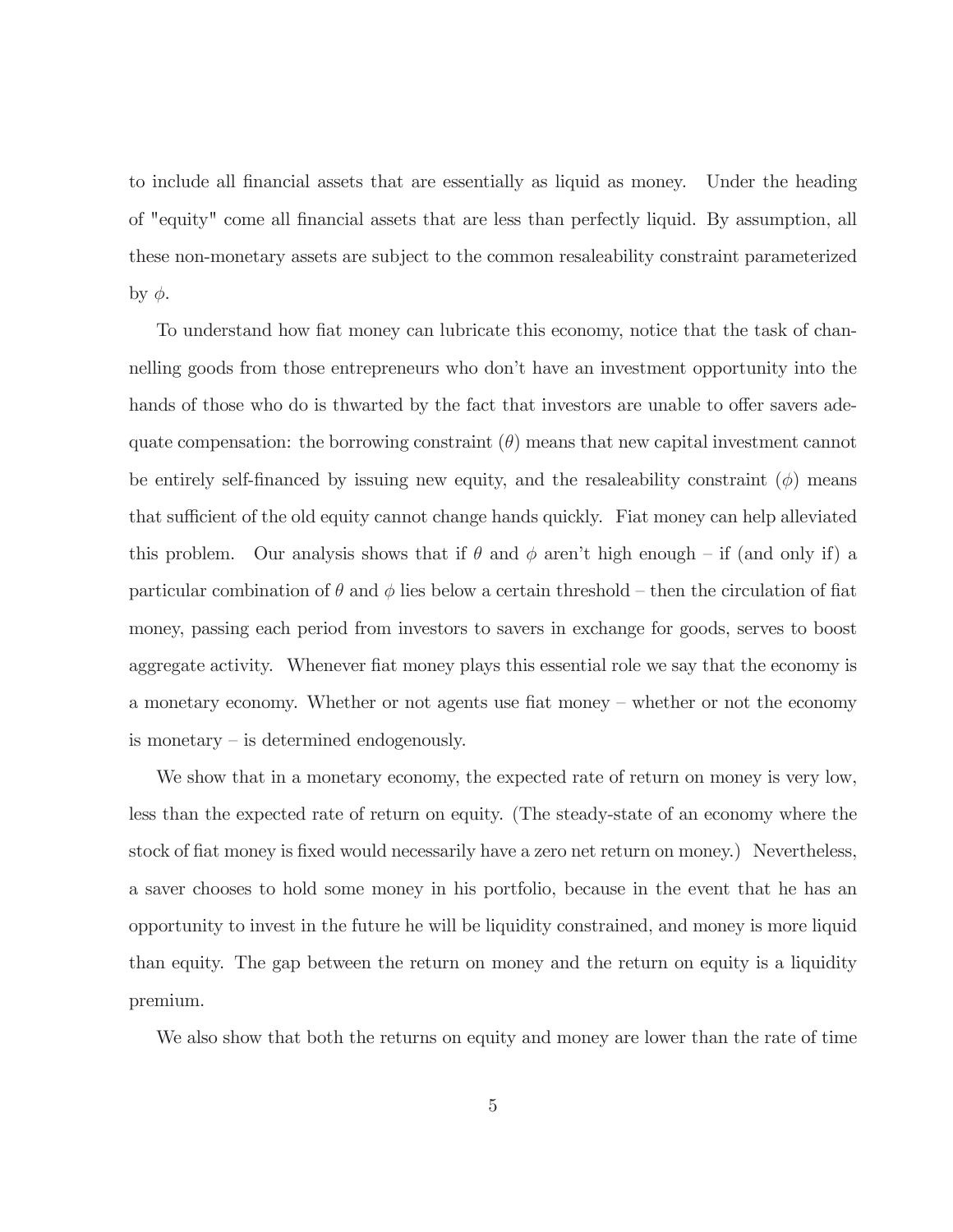preference. This is because borrowing constraints starve the economy of means of saving  $$ too little equity can be credibly pledged – which raises asset prices and lowers yields. As a consequence, agents who never have investment opportunities, such as the workers, choose to hold neither equity nor money. Assuming workers cannot borrow against their future labor income, they simply consume their wage, period by period. This may help explain why certain households neither save nor participate in asset markets. It isn't that they don't have access to those markets, or that they are particularly impatient, but rather that the return on assets isn't enough to attract them. (The model can be extended to show that if workers face their own liquidity shocks then they may save, but only use money to do so.)

In our  $\theta$ - $\phi$  framework,  $\theta$  and  $\phi$  are exogenous parameters. Although the borrowing constraint ( $\theta$ ) and the resaleability constraint ( $\phi$ ) might both be thought of as varieties of liquidity constraint,<sup>1</sup> in this paper we will be especially concerned with the effects of shocks to  $\phi$ , which we identify as liquidity shocks. We are motivated here by the fact that in the recent financial turmoil many assets – such as asset-backed securities and auction-rate bonds - that used to be highly liquid became much less resaleable.<sup>2</sup> Even though we will focus on shocks to  $\phi$ , it is important to recognize that  $\theta$  is an essential component of the model. Were  $\theta$  to be sufficiently close to 1, then new capital investment could be self-financed by issuing new equity and there would be no need for old equity to circulate (reminiscent of the idea that in the Arrow-Debreu framework markets need open only once, at an initial date); liquidity shocks, shocks to  $\phi$ , would have no effect.

<sup>&</sup>lt;sup>1</sup>Brunnermeier and Pedersen (2009) use "funding liquidity" to refer to the borrowing constraint and "market liquidity" to refer to the resaleability constraint.

 ${}^{2}$ In our first presentations of this research (see, for example, Kiyotaki and Moore, 2001), although we separately identified the borrowing and resaleability constraints, for analytical convenience we set  $\phi = \theta$ . However, it helps to keep  $\phi$  distinct from  $\theta$ , as we do in the current paper, because we are thus able to pin down the effects of shocks to  $\phi$  and identify a monetary policy that can be used in response.

We made use of the  $\theta$ - $\phi$  framework in other papers, though sometimes with different notation: Kiyotaki and Moore (2002, 2003, 2005a and 2005b).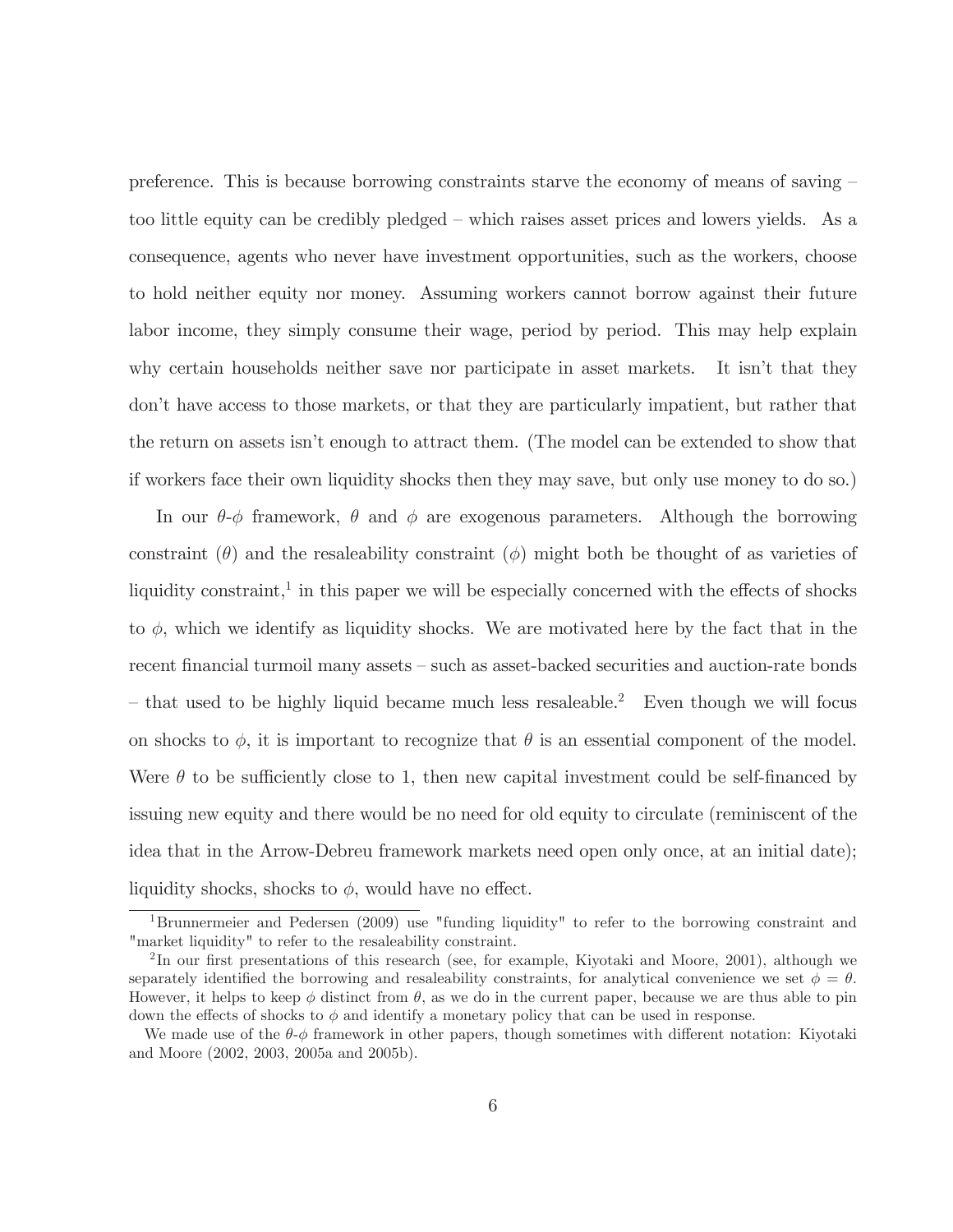The mechanism by which liquidity shocks affect our monetary economy is absent from most real business cycle models. In our model, there is a critical feedback from asset prices to aggregate activity. Consider a persistent liquidity shock: suppose  $\phi$  falls and is anticipated to recover only slowly. The impact of this fall in resaleability is to shrink the funds available to investors to use as downpayment. Further, anticipating lower future resaleability, the price of equity falls relative to the value of money  $-$  think of this as a "flight to liquidity" - which tends to raise the size of the required downpayment per unit of investment. All in all, via this feedback mechanism, investment falls as  $\phi$  falls. Asset prices and aggregate activity are vulnerable to liquidity shocks, unlike in a standard general equilibrium asset pricing model.

Our basic model, presented in Sections 2 and 3, has a fixed stock of fiat money. Government is introduced in the full model of Section 4, which examines monetary policy. This model bears some resemblance to a Keynesian IS-LM model, except that in our model prices and wages are fully flexible, and agents are maximizing.

How might government, through interventions by the central bank, ameliorate the effects of liquidity shocks? Specifically, how might policy change behavior in the private economy?

The central bank can costlessly change the supply of fiat money. However, in our framework with flexible prices, a once-and-for-all change in the money supply by means of a lump-sum transfer to the entrepreneurs  $-$  a helicopter drop  $-$  wouldn't have any effect on aggregate real variables.

The central bank can also buy and hold private equity  $-$  albeit that we impose the same upper bound  $(\phi)$  on the rate at which it can divest. Unlike a helicopter drop, an open-market operation to purchase equity by issuing fiat money will affect aggregate activity. We show that the policy works by shifting up the ratio of the values of money to equity held by the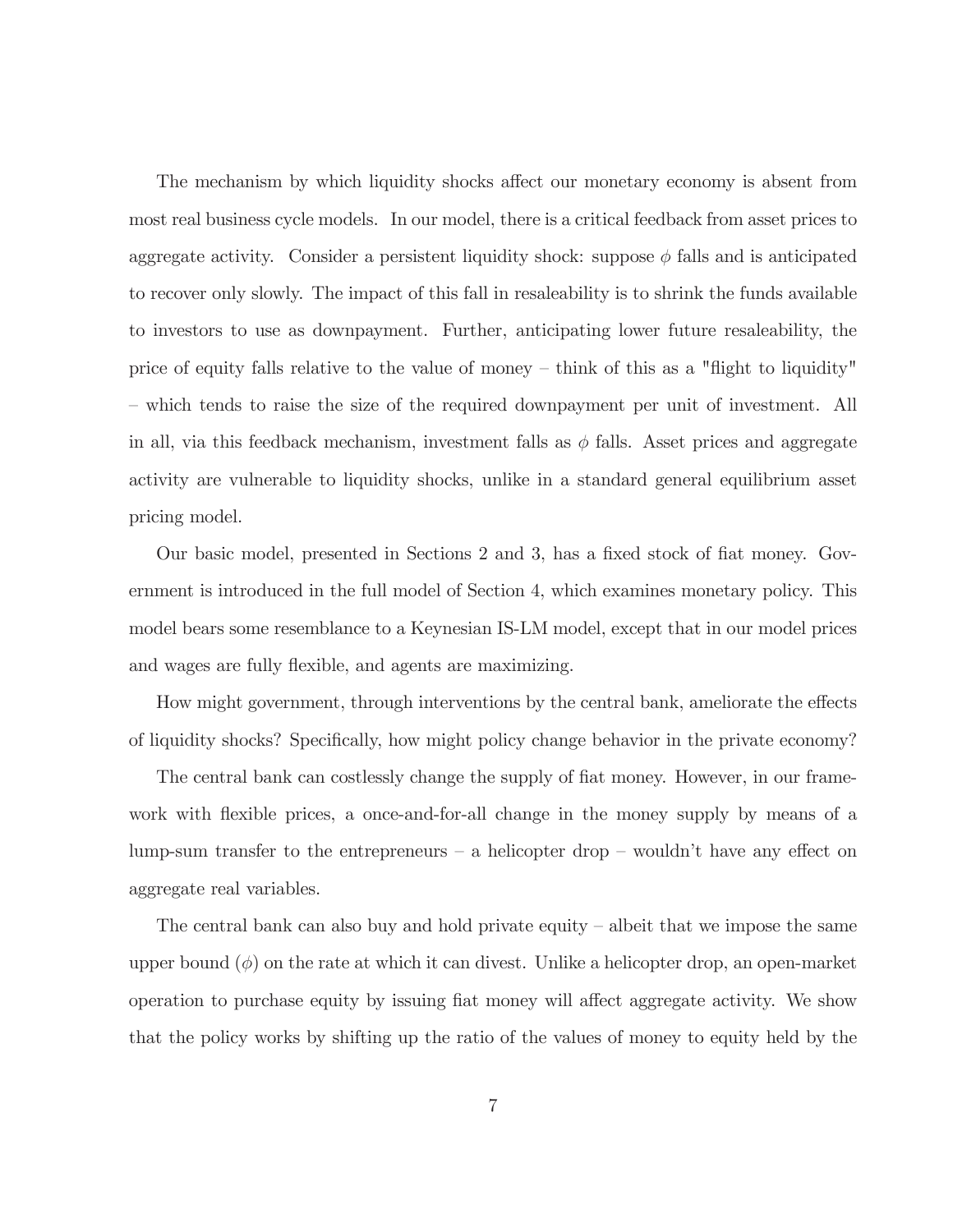private sector; cf. Metzler (1951). Investing entrepreneurs are in a position to invest more when their portfolios are more liquid. In effect, the government improves liquidity in the private economy by taking relatively illiquid assets onto its own books. This unconventional form of monetary policy has been employed by central banks around the world in recent years to ease the financial crisis, and appears to have met with some success. Interventions by the central bank have real effects in our economy because they operate across a liquidity margin - the difference in liquidity between money and equity; cf. Tobin (1969).

It is revealing to contrast this countercyclical policy, used to offset liquidity shocks, with the procyclical policy our model prescribes for dealing with productivity shocks. We find that a central bank should issue money to buy equity in high productivity states because it is precisely in those states that bottlenecks in the financial market between savers and investors – the binding borrowing and resaleability constraints – matter most.

Before we come to this policy analysis, it helps to start with the basic model without We will relate our paper to the literature and make some final remarks in government. Section 5. Proofs are contained in the Appendix.

#### The Basic Model without Government  $\bf{2}$

Consider an infinite-horizon, discrete-time economy with four objects traded: a nondurable output, labor, equity and fiat money. Fiat money is intrinsically useless, and is in fixed supply  $M$  in the basic model of this and the next section.

There are two populations of agents, entrepreneurs and workers, each with unit measure. Let us start with the entrepreneurs, who are the central actors in the drama. At date t, a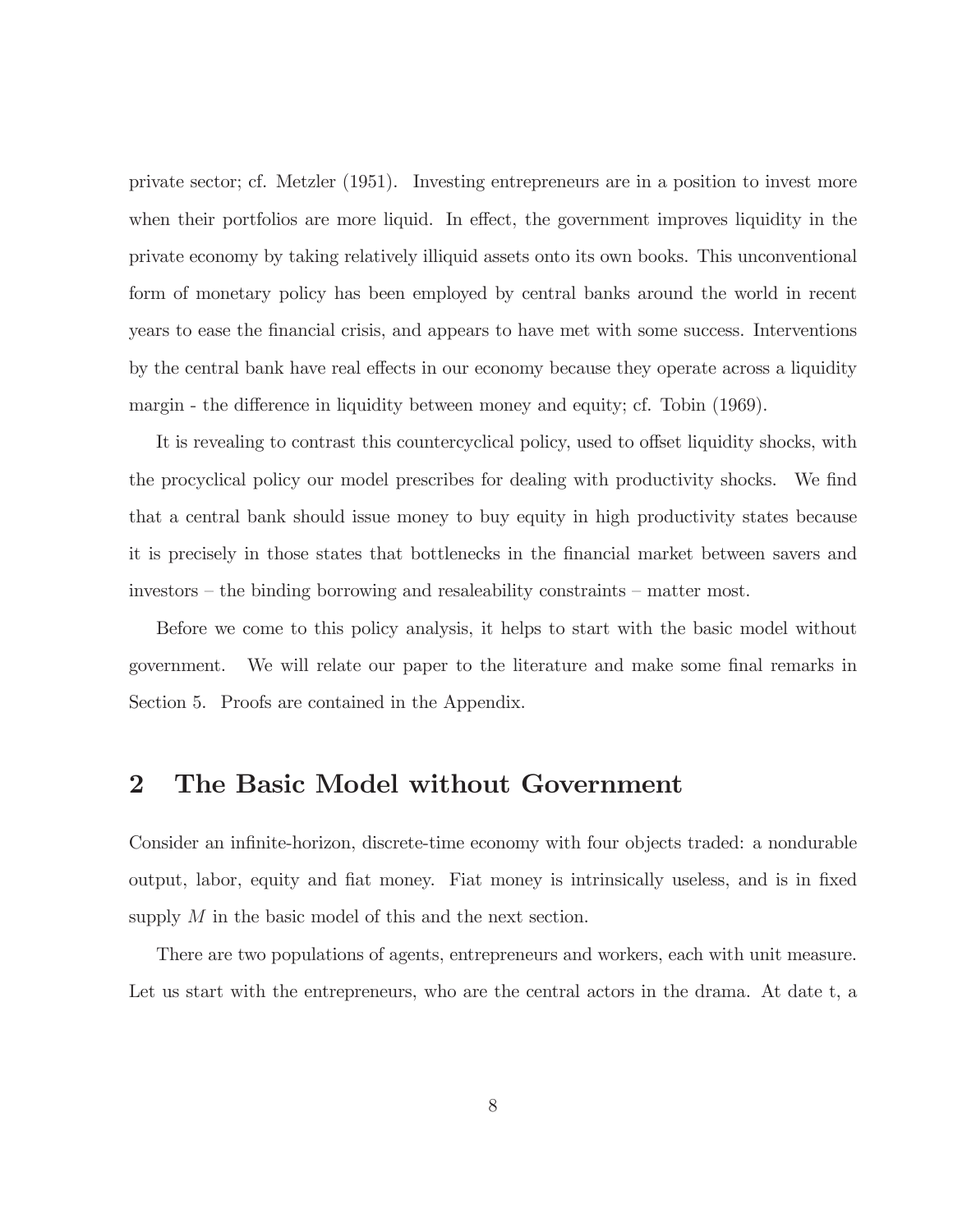typical entrepreneur has expected discounted utility

$$
E_t \sum_{s=t}^{\infty} \beta^{s-t} u(c_s)
$$
 (1)

of consumption path  $\{c_t, c_{t+1}, c_{t+2}, ...\}$ , where  $u(c) = \log c$  and  $0 < \beta < 1$ . He has no labor endowment. All entrepreneurs have access to a constant-returns-to-scale technology for producing output from capital and labor. An entrepreneur holding  $k_t$  capital at the start of period t can employ  $\ell_t$  labor to produce

$$
y_t = A_t (k_t)^\gamma \left(\ell_t\right)^{1-\gamma} \tag{2}
$$

output, where  $0 < \gamma < 1$ . Production is completed within the period t, during which time capital depreciates to  $\lambda k_t$ ,  $0 < \lambda < 1$ . We assume that the productivity parameter,  $A_t > 0$  which is common to all entrepreneurs, follows a stationary stochastic process. Given that each entrepreneur can employ labor at a competitive real wage rate,  $w_t$ , gross profit is proportional to the capital stock:

$$
y_t - w_t \ell_t = r_t k_t,\tag{3}
$$

where, as we will see, gross profit per unit of capital,  $r_t$ , depends upon productivity, aggregate capital stock and labor supply.

The entrepreneur may also have an opportunity to produce new capital. Specifically, at each date t, with probability  $\pi$  he has access to a constant-returns technology that produces  $i_t$  units of capital from  $i_t$  units of output. The arrival of such an investment opportunity is independently distributed across entrepreneurs and through time, and is independent of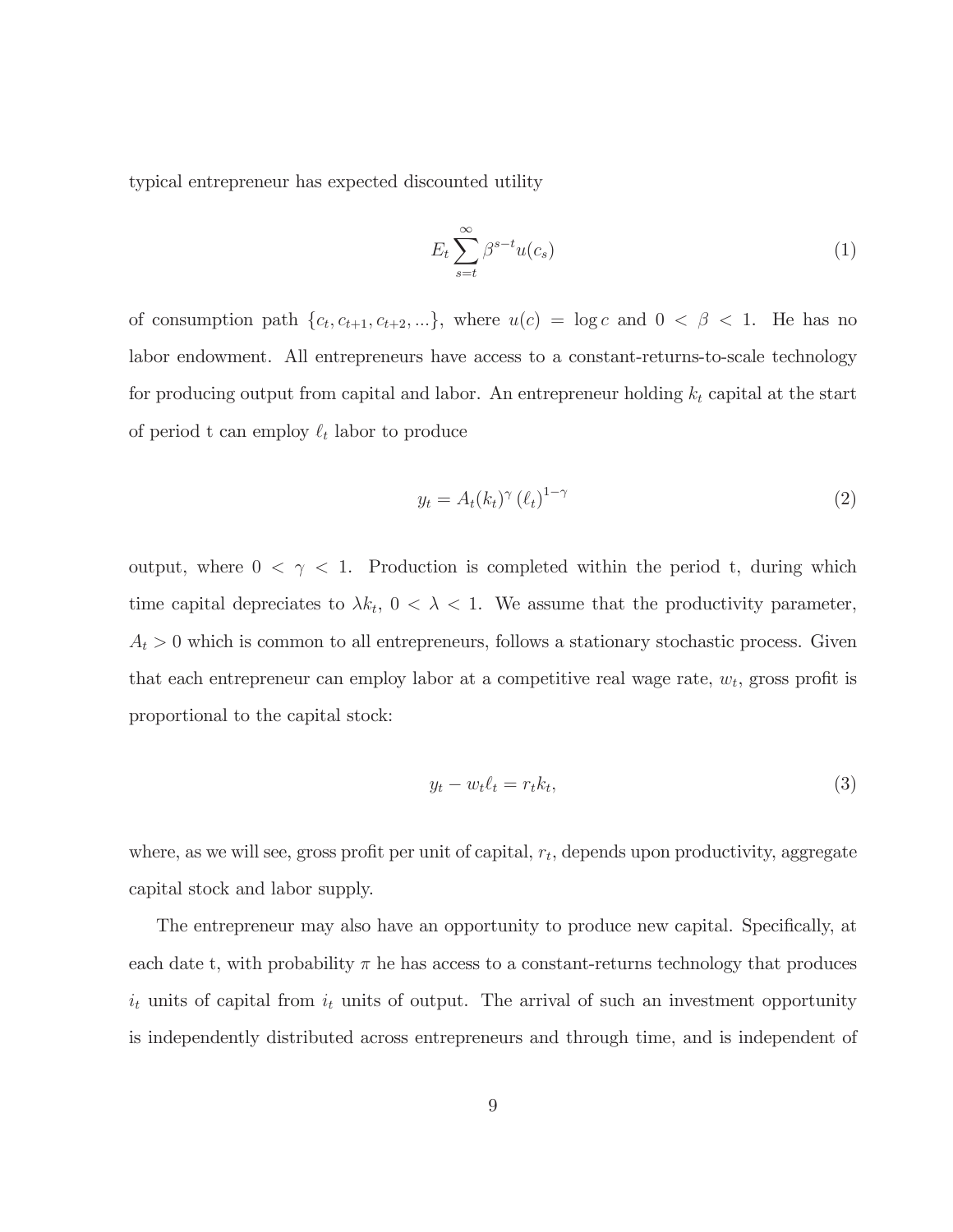aggregate shocks. Again, investment is completed within the period  $t - although newly$ produced capital does not become available as an input to the production of output until the following period  $t+1$ :

$$
k_{t+1} = \lambda k_t + i_t. \tag{4}
$$

We assume there is no insurance market against having an investment opportunity.<sup>3</sup> We also make a regularity assumption that the subjective discount factor is larger than the fraction of capital left after production (one minus the depreciation rate):

## Asssumption  $1: \beta > \lambda$ .

This mild restriction is not essential, but will make the distribution of capital and asset holdings across of individual entrepreneurs well-behaved.

In order to finance the cost of investment, the entrepreneur who has an investment opportunity can issue equity claims to the future returns from newly produced capital. Normalize one unit of equity at date t to be a claim to the future returns from the one unit of investment of date t: it pays  $r_{t+1}$  output at date t+1,  $\lambda r_{t+2}$  at date t+2,  $\lambda^2 r_{t+3}$  at date  $t+3$ , and so on.

We make two critical assumptions. First, the entrepreneur who produces new capital cannot fully precommit to work with it, even though his specific skills will be needed for it to produce output. To capture this lack of commitment power in a simple way, we assume that an investing entrepreneur can credibly pledge at most a fraction  $\theta$  < 1 of the future

<sup>&</sup>lt;sup>3</sup>This assumption can be justified in a variety of ways. For example, it may not be possible to verify that someone has an investment opportunity; or verification may take so long that the opportunity has gone by the time the claim is paid out. A long-term insurance contract based on self-reporting does not work here because the people are able to trade assets covertly. Each of these justifications warrants formal modelling. But we are reasonably confident that even if partial insurance were possible our broad conclusions would still hold. So rather than clutter up the model, we simply assume that no insurance scheme is feasible.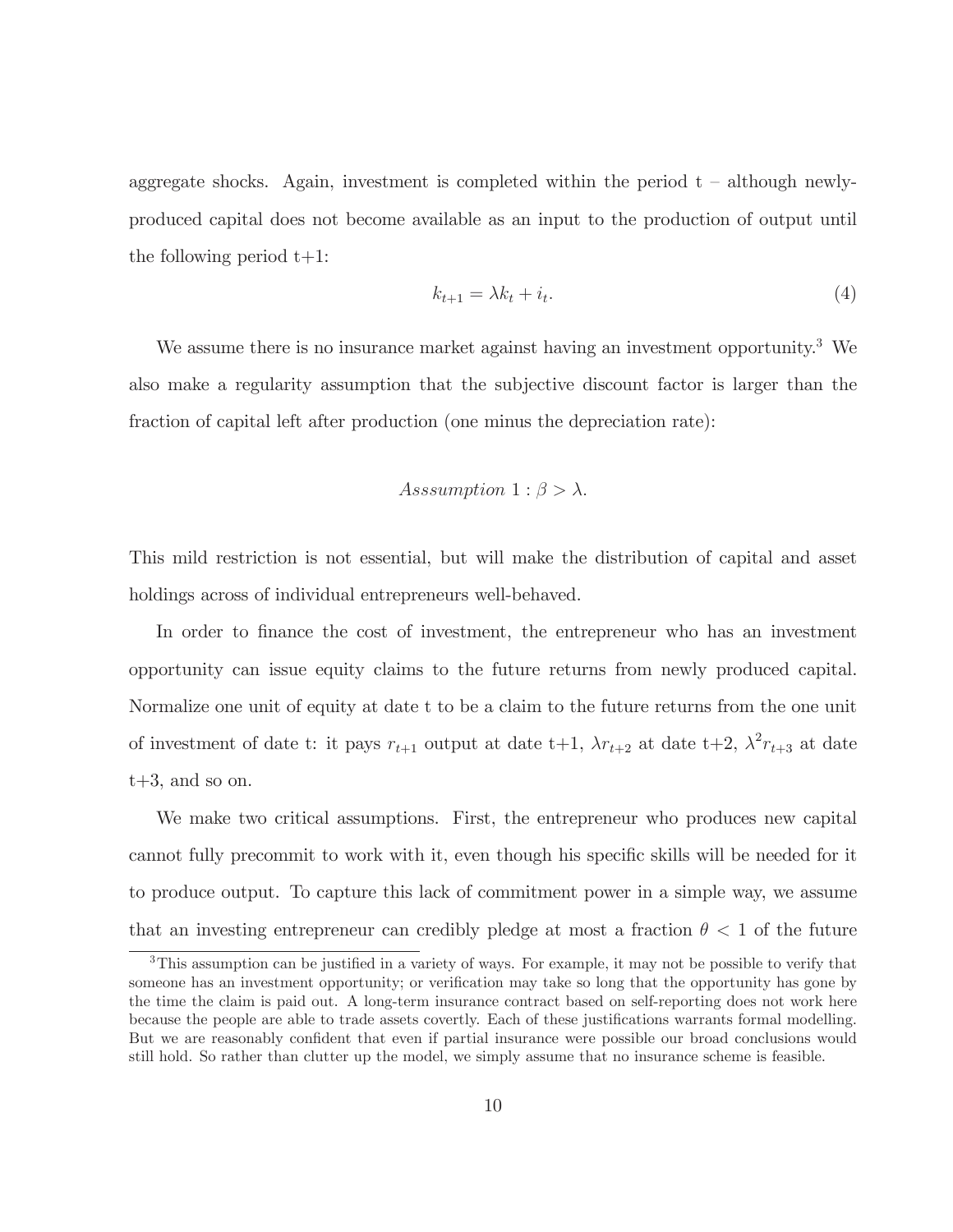returns.<sup>4</sup> Loosely put, we are assuming that only a fraction  $\theta$  of the new capital can be mortgaged.

We take  $\theta$  to be an exogenous parameter: the fraction of new capital returns that can be issued as equity at the time of investment. The smaller is  $\theta$ , the tighter is the borrowing constraint that an investing entrepreneur faces. To meet the cost of investment, he has to use any money that he may hold, and raise further funds by  $-$  as far as possible  $-$  reselling any holding of other entrepreneurs' equity that he may have accumulated through past purchases.

The second critical assumption is that entrepreneurs cannot dispose of their equity holdings as quickly as money. Again to capture this idea in a simple way, we assume that, before the investment opportunity disappears, the investing entrepreneur can resell only a fraction  $\phi_t$  < 1 of his holding of other entrepreneurs' equity. (He can use all his money.) This is tantamount to assuming a peculiar transaction cost per period: zero for the first fraction  $\phi_t$ of equity sold, and then infinite.

Like  $\theta$ , we take  $\phi_t$  to be an exogenous parameter: the fraction of equity holdings that can be resold in each period. The smaller is  $\phi_t$ , the less liquid is equity; the tighter is the resaleability constraint.

We suppose that the aggregate productivity  $A_t$  and the liquidity of equity  $\phi_t$  jointly follow a stationary Markov process in the neighborhood of the constant unconditional mean  $(A, \phi)$ . A shock to  $A_t$  is a productivity shock, and a shock to  $\phi_t$  is a liquidity shock. (We do not shock  $\theta$ , which is why it does not have a subscript.)

In general, an entrepreneur has three kinds of asset in his portfolio: money; his holding of other entrepreneurs' equity; and the uncommitted fraction,  $1 - \theta$ , of the returns from his own capital, which might loosely be termed "unmortgaged capital stock" - own capital stock

<sup>&</sup>lt;sup>4</sup>Cf. Hart and Moore (1994), where the borrowing constraint is shown to be a consequence of the fact that the human capital of the agent who is raising funds  $-$  here, the investing entrepreneur  $-$  is inalienable.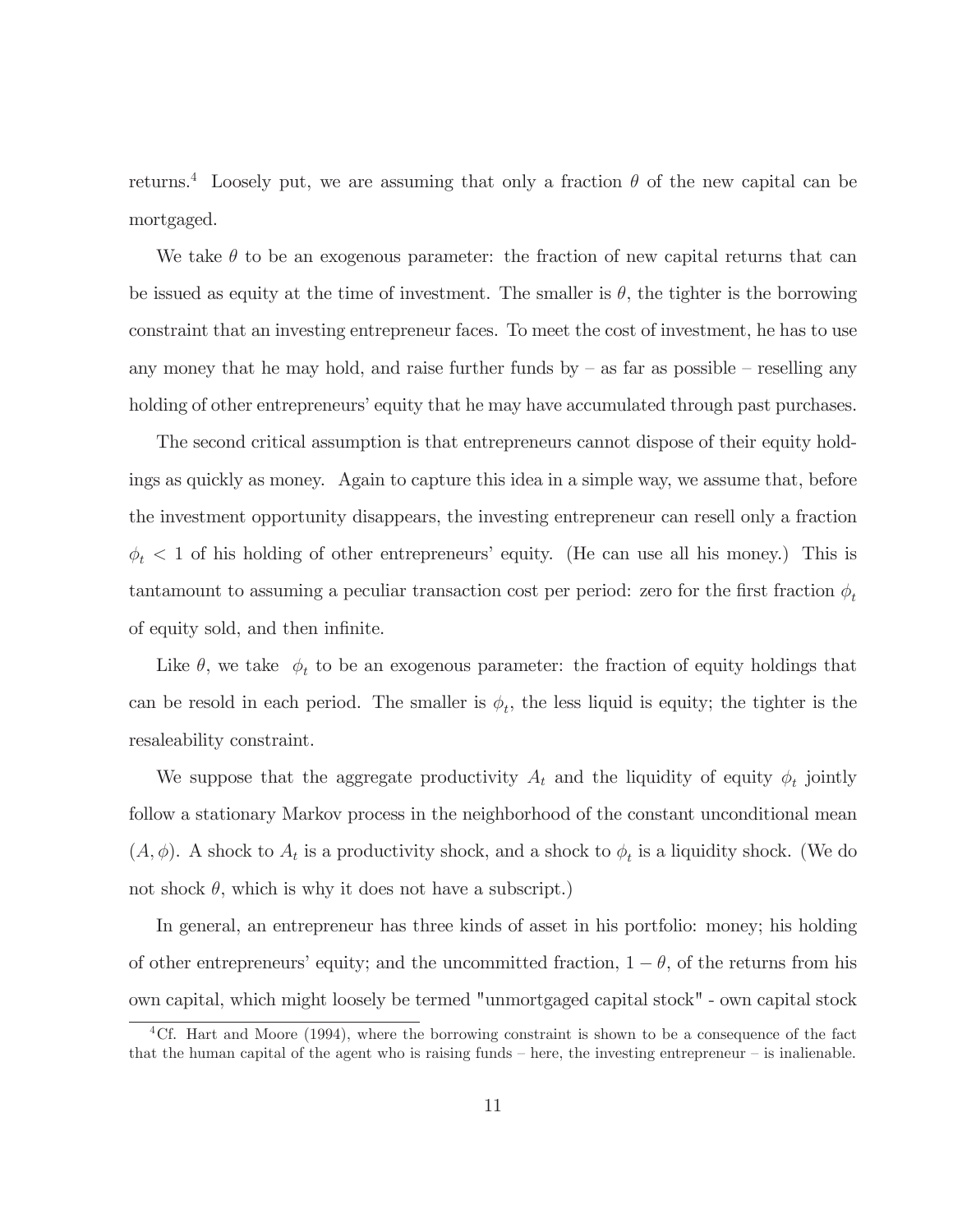minus own equity issued.

| Balance sheet                          |                   |
|----------------------------------------|-------------------|
| money holding                          | own equity issued |
| holding of other entrepreneurs' equity |                   |
| own capital stock                      | net worth         |

It turns out to be in general hard to analyze aggregate fluctuations of the economy with these three assets, because there is a complex dynamic interaction between the distribution of asset holdings across the entrepreneurs and their choices of consumption, investment and portfolio. Thus, we make a simplifying assumption: in every period, we suppose that an entrepreneur can issue new equity against a fraction  $\phi_t$  of any uncommitted returns from his old capital – in loose terms, he can mortgage a fraction  $\phi_t$  of any as-yet-unmortaged capital stock. Think of mortgaging old capital stock – or reselling equity – as akin to peeling an onion slowly, layer by layer, a fraction  $\phi_t$  in each period t.

The upshot of this assumption is that an entrepreneur's holding of others' equity and his unmortgaged capital stock are perfect substitutes as means of saving for him: both pay the same return stream per unit ( $r_{t+1}$  at date t+1,  $\lambda r_{t+2}$  at date t+2,  $\lambda^2 r_{t+3}$  at date t+3, ...); and up to a fraction  $\phi_t$  of both can be resold/mortgaged per period. In effect, by making the simplifying assumption we have reduced down to two the number of assets that we need keep track of: besides money, the holdings of other entrepreneurs' equity ("outside equity") and the unmortgaged capital stock ("inside equity") can be lumped together simply as "equity".

Let  $n_t$  be the equity and  $m_t$  the money held by an individual entrepreneur at the start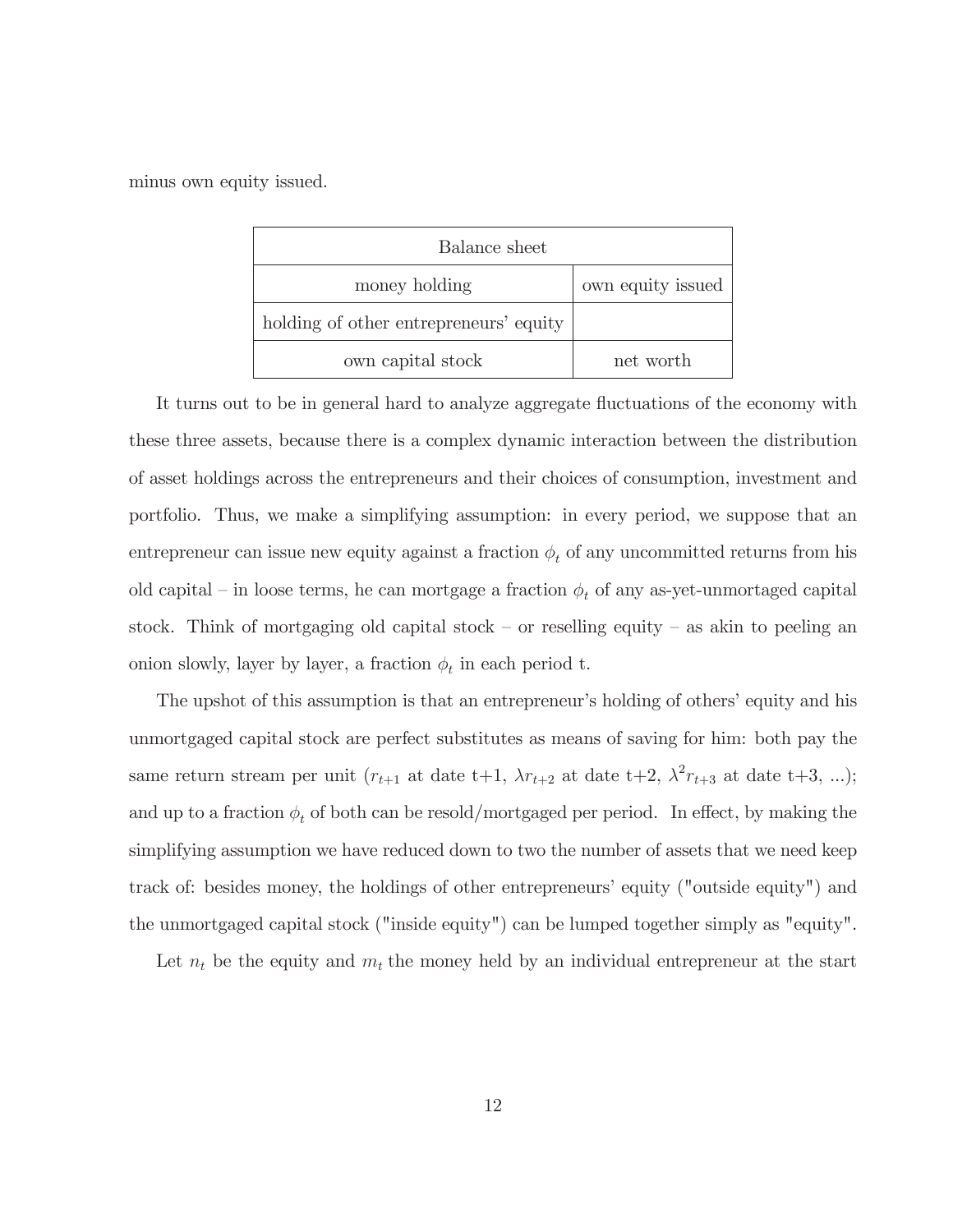of period t. He faces two "liquidity constraints":

$$
n_{t+1} \ge (1 - \theta)i_t + (1 - \phi_t)\lambda n_t, \text{ and } (5)
$$

$$
m_{t+1} \ge 0. \tag{6}
$$

During the period, the entrepreneur who invests  $i_t$  can issue at most  $\theta i_t$  equity against the new capital. And he can dispose of at most a fraction  $\phi_t$  of his equity holding, after depreciation. Inequality (5) brings these constraints together: his equity holding at the start of period t+1 must be at least  $1 - \theta$  times investment plus  $1 - \phi_t$  times depreciated equity. Inequality (6) says that his money holding cannot be negative.

Let  $q_t$  be the price of equity in terms of output, the numeraire.  $q_t$  is also equal to Tobin's q: the ratio of the market value of capital to the replacement cost. Let  $p_t$  be the price of money. (Warning!  $p_t$  is customarily defined as the inverse: the price of general output in terms of money. But, a priori, money may not have value, so better not to make it the numeraire.) The entrepreneur's flow of funds constraint at date t is then given by

$$
c_t + i_t + q_t(n_{t+1} - i_t - \lambda n_t) + p_t(m_{t+1} - m_t) = r_t n_t.
$$
\n<sup>(7)</sup>

The left-hand side (LHS) is his expenditure on consumption, investment and net purchases of equity and money. The right-hand side (RHS) is his dividend income, which is proportional to his holding of equity at the start of this period.

Turn now to the workers. At date t, a typical worker has expected discounted utility

$$
E_t \sum_{s=t}^{\infty} \beta^{s-t} U \left[ c_s' - \frac{\omega}{1+\nu} \left( \ell_s' \right)^{1+\nu} \right],\tag{8}
$$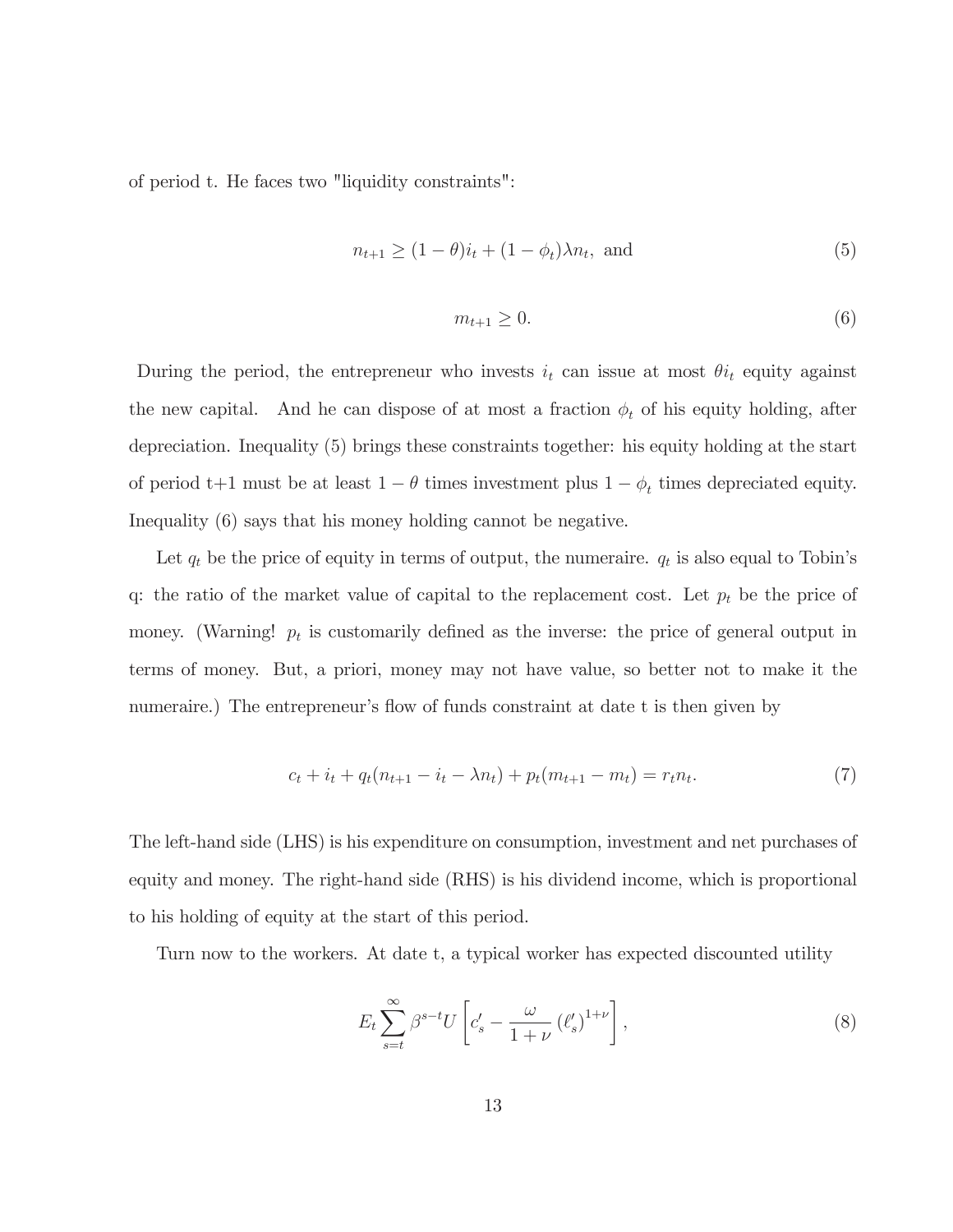of consumption path  $\{c'_t, c'_{t+1}, c'_{t+2}, ...\}$  given his labor supply path  $\{\ell'_t, \ell'_t, \ell'_t, ...\}$ , where  $\omega >$  $0, \nu > 0$  and U[.] is increasing and strictly concave. The flow-of-funds constraint of the worker is

$$
c'_{t} + q_{t}(n'_{t+1} - \lambda n'_{t}) + p_{t}(m'_{t+1} - m'_{t}) = w_{t}\ell'_{t} + r_{t}n'_{t}.
$$
\n(9)

The consumption expenditure and net purchase of equity and money in the LHS is financed by wage and dividend income. Workers do not have investment opportunities, and cannot borrow against their future labor income.

$$
n'_{t+1} \ge 0, \text{ and } m'_{t+1} \ge 0. \tag{10}
$$

An equilibrium process of prices  $\{p_t, q_t, w_t\}$  is such that: entrepreneurs choose labor demand  $\ell_t$  to maximize gross profit (3) subject to the production function (2) for a given start-of-period capital stock, and they choose consumption, investment, capital stock and start-of-next-period equity and money holdings  $\{c_t, i_t, k_{t+1}, n_{t+1}, m_{t+1}\}$ , to maximize (1) subject to  $(4)$  -  $(7)$ ; workers choose consumption, labor supply, equity and money holding  ${c'_t, \ell'_t, n'_{t+1}, m'_{t+1}}$  to maximize (8) subject to (9) and (10); and the markets for general output, labor, equity and money all clear.

Before we characterize equilibrium, it helps to clear the decks a little by suppressing reference to the workers. Given that their population has unit measure, it follows from  $(8)$ and (9) that their aggregate labor supply equals  $(w_t/\omega)^{1/\nu}$ . Maximizing the gross profit of a typical entrepreneur with capital  $k_t$ , we find his labor demand,  $k_t [(1 - \gamma)A_t/w_t]^{1/\gamma}$  which is proportional to  $k_t$ . So if the aggregate stock of capital at the start of date t is  $K_t$ , labor-market clearing requires that

$$
(w_t/\omega)^{1/\nu} = K_t [(1 - \gamma) A_t/w_t]^{1/\gamma}.
$$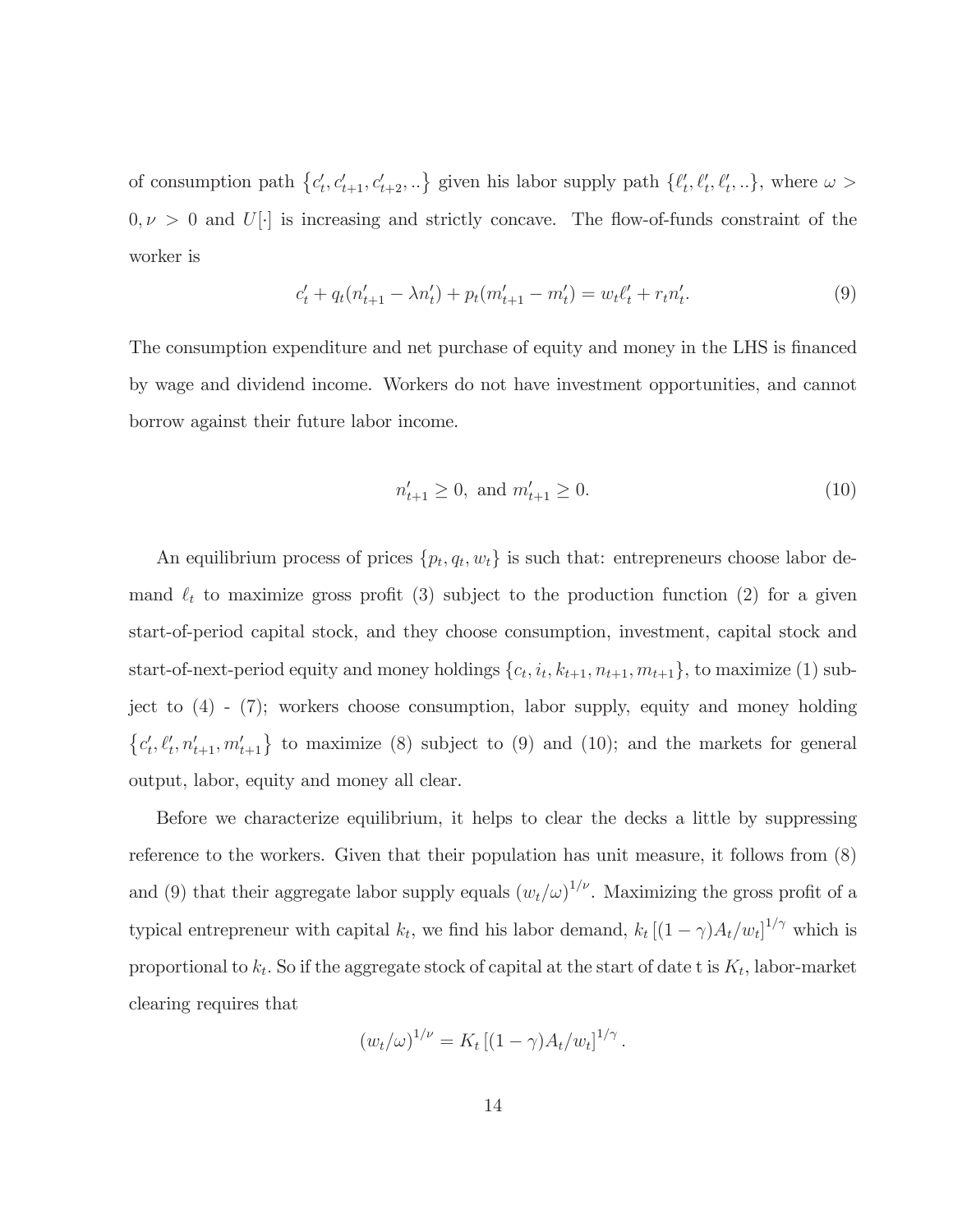Substituting back the equilibrium wage  $w_t$  into the LHS of (3), we find that the individual entrepreneur's maximized gross profit equals  $r_t k_t$  where

$$
r_t = a_t \left(K_t\right)^{\alpha - 1},\tag{11}
$$

and the parameters  $a_t$  and  $\alpha$  are derived from  $A_t, \gamma, \omega$  and  $\nu$ .

$$
a_{t} = \gamma \left(\frac{1-\gamma}{\omega}\right)^{\frac{1-\gamma}{\gamma+\nu}} (A_{t})^{\frac{1+\nu}{\gamma+\nu}}
$$
  
\n
$$
\alpha = \frac{\gamma(1+\nu)}{\gamma+\nu}.
$$
\n(12)

Note from (12) that  $\alpha$  lies between 0 and 1, so that  $r_t$  – which is parametric for the individual entrepreneur – declines with the aggregate stock of capital  $K_t$ , because the wage increases with  $K_t$ . But for the entrepreneurial sector as a whole, gross profit  $r_t K_t$  increases with  $K_t$ . Also note from (12) that  $r_t$  is increasing in the productivity parameter  $A_t$  through  $a_t$ . Later we will show that in the neighborhood of the steady state monetary equilibrium, a worker will choose to hold neither equity nor money. That is, the worker simply consumes his labor income at each date:

$$
c_t' = w_t \ell_t'.\tag{13}
$$

We are now in a position to characterize the equilibrium behavior of the entrepreneurs. Consider an entrepreneur holding equity  $n_t$  and money  $m_t$  at the start of period t. First, suppose he has an investment opportunity: let this be denoted by a superscript  $i$  on his choice of consumption, and start-of-next-period equity and money holdings,  $(c_t^i, n_{t+1}^i, m_{t+1}^i)$ . He has two ways of acquiring equity  $n_{t+1}^i$ : either produce it at unit cost 1, or buy it in the market at price  $q_t$ . (See the LHS of the flow-of-funds constraint (7), where, recall,  $i_t$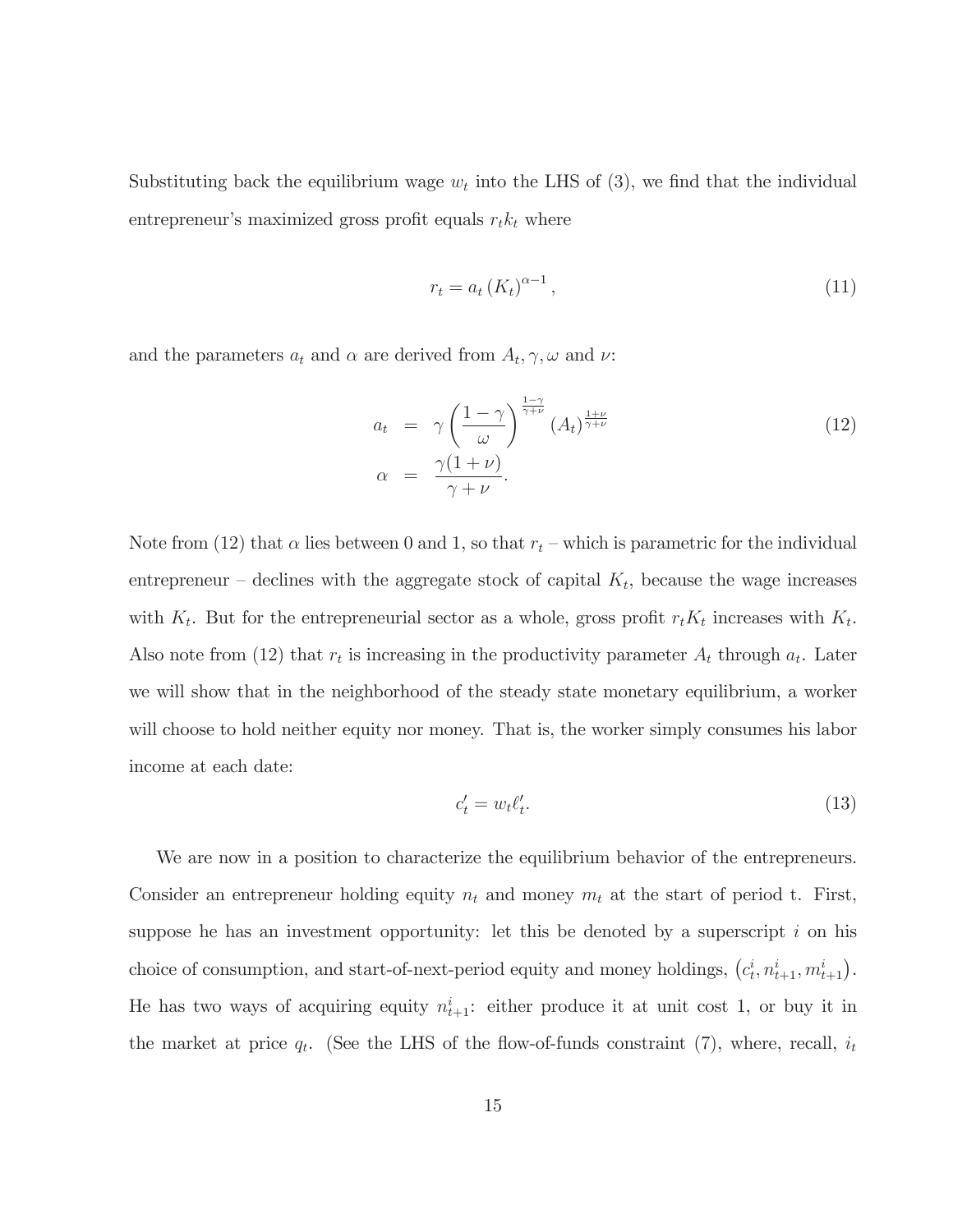corresponds to investment). If  $q_t$  is less than 1, the agent will not invest. If  $q_t$  equals 1, he will be indifferent. If  $q_t$  is greater than 1, he will invest by selling as much equity as he can subject to the constraint  $(5)$ . The entrepreneur's production choice is similar to Tobin's q theory of investment.

As the aggregate productivity and liquidity of equity  $(A_t, \phi_t)$  follow a stochastic process in the neighborhood of constant  $(A, \phi)$ , we have the following claim in the neighborhood of the steady state equilibrium (all the proofs are in the Appendix):

**Claim 1** Suppose that  $\theta$  and  $\phi$  satisfy

Condition 
$$
1:(1-\lambda)\theta + \pi\lambda\phi > (1-\lambda)(1-\pi)
$$
.

Then in the neighborhood of the steady state:

- $(i)$  the allocation of resources is first best:
- (ii) Tobin's q is equal to unity:  $q_t = 1$ ;
- (*iii*) money has no value:  $p_t = 0$ ;

(iv) the gross dividend is roughly equal to the time preference rate plus the depreciation rate:  $r_t \simeq \frac{1}{\beta} - \lambda$ .

If the investing entrepreneurs can issue new equity relatively freely and/or existing equity is relatively liquid – Condition 1 is satisfied – then the equity market transfers enough resources from the savers to the investing entrepreneurs to achieve the first best allocation.<sup>5</sup>

 ${}^{5}$ In steady state, aggregate saving (which equals aggregate investment) is equal to the depreciation of capital. The RHS of Condition 1 is the ratio of the aggregate saving of the (fraction  $1 - \pi$ ) non-investing entrepreneurs to the aggregate capital stock in first best. The LHS is the ratio of the equity issued/resold by the investing entrepreneurs to the aggregate capital stock:  $\theta(1-\lambda)$  corresponds to new equity issued and  $\pi\lambda\phi$  corresponds to old equity resold by the (fraction  $\pi$ ) investing entrepreneurs. Thus Condition 1 says that the equity issued/resold by the investing entrepreneurs is enough to shift the aggregate saving of the non-investing entrepreneurs.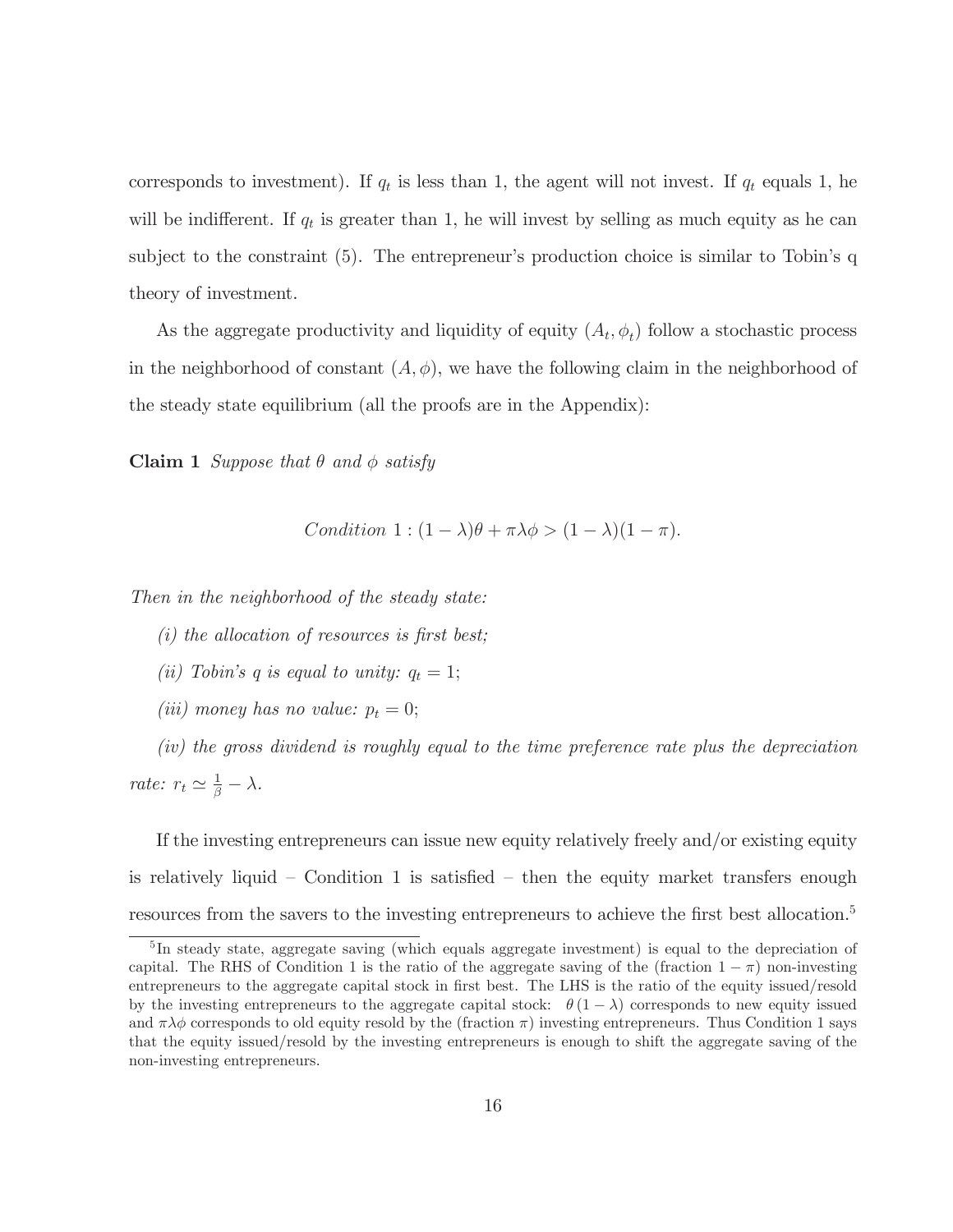There is no advantage to having investment opportunity; Tobin's q is equal to 1 (the market value of capital is equal to the replacement cost) and both investing entrepreneurs and savers earn the same net rate of return on equity – approximately equal to the time preference rate. (Note that the usual risk premium is almost negligible in the first best with our logarithmic utility function). Because the economy achieves the first best allocation without money, money has no value.

In the following we want to restrict attention to an equilibrium in which  $q_t$  is greater than 1. We also want money to have value in equilibrium. Let us assume that  $\theta$  and  $\phi$  satisfy:

Assumption 2:  $0 < \Phi(\theta, \phi)$ , where

$$
\Phi(\theta,\phi) \equiv \pi\lambda\beta^2(1-\pi)(1-\phi)[(1-\lambda)(1-\pi) - (1-\lambda)\theta - \pi\lambda\phi]
$$

$$
+ [(\beta-\lambda)(1-\pi) - (1-\lambda)\theta - \pi\lambda\phi][1-\lambda+\pi\lambda - (1-\lambda)\theta - \pi\lambda\phi]
$$

$$
\cdot [\lambda(1-\beta)(1-\pi) + (1-\lambda)\theta + \lambda(\beta+\pi-\pi\beta)\phi].
$$

Observe all the terms in the RHS are positive, except for the terms  $(1 - \lambda)(1 - \pi) - (1 \lambda$ ) $\theta - \pi \lambda \phi$  and  $(\beta - \lambda)(1 - \pi) - (1 - \lambda)\theta - \pi \lambda \phi$ . Thus a sufficient condition for Assumption  $2$  is

$$
(1 - \lambda)\theta + \pi\lambda\phi < (\beta - \lambda)(1 - \pi),
$$

and a necessary condition is

$$
(1 - \lambda)\theta + \pi\lambda\phi < (1 - \lambda)(1 - \pi).
$$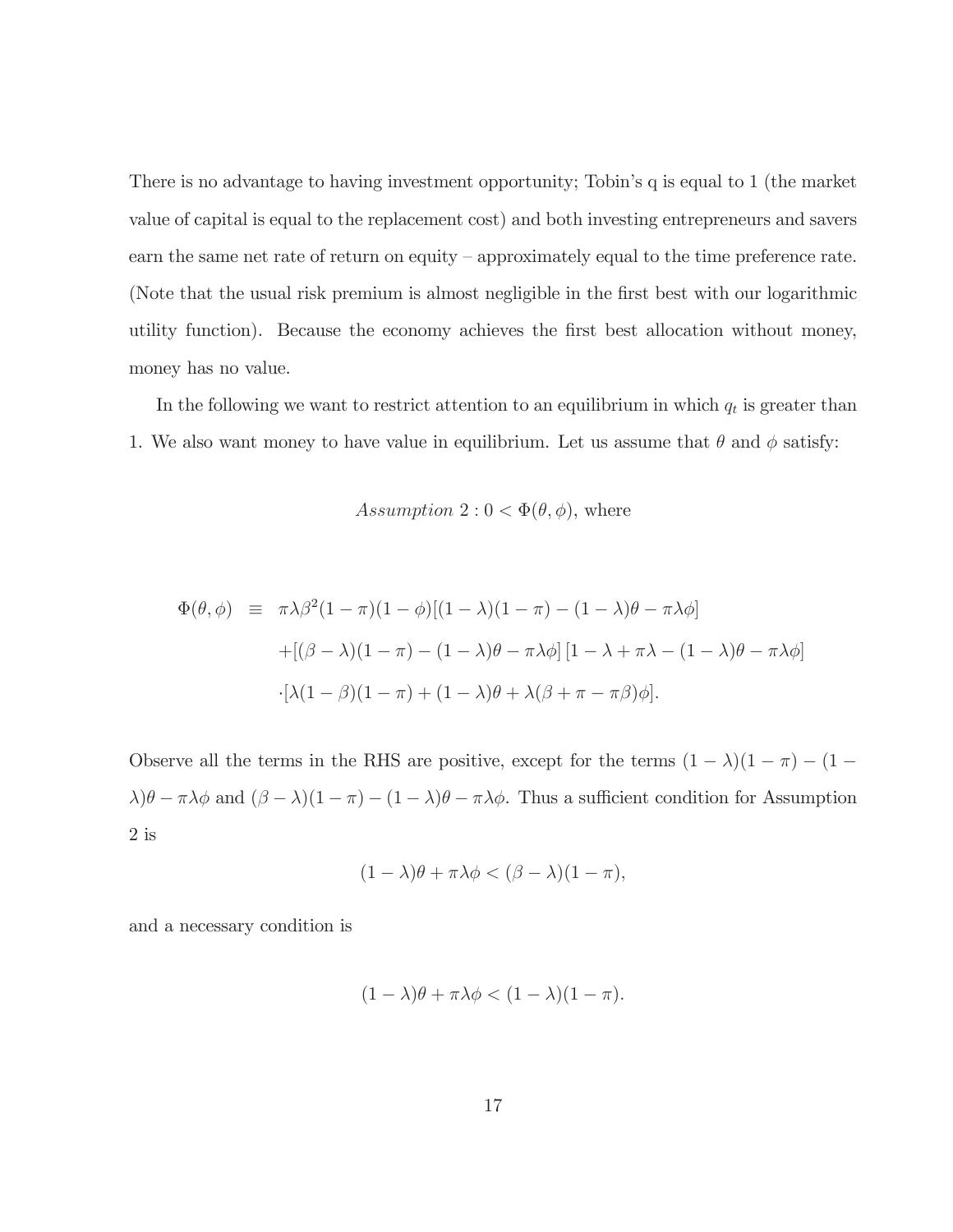Notice that if Condition 1 in Claim 1 were satisfied, then this necessary condition would not satisfied and there could be no equilibrium with valued flat money. Under Assumption 2, however, the upper bound on  $\theta$  and  $\phi$  is tight enough to ensure that the following claim holds.

**Claim 2** Under Assumption 2, in the neighborhood of the steady state:

(i) the price of money,  $p_t$ , is strictly positive;

(ii) the price of capital,  $q_t$ , is strictly greater than 1;

(iii) an entrepreneur with an investment opportunity faces the binding liquidity constraints and will not choose to hold money:  $m_{t+1}^i = 0$ .

We will be in a position to prove the claim once we have laid out the equilibrium conditions - we use a method of guess-and-verify in the following. For completeness, it should be pointed out that for intermediate values of  $\theta$  and  $\phi$  which satisfy neither Assumption 2 nor Condition 1, we can show that money has no value even though the liquidity constraint (5) still binds. To streamline the paper, we have chosen not to give an exhaustive account of the equilibria throughout the parameter space.

There is a caveat to Claim  $2(i)$ . Fiat money can only be valuable to someone if other people find it valuable, hence there is always a non-monetary equilibrium in which the price of fiat money is zero. Thus when there is a monetary equilibrium in addition to the nonmonetary equilibrium, we restrict attention to the monetary equilibrium:  $p_t > 0$ . Claim  $2(iii)$  says that the entrepreneur prefers investment with the maximum leverage to holding money, even though the return is in the form of equity which at date  $t+1$  is less liquid than money. (Incidentally, even though the investing entrepreneurs don't want to hold money for liquidity purposes, the non-investing entrepreneurs do – see below. This is why Claim  $2(i)$ holds).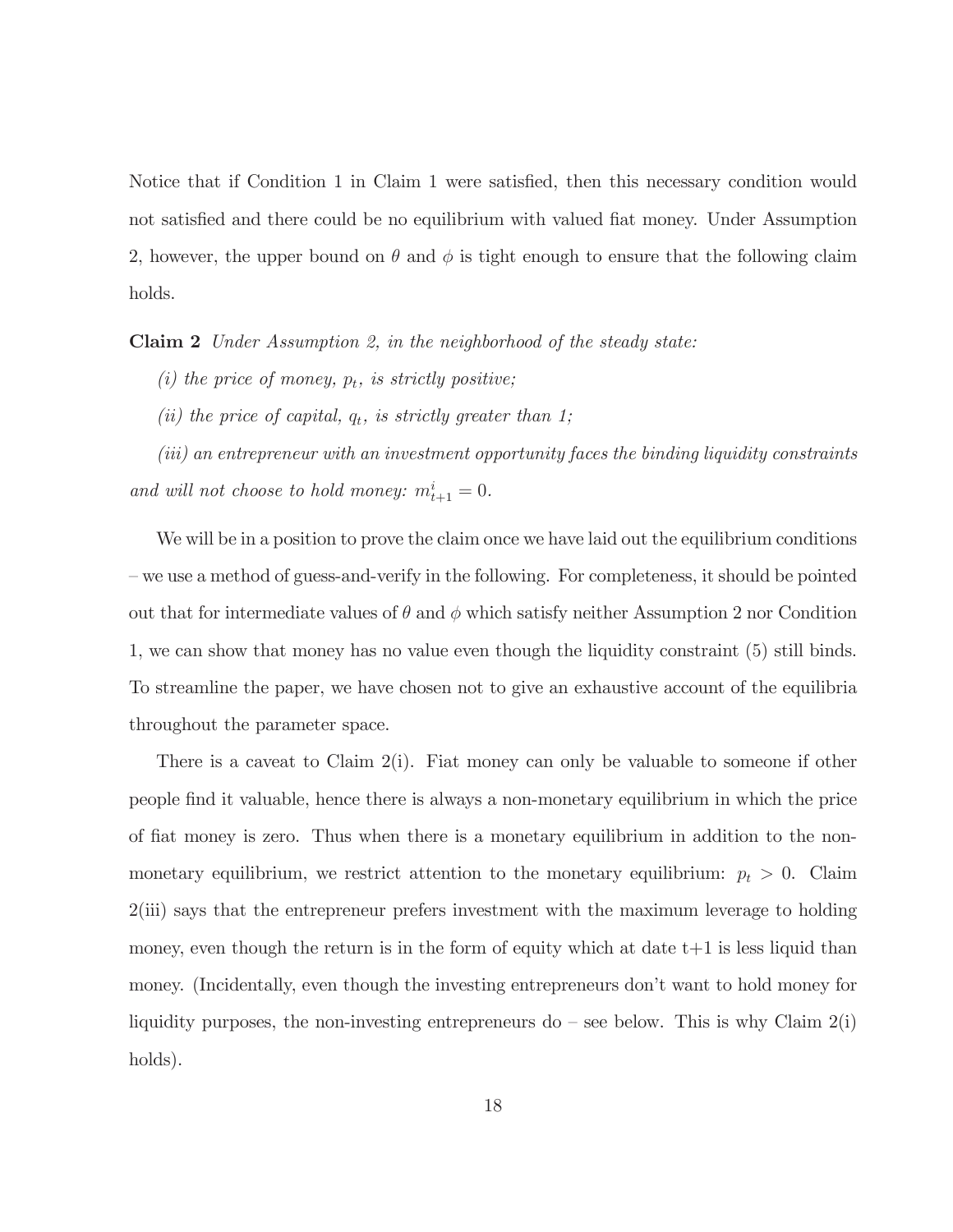Thus, for an investing entrepreneur, the liquidity constraints  $(5)$  and  $(6)$  are both binding. His flow of funds constraint  $(7)$  can be rewritten

$$
c_t^i + (1 - \theta q_t) i_t = (r_t + \lambda \phi_t q_t) n_t + p_t m_t.
$$
\n(14)

In order to finance investment  $i_t$ , the entrepreneur issues equity  $\theta$   $i_t$  at price  $q_t$ . Thus the second term in the LHS is the investment cost that has to be financed internally: the downpayment for investment. The LHS equals the total liquidity needs of the investing entrepreneur. The RHS corresponds to the maximum liquidity supplied from dividends, sales of the resaleable fraction of equity after depreciation and the value of money. Solving this flow-of-funds constraint with respect to the equity of the next period, we obtain

$$
c_t^i + q_t^R n_{t+1}^i = r_t n_t + [\phi_t q_t + (1 - \phi_t) q_t^R] \lambda n_t + p_t m_t, \qquad (15)
$$

where 
$$
q_t^R \equiv \frac{1 - \theta q_t}{1 - \theta} < 1, \text{ as } q_t > 1. \tag{16}
$$

The value of  $q_t^R$  is the effective replacement cost of equity to the investing entrepreneur: because he needs a downpayment  $1 - \theta q_t$  for every unit of investment of which he retains  $1 - \theta$  inside equity, he needs  $(1 - \theta q_t)/(1 - \theta)$  to acquire one unit of inside equity. The RHS of (15) is his net worth: gross dividend plus the value of his depreciated equity  $\lambda n_t$ of which the resaleable fraction  $\phi_t$  is valued at market price and the non-resaleable fraction  $1 - \phi_t$  is valued by the effective replacement cost – plus the value of money.

Given the discounted logarithmic preferences (1), the entrepreneur saves a fraction  $\beta$  of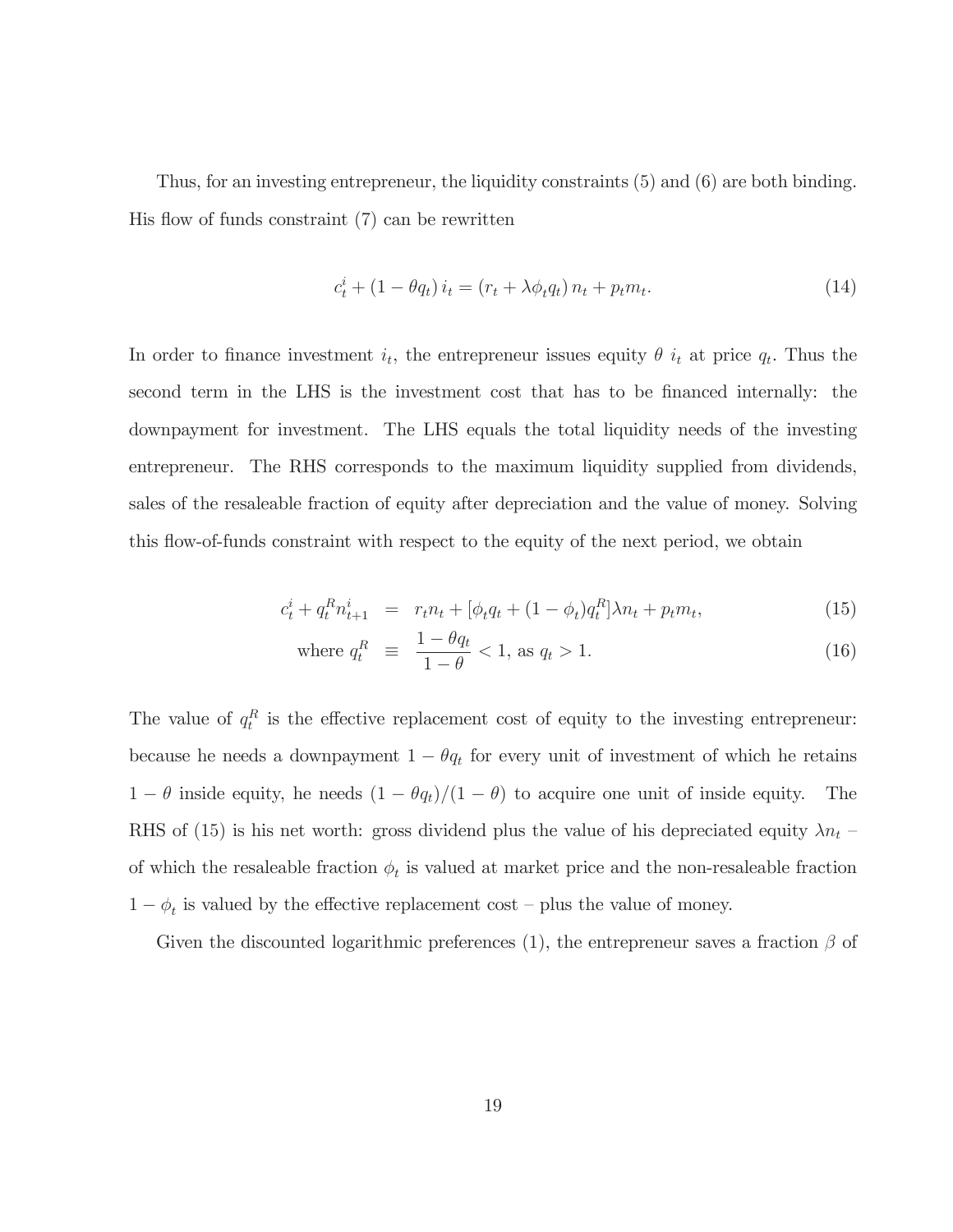his net worth, and consumes a fraction  $1-\beta$ <sup>6</sup>

$$
c_t^i = (1 - \beta) \left\{ r_t n_t + [\phi_t q_t + (1 - \phi_t) q_t^R] \lambda n_t + p_t m_t \right\}.
$$
 (17)

And so, from  $(14)$ , we obtain an expression for his investment in period t:

$$
i_t = \frac{\left(r_t + \lambda \phi_t q_t\right) n_t + p_t m_t - c_t^i}{1 - \theta q_t}.\tag{18}
$$

Investment is equal to the ratio of liquidity available after consumption to the required downpayment per unit of investment.

Next, suppose the entrepreneur does not have an investment opportunity: denote this by a superscript s to stand for a saver. The flow-of-funds constraint  $(7)$  reduces to

$$
c_t^s + q_t n_{t+1}^s + p_t m_{t+1}^s = r_t n_t + q_t \lambda n_t + p_t m_t.
$$
\n(19)

For the moment, let us assume that constraints  $(5)$  and  $(6)$  do not bind. Then the RHS of  $(19)$  corresponds to the entrepreneur's net worth. It is the same as the RHS of  $(15)$ , except that now his depreciated equity is valued at the market price,  $q_t$ . From this net worth he consumes a fraction  $1-\beta$ :

$$
c_t^s = (1 - \beta)(r_t n_t + q_t \lambda n_t + p_t m_t).
$$
\n(20)

Note that consumption of an entrepreneur who does not have investment opportunity is larger than consumption of an investing entrepreneur if both hold the same equity and

 ${}^6$ Compare (1) to a Cobb-Douglas utility function, where the expenditure share of present consumption out of total wealth is constant and equal to  $1/(1+\beta+\beta^2+...) = 1-\beta$ .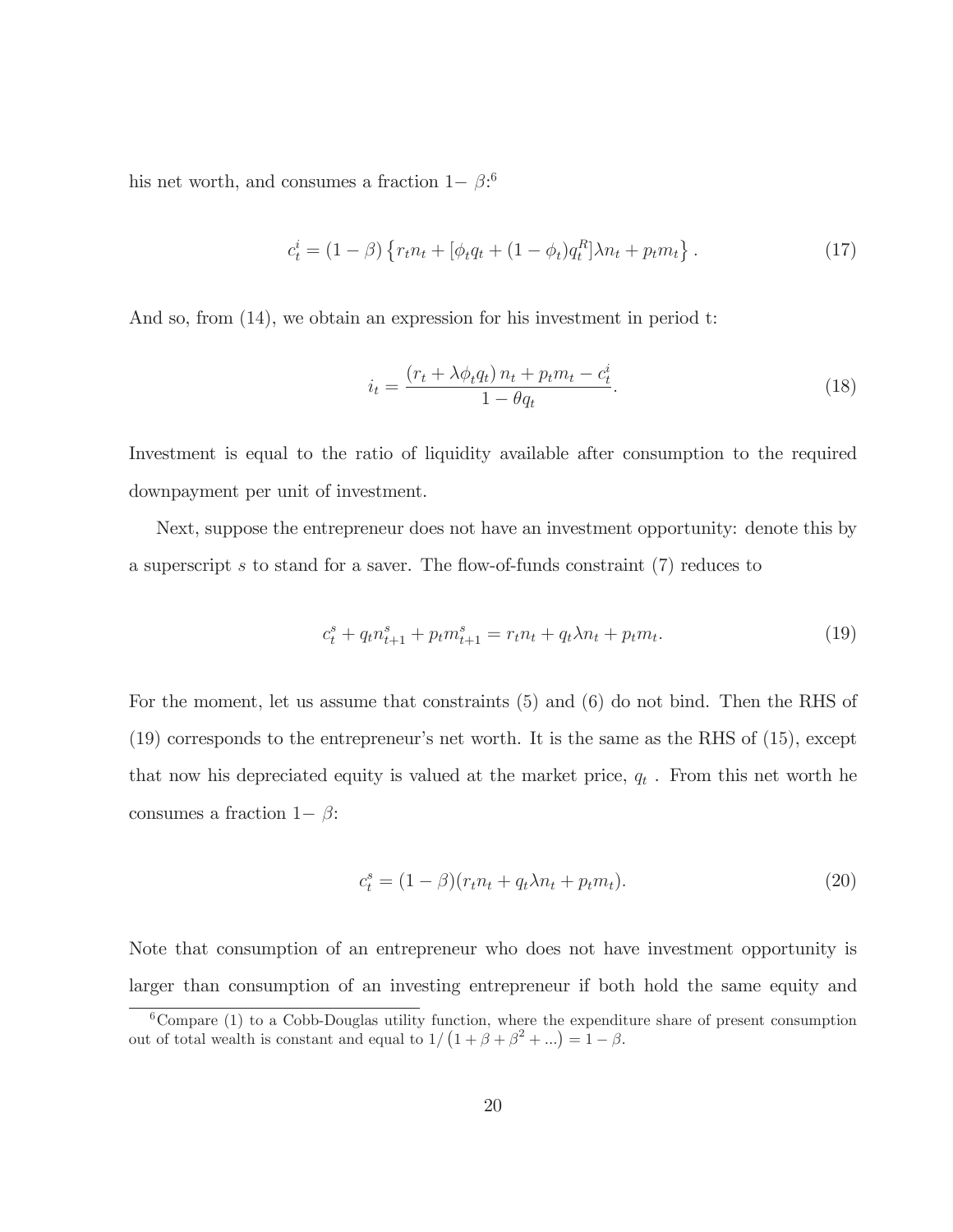money at the start of period. The remainder is split across a savings portfolio of  $m_{t+1}$  and  $n_{t+1}$ .

To determine the optimal portfolio, consider the choice of sacrificing one unit of consumption  $c_t$  to purchase either  $1/p_t$  units of money or  $1/q_t$  units of equity, which are then used to augment consumption at date  $t+1$ . The first-order condition is

$$
u'(c_t) = E_t \left\{ \frac{p_{t+1}}{p_t} \beta \left[ (1 - \pi) u' \left( c_{t+1}^s \right) + \pi u' \left( c_{t+1}^i \right) \right] \right\}
$$
  
\n
$$
= (1 - \pi) E_t \left\{ \frac{r_{t+1} + \lambda q_{t+1}}{q_t} \beta u' \left( c_{t+1}^s \right) \right\}
$$
  
\n
$$
+ \pi E_t \left\{ \frac{r_{t+1} + \lambda \phi_{t+1} q_{t+1} + \lambda \left( 1 - \phi_{t+1} \right) q_{t+1}^R}{q_t} \beta u' \left( c_{t+1}^i \right) \right\}.
$$
\n(21)

The RHS of the first line of (21) is the expected gain from holding  $1/p_t$  additional units of money at date t+1: money always yields  $p_{t+1}$  which, proportionately, will increase utility by  $u'$   $(c_{t+1}^s)$  when he does not have a date t+1 investment opportunity (probability  $1-\pi$ ) and by  $u'(c_{t+1}^i)$  when he does (probability  $\pi$ ). The second line is the expected gain from holding  $1/q_t$ additional units of equity at date t+1. Per unit, this additional equity yields  $r_{t+1}$  dividend plus its depreciated value. With probability  $1-\pi$  the entrepreneur does not have a date t+1 investment opportunity, the depreciated equity is valued at the market price,  $q_{t+1}$ , and these yields increase utility in proportion to  $u' (c_{t+1}^s)$ . With probability  $\pi$  the entrepreneur does have an investment opportunity at date  $t+1$ , in which case he will value depreciated equity by the market price  $q_{t+1}$  for the resaleable fraction and by the effective replacement cost  $q_{t+1}^R$ for the non-resaleable fraction, and these yields increase utility in proportion to  $u' (c_{t+1}^i)$ .

Notice that because the effective replacement cost is lower than the market price, the effective return on equity is lower just when the entrepreneur is more in need of funds, viz. when an investment opportunity arises and his marginal utility of consumption is higher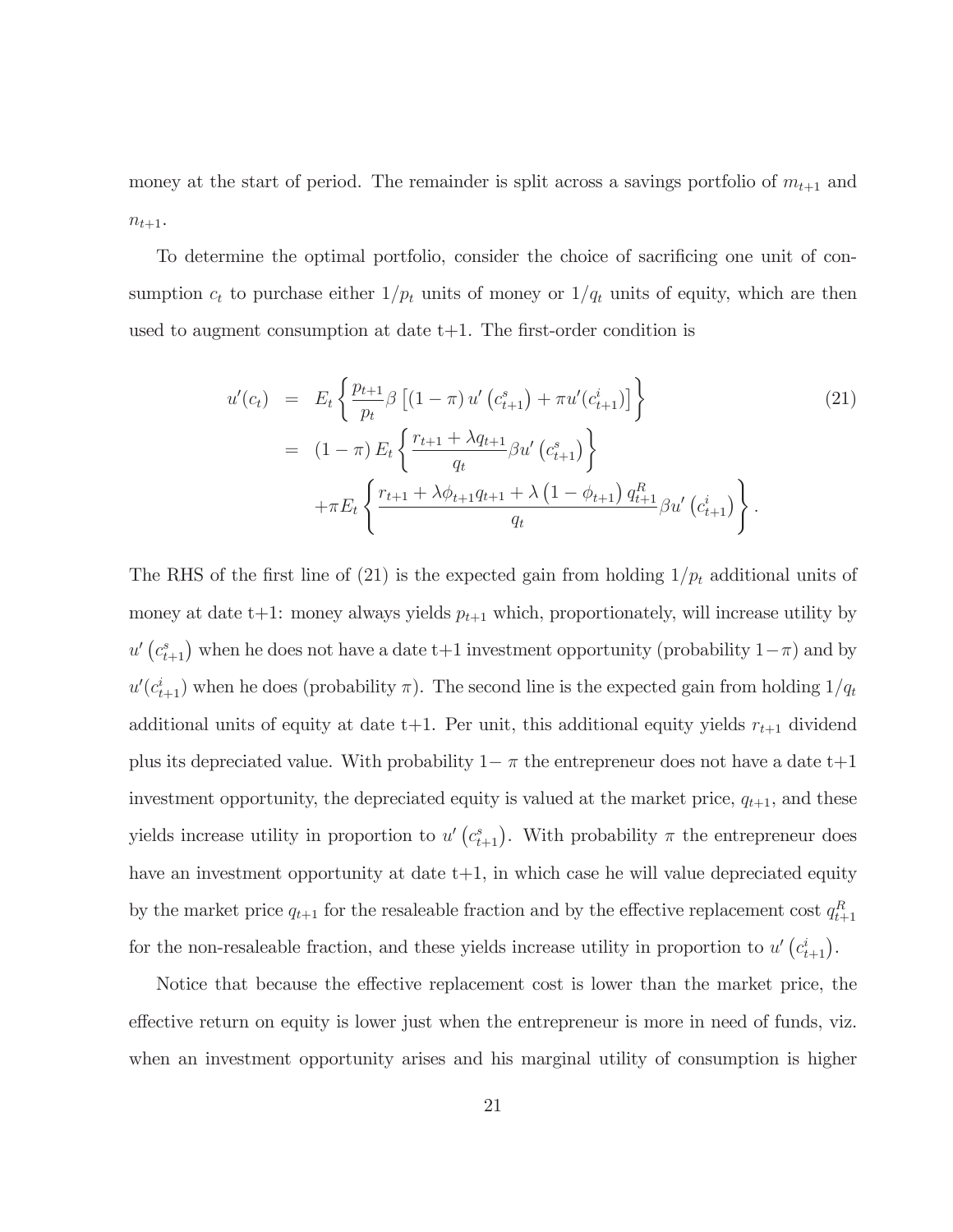$(c_{t+1}^i < c_{t+1}^s)$ . That is, over and above aggregate risk, equity carries an idiosyncratic risk: its effective return is negatively correlated with the idiosyncratic variations in marginal utility that stem from the stochastic investment opportunities. Money is free from such idiosyncratic risk.

We are now in a position to consider the aggregate economy. The great merit of the expressions for an investing entrepreneur's consumption and investment choices,  $c_t^i$  and  $i_t$ , and a non-investing entrepreneurs' consumption and savings choices,  $c_t^s$ ,  $n_{t+1}$  and  $m_{t+1}$ , is that they are all linear in start-of-period equity and money holdings  $n_t$  and  $m_t$ .<sup>7</sup> Hence aggregation is easy: we do not need to keep track of the distributions. Notice that, because workers do not choose to save, the aggregate holdings of equity and money of the entrepreneurs are equal to aggregate capital stock  $K_t$  and money supply M. At the start of date t, a fraction  $\pi$  of  $K_t$  and M is held by entrepreneurs who have an investment opportunity. From  $(18)$ , total investment,  $I_t$ , in new capital therefore satisfies

$$
(1 - \theta q_t) I_t = \pi \left\{ \beta \left[ (r_t + \lambda \phi_t q_t) K_t + p_t M \right] - (1 - \beta)(1 - \phi_t) \lambda q_t^R K_t \right\}.
$$
 (22)

Goods market clearing requires that total output (net of labor costs, which equal the consumption of workers),  $r_t K_t$ , equals investment plus the consumption of entrepreneurs. Using  $(17)$  and  $(20)$ , we therefore have

$$
r_t K_t = a_t K_t^{\alpha} = I_t + (1 - \beta) \tag{23}
$$
\n
$$
\{ [r_t + (1 - \pi + \pi \phi_t) \lambda q_t + \pi (1 - \phi_t) \lambda q_t^R] K_t + p_t M \}.
$$

<sup>&</sup>lt;sup>7</sup>From (19) and (20), the value of savings,  $q_t n_{t+1}^s + p_t m_{t+1}^s$ , is linear in  $n_t$  and  $m_t$ , and (the reciprocal of) the portfolio equation (21) is homogeneous in  $(n_{t+1}^n, m_{t+1}^n)$ , noting that  $u'(c) = 1/c$  given the logarithmic utility function.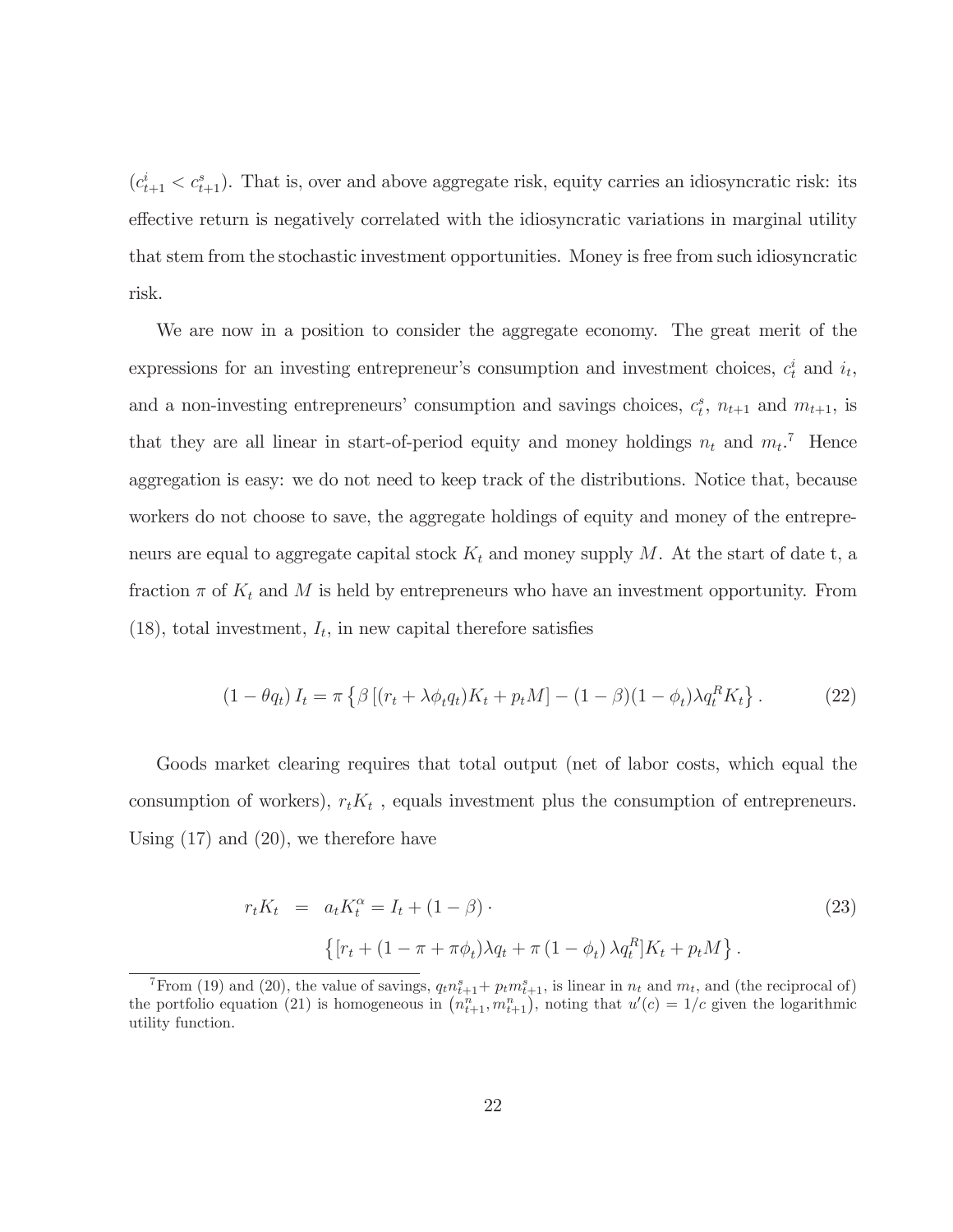It remains to find the aggregate counterpart to the portfolio equation (21). During period t, the investing entrepreneurs sell a fraction  $\theta$  of their investment  $I_t$ , together with a fraction  $\phi_t$  of their depreciated equity holdings  $\pi \lambda K_t$ , to the non-investing entrepreneurs. So the stock of equity held by the group of non-investing entrepreneurs at the end of the period is given by  $\theta I_t + \phi_t \pi \lambda K_t + (1 - \pi) \lambda K_t \equiv N_{t+1}^s$ . And, by claim 2(iii), we know that this group also hold all the money stock, M. The group's savings portfolio  $(N_{t+1}^s, M)$  satisfies (21), which can be simplified to:

$$
(1 - \pi) E_t \left[ \frac{(r_{t+1} + \lambda q_{t+1})/q_t - p_{t+1}/p_t}{(r_{t+1} + q_{t+1}\lambda)N_{t+1}^s + p_{t+1}M} \right]
$$
\n
$$
= \pi E_t \left[ \frac{p_{t+1}/p_t - [r_{t+1} + \phi_{t+1}\lambda q_{t+1} + (1 - \phi_{t+1})\lambda q_{t+1}^R]/q_t}{[r_{t+1} + \phi_{t+1}\lambda q_{t+1} + (1 - \phi_{t+1})\lambda q_{t+1}^R]N_{t+1}^s + p_{t+1}M} \right].
$$
\n(24)

Equation  $(24)$  lies at the heart of the model. When there is no investment opportunity at date  $t+1$ , so that the partial liquidity of equity doesn't matter, the return on equity,  $(r_{t+1} + \lambda q_{t+1})/q_t$ , exceeds the return on money,  $p_{t+1}/p_t$ : the LHS of (24) is positive. However, when there is an investment opportunity, the effective rate of return on equity,  $|r_{t+1}$  +  $\phi_{t+1}\lambda q_{t+1} + (1-\phi_{t+1})\lambda q_{t+1}^R$  is less than the return on money: the RHS of (24) is positive. These return differentials have to be weighted by the respective probabilities and marginal utilities. Note that, because of the impact of idiosyncratic risk on the RHS, the liquidity premium of equity over money in the LHS may be substantial and may vary through time.

Aside from the liquidity shock  $\phi_t$  and the technology parameter  $A_t$  which follow an exogenous stationary Markov process, the only state variable in this system is  $K_t$ , which evolves according to

$$
K_{t+1} = \lambda K_t + I_t. \tag{25}
$$

Restricting attention to a stationary price process, the competitive equilibrium can be defined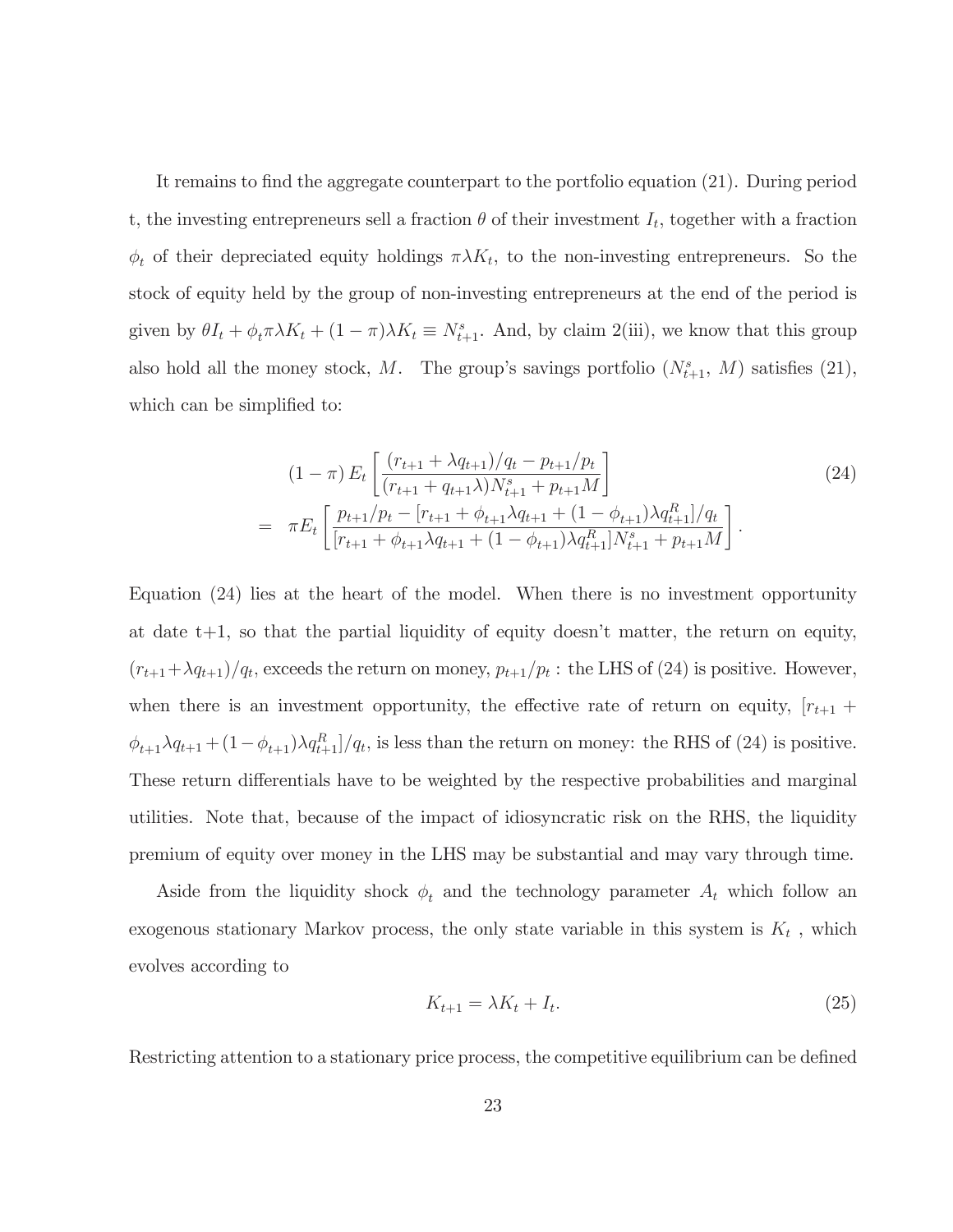recursively as a function  $(I_t, p_t, q_t, K_{t+1})$  of the aggregate state  $(K_t, A_t, \phi_t)$  that satisfies  $(11)$ ,  $(22) - (25)$ , together with the law of motion of  $A_t$  and  $\phi_t$ .

From these equations it can be seen that there are rich interactions between quantities  $(I_t, K_{t+1})$  and asset prices  $(p_t, q_t)$ . In this sense, our economy is similar to Keynes (1936):  $(23)$  and  $(24)$  are akin to IS and LM equations.

In steady state, when  $a_t = a$  (the RHS of (12) with  $A_t = A$ ) and  $\phi_t = \phi$ , capital stock K, investment I, and prices p and q, satisfy  $I = (1 - \lambda)K$  and

$$
\pi\beta r + \pi\beta l = \left[1 - \lambda + \pi\lambda\left(1 - \beta\right)\frac{1 - \phi}{1 - \theta}\right]\left(1 - \theta q\right) - \pi\beta\lambda\phi q\tag{26}
$$

$$
\beta r - (1 - \beta)l = \left[ 1 - \lambda + \pi \lambda (1 - \beta) \frac{1 - \phi}{1 - \theta} \right] + (1 - \beta) \left( 1 - \pi \frac{1 - \phi}{1 - \theta} \right) \lambda q \tag{27}
$$

$$
r - (1 - \lambda)q = \pi \lambda \frac{1 - \phi}{1 - \theta} (q - 1) \frac{q + (l/\chi)}{r + \lambda \frac{1 - \phi}{1 - \theta} + \lambda \frac{\phi - \theta}{1 - \theta} q + (l/\chi)},
$$
(28)

where  $r = aK^{\alpha-1}$ ,  $l = pM/K$ , and  $\chi \equiv \theta(1-\lambda) + (1-\pi + \pi\phi)\lambda$  (the steady-state fraction of equity held by non-investing entrepreneurs at the end of a period).

Equations  $(26)$ ,  $(27)$  and  $(28)$  can be viewed as a simultaneous system in three unknowns: the price of capital, q; the gross profit rate on capital,  $r$ ; and the value of the money stock as a fraction of total capital, l.  $(26)$  and  $(27)$  can be solved for a r and l, each as affine functions of q, which when substituted into (28) yield a quadratic equation in q with a unique positive solution. Assumption 2 is sufficient to ensure that this solution lies strictly above 1 (but below  $1/\theta$ ). We can also show that Assumption 2 is the necessary and sufficient condition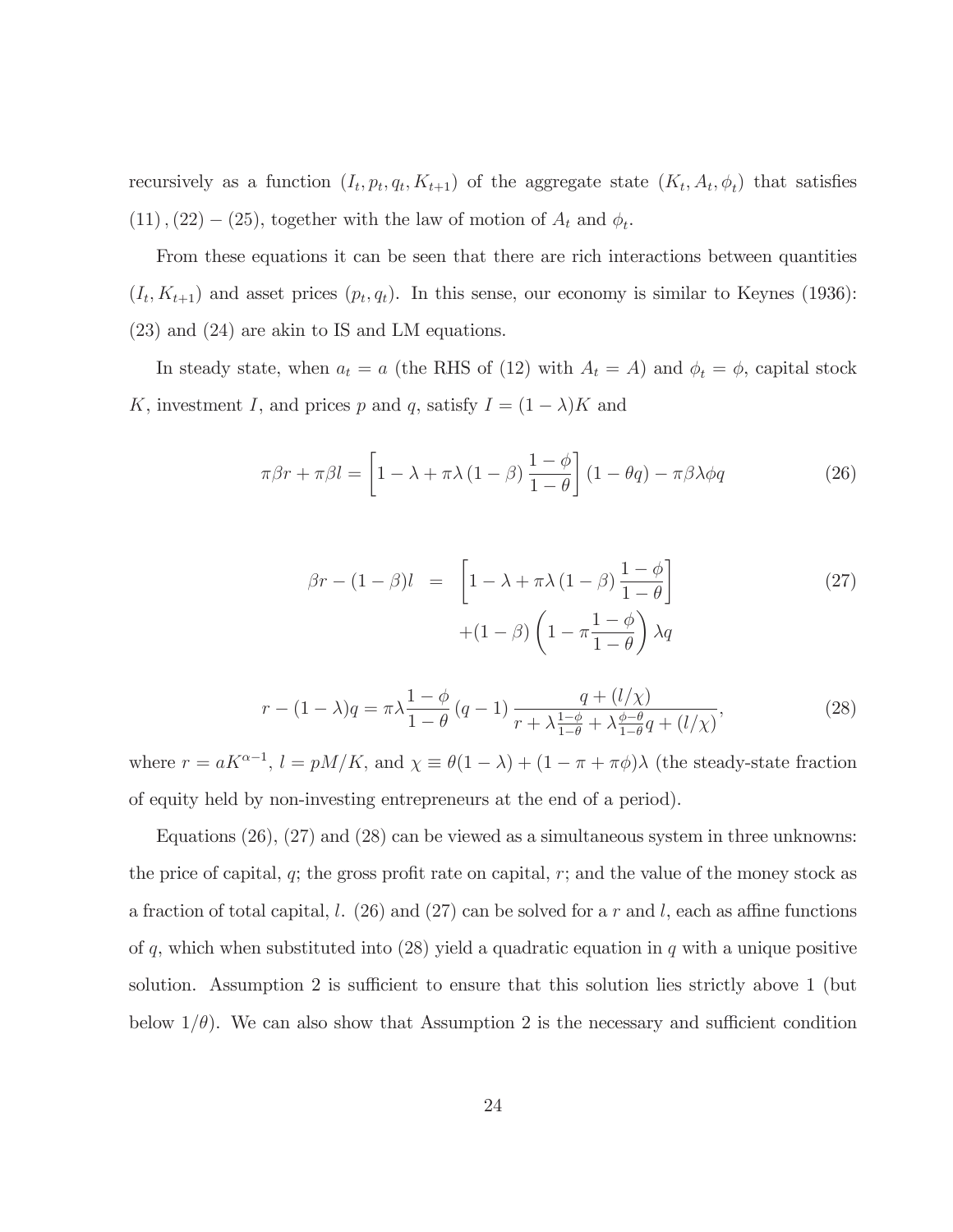for money to have value:  $p > 0$ .

As a prelude to the dynamic analysis that we undertake later on, notice that the technology parameter A only affects the steady-state system through the gross profit term  $r = aK^{\alpha-1}$ . That is, a rise in the steady state value of A increases the capital stock,  $K$ , but does not affect  $q$ , the price of capital. The price of money,  $p$ , increases to leave  $l=pM/K$  unchanged.

It is interesting to compare our economy, in which the liquidity constraints (5) and  $(6)$  bind for investing entrepreneurs, to a "first-best" economy without such constraints. Consider steady states. In the first-best economy, the price of capital would equal its cost, 1; and the capital stock,  $K^*$  say, would equate the return on capital,  $aK^{\alpha-1} + \lambda$ , to the agents' common subjective return,  $1/\beta$ . (See Claim 1.) We show below that in our constrained economy, the level of activity – measured by the capital stock  $K$  – is strictly below  $K^*$ . Because of the partial liquidity of equity, the economy fails to transfer enough resources to the investing entrepreneurs to achieve the first-best level of investment.

On account of the liquidity constraint, there is a wedge between the marginal product of capital and the expected rate(s) of return on equity. It turns out that the expected rate(s) of return on equity and the rate of return on money all lie below the time preference. Intuitively, because the rates of return on assets to savers are below their time preference rate, they do not save enough to escape the liquidity constraint when they have an opportunity to invest in future.

### **Claim 3** In the neighborhood of the steady state monetary economy,

(i) the stock of capital,  $K_{t+1}$  is less than in the first-best (unconstrained) economy:

$$
K_{t+1} < K^* \Leftrightarrow E_t \left( a_{t+1} K_{t+1}^{\alpha-1} + \lambda \right) > \frac{1}{\beta},
$$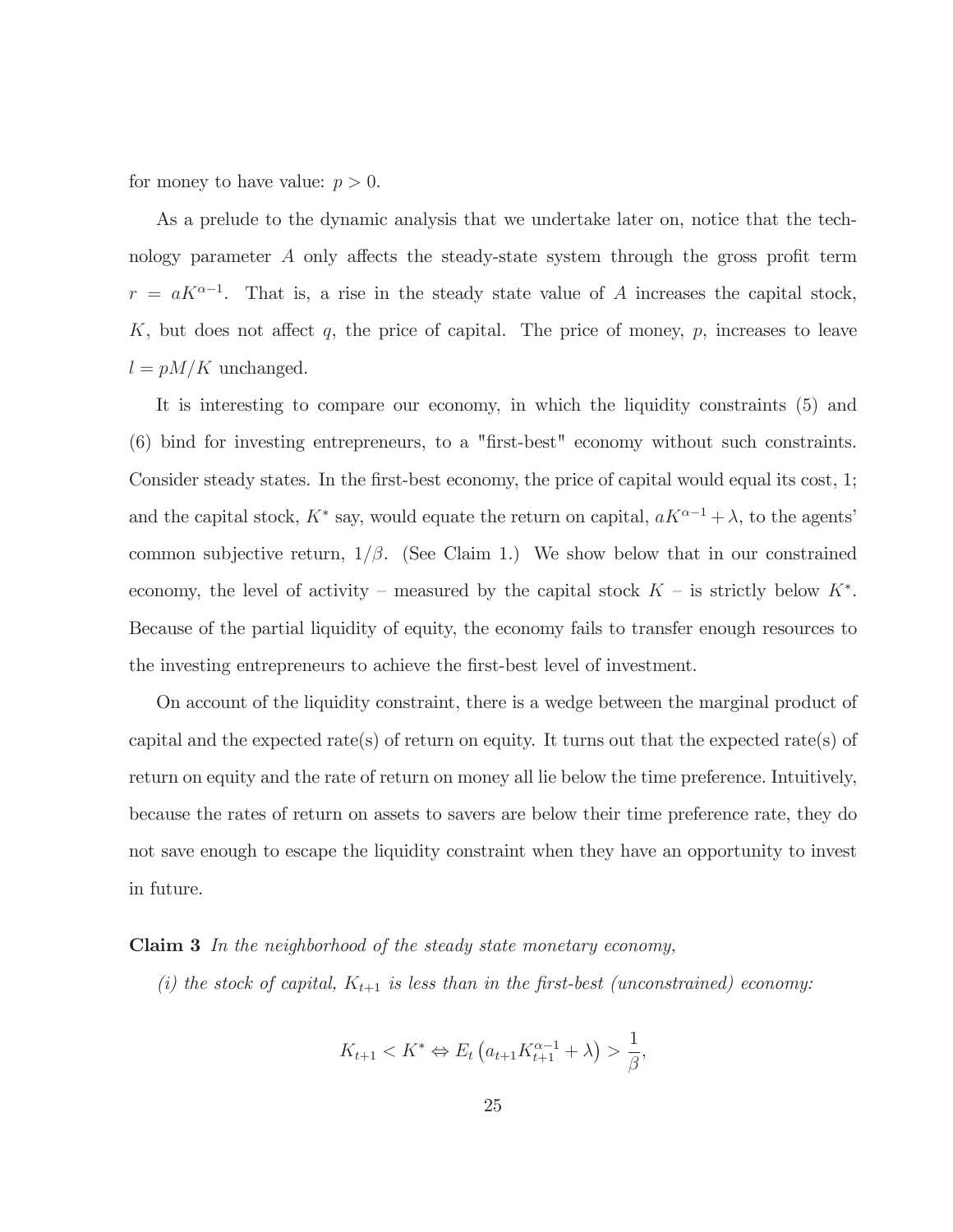(ii) the expected rate of return on equity (assuming the saver does not have investment opportunity at date  $t+1$ ) is lower the time preference rate:

$$
E_t\frac{a_{t+1}K_{t+1}^{\alpha-1}+\lambda q_{t+1}}{q_t}<\frac{1}{\beta}.
$$

 $(iii)$  the expected rate of return on money is yet lower:

$$
E_t \frac{p_{t+1}}{p_t} < E_t \frac{a_{t+1} K_{t+1}^{\alpha - 1} + \lambda q_{t+1}}{q_t}
$$

(iv) the expected rate of return on equity contingent on having an investment opportunity in the next period is lower still:

$$
E_t \frac{a_{t+1}K_{t+1}^{\alpha-1} + \phi_{t+1}\lambda q_{t+1} + (1 - \phi_{t+1})\lambda q_{t+1}^R}{q_t} < \frac{p_{t+1}}{p_t}
$$

Claim 3(iii) follows directly from (28), given that in steady state  $q > 1$ . This difference between the expected return on equity and money, reflecting the liquidity premium, equals the nominal interest rate on equity.<sup>8</sup>

In our monetary economy, there are a spectrum of interest rates. In descending order: the expected marginal product of capital, the time preference rate, the expected rate of return on equity, the expected rate of return on money, and the expected rate of return on equity contingent on the saver having an investment opportunity in the next period. Thus in our economy the impact of asset markets on aggregate production cannot be summarized

 ${}^{8}$ By the Fisher equation, the nominal interest rate on equity equals the net real return on equity plus the inflation rate. But minus the inflation rate equals the net real return on money. Hence the nominal interest rate on equity equals the real return on equity minus the return on money, i.e. the liquidity premium. Because our money is broad money (all assets that are as liquid as fiat money), our nominal interest rate is akin to the interest rate in Keynes (1936): the difference in the rate of return on partially liquid assets versus that on fully liquid assets.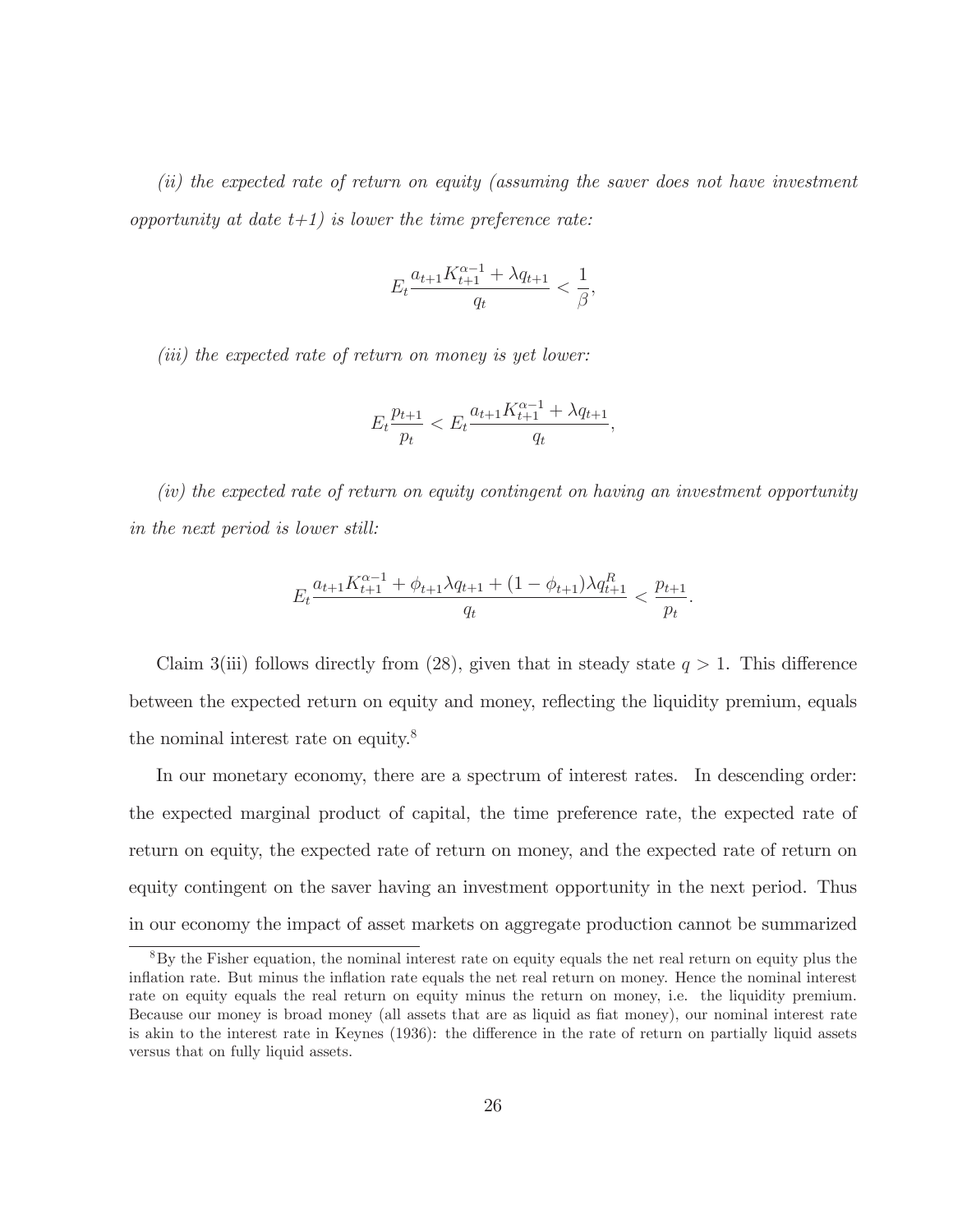by a single real interest rate as in some popular models such as Woodford (2003). Equally, it would be misleading to use the rates of returns on money or equity to calibrate the time preference rate.

The fact that the expected rates of return on equity and money are both lower than the time preference rate justifies our earlier assertion that workers will not choose to save by holding capital or money.<sup>9</sup> (Of course, if workers could borrow against their future labor income they would do so. But we have ruled this out.) In steady state, workers enjoy a constant consumption equal to their wages.

The reason why an entrepreneur saves, and workers do not, is because the entrepreneur is preparing for his next investment opportunity. And the entrepreneur saves using money as well as equity, despite money's particularly low return, because he anticipates that he will be liquidity constrained at the time of investment. Along a typical time path, he experiences episodes without investment, during which he consumes part of his saving. As the return on saving  $-$  on both equity and money  $-$  is less than his time preference rate, the value of his net worth gradually shrinks, as does his consumption. He only expands again at the time of investment. In the aggregate picture, we do not see all this fine grain. But it is important to realize that, even in steady state, the economy is made up of a myriad of such individual histories.

 $9$ Workers may save if they faced their own investment opportunity shocks. Suppose, for example, that each worker randomly faces a "health shock" which entails immediately spending some fixed amount  $\zeta$  in order to maintain his human capital. (Health insurance may cover some of the cost, but the patient has to make a co-payment from his own pocket). Then, if the resaleability of equity is low, a worker may choose to save entirely in money enough to cover the amount  $\zeta$ . The point is that even though the rate of return on equity is higher than money, on account of the resaleability constraint he would need to save more in equity than money, which may be less attractive given that the rate of return on equity is lower than his time preference rate. See Kiyotaki and Moore (2005a) for details.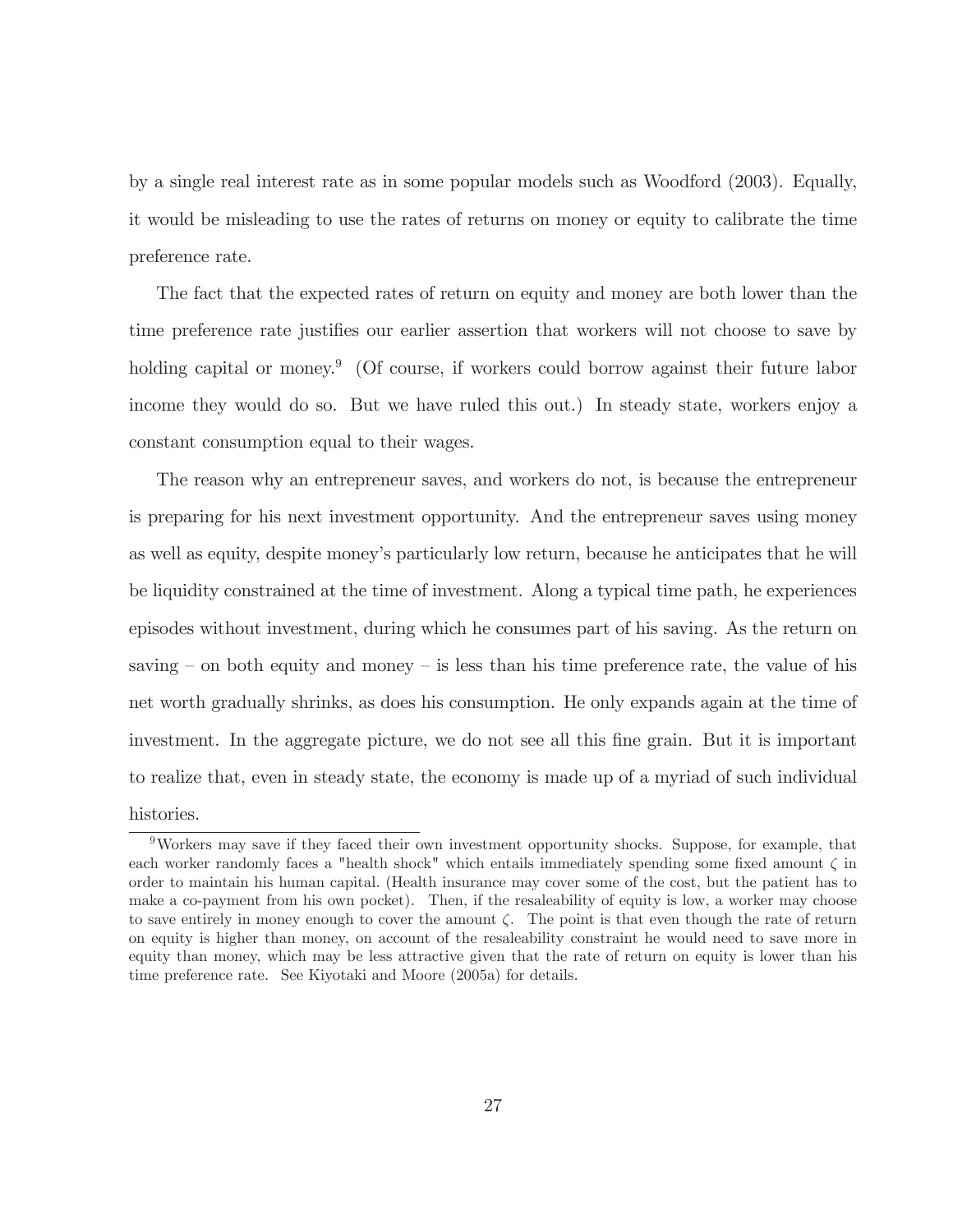#### $\bf{3}$ Dynamics and Numerical Examples

In order to examine the dynamics of our economy, let us present numerical examples by specifying a law of motion for productivity and liquidity  $(A_t, \phi_t)$ . Suppose that  $(A_t, \phi_t)$ follows independent AR(1) processes so that  $a_t = \gamma \left(\frac{1-\gamma}{\omega}\right)^{\frac{1-\gamma}{\gamma+\nu}} (A_t)^{\frac{1+\nu}{\gamma+\nu}}$  (in (12)) and  $\phi_t$  follow  $AR(1)$  as

$$
a_t - a = \rho_a \left( a_{t-1} - a \right) + \varepsilon_{at},\tag{29}
$$

$$
\phi_t - \phi = \rho_\phi \left( \phi_{t-1} - \phi \right) + \varepsilon_{\phi t},\tag{30}
$$

where  $\rho_a$  and  $\rho_{\phi} \in (0,1)$  and we set  $\rho_a = \rho_{\phi} = 0.95$  for calibration. The variables  $\varepsilon_{at}$  and  $\varepsilon_{\phi t}$ are id innovations of the levels of productivity and liquidity, which have mean zero and are mutually independent. We present our numerical examples to illustrate mainly qualitative features of our model. We follow Del Negro et. al. (2011) for choosing parameters. In particular, we consider one period is quarterly and use  $\pi = 0.05$  (arrival rate of investment opportunity),  $\theta = 0.19$  (mortgageable fraction of new investment),  $\phi = 0.19$  (resaleable fraction of equity in the steady state),  $\gamma = 0.4$  (share of capital),  $\nu = 1$  (inverse of Frisch elasticity of labor supply),  $\beta = 0.99$  (utility discount factor),  $\lambda = 0.975$  (one minus depreciation rate). Figure 1 shows the impulse response function to a 1\% increase in  $A_t$ , which increases  $a_t$  by  $\frac{1+\nu}{\gamma+\nu} = 1.43\%$ :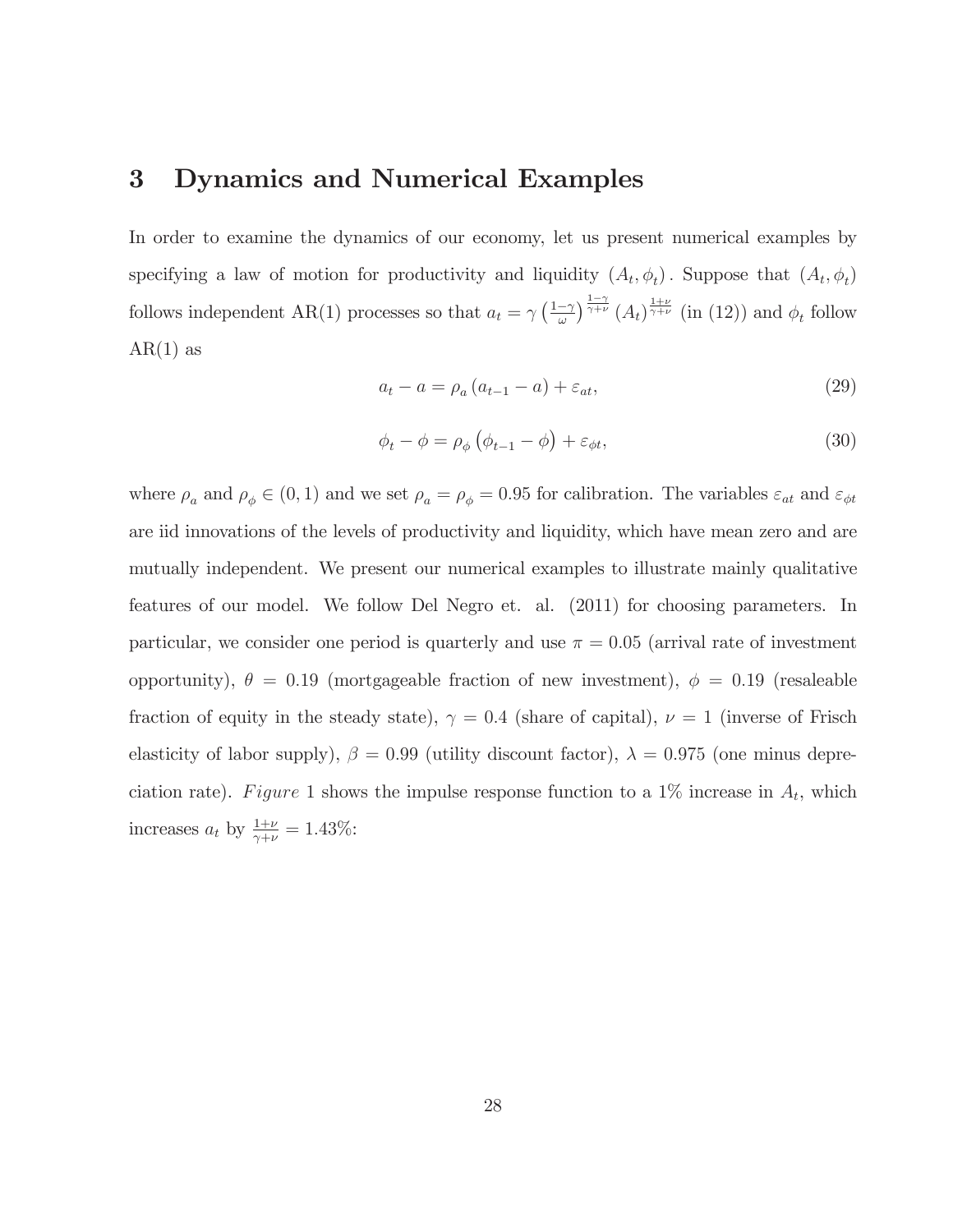

Figure 1. Impulse Responses of Basic Economy to Productivity Shock

Because capital stock is pre-determined, and the labor market clears, output increases by 1.43% (the same proportion as  $a_t$ ). Then from the goods market equilibrium condition  $(23)$ , we observe the asset prices  $(p_t, q_t)$  have to increase together with productivity in order to increase consumption and investment in line with the larger output. Although investment is more sensitive to the asset prices and thus increases proportionately more than consumption, the aggregate consumption of both entrepreneurs and workers increase substantially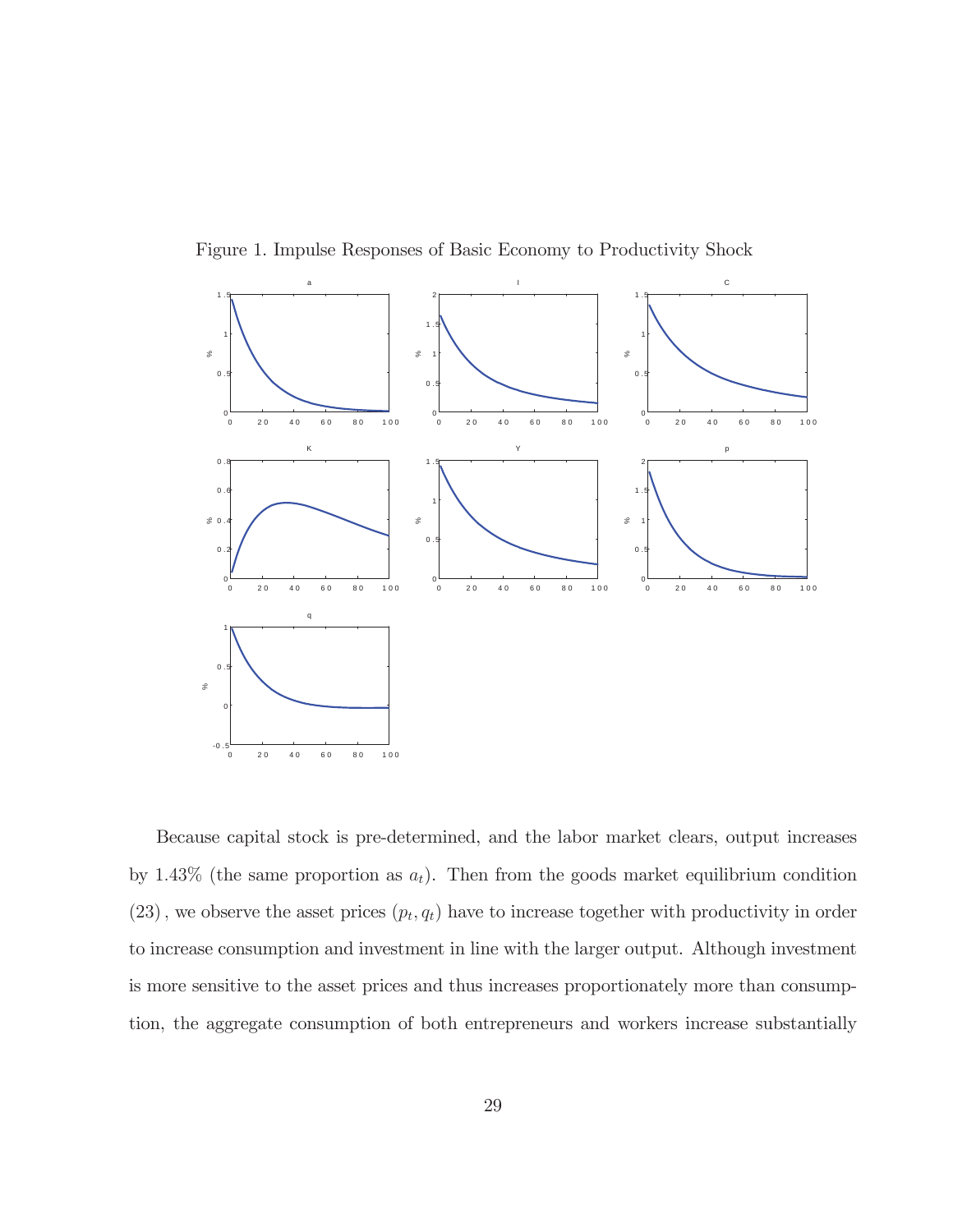(especially because workers' consumption is equal to their wage income). This is different from the first best allocation under *Condition* 1, in which consumption would be much smoother than investment because, without the binding liquidity constraints, consumption would depend upon permanent rather than current income. The co-movement of quantities and asset prices is also a unique features of the monetary equilibrium with binding liquidity constraints. In contrast, in the first best Tobin's q would always equal 1 and the value of money would always be zero.

Now let us consider liquidity shocks. Figure 2 shows the impulse response of quantities and asset prices against a  $50\%$  fall in the resaleability of the equity.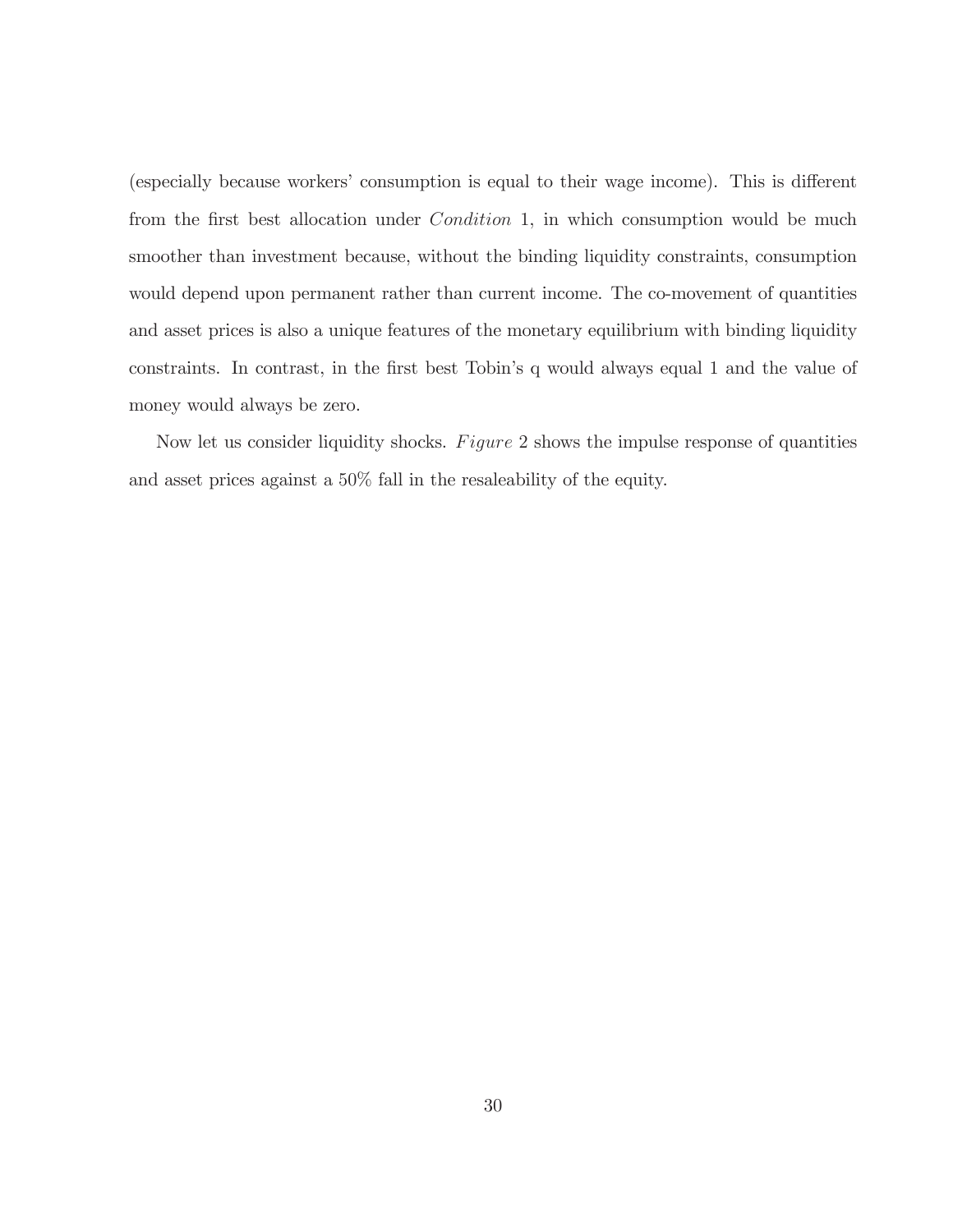

Figure 2. Impulse Responses of Basic Economy to Liquidity Shock

When the resaleability of equity falls, and only slowly recovers, the investing entrepreneurs are less able to finance downpayment from selling their equity holdings, and so investment decreases substantially. Capital stock and output gradually decrease with persistently lower investment. Also the entrepreneurs without investment opportunities now find money more attractive than equity as a means of saving (holding the rates of return unchanged), given that they can resale a smaller fraction of their equity holding when future investment opportunities arise (see  $(24)$ ). Thus, the value of money increases compared to the equity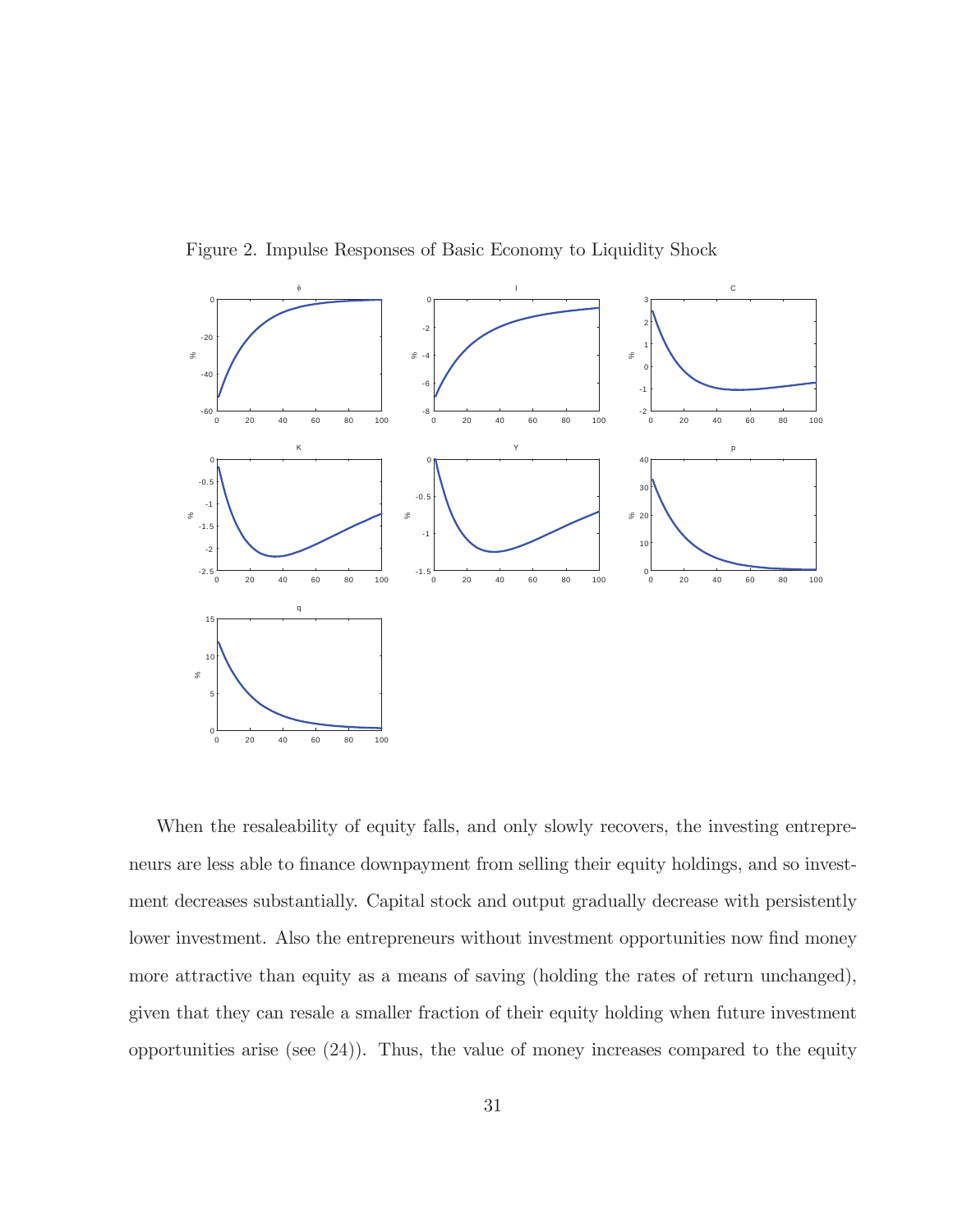price in order to restore asset market equilibrium. This can be thought of as a "flight to" liquidity": a flight from equity to money.

Notwithstanding this flight from equity, the equity price tends to rise with the fall in the liquidity. One way to understand why is to think of the gap between Tobin's q and unity as a measure of the tightness of the liquidity constraint, which increases when the resaleability of equity falls. Another way is to observe that, because output is not affected initially (given full employment), consumption must increase to maintain equilibrium in the goods market; and consumption rises through the wealth effect of a rise in asset prices. This negative comovement between investment, asset prices and consumption is a shortcoming of our basic model – a shortcoming shared by many macroeconomic model with flexible prices.<sup>10</sup> We address this in the next section.

Note that, in contrast to our monetary equilibrium, the first best allocation would not react to the liquidity shock as the liquidity constraint would not be binding.

#### Full Model with Storage and Government  $\overline{\mathbf{4}}$

We now present the full model. The negative co-movement in the basic model between investment, asset prices and consumption can be reversed by expanding the model to include an alternative liquid means of saving: storage. Specifically, suppose that an agent can store  $\sigma_t z_{t+1}$  units of goods at date t to obtain  $z_{t+1}$  units of goods at date t+1, where  $z_{t+1}$  must be nonnegative. Although the storage technology has constant returns to scale at the individual level, it is decreasing returns to scale at the society level:  $\sigma_t$  is an increasing function of the aggregate quantity of storage  $Z_{t+1}$ ,

 $10$ Shi (2011) points out that in our basic model it is difficult for a liquidity shock to generate a positive co-movement in aggregate investment and the price of equity.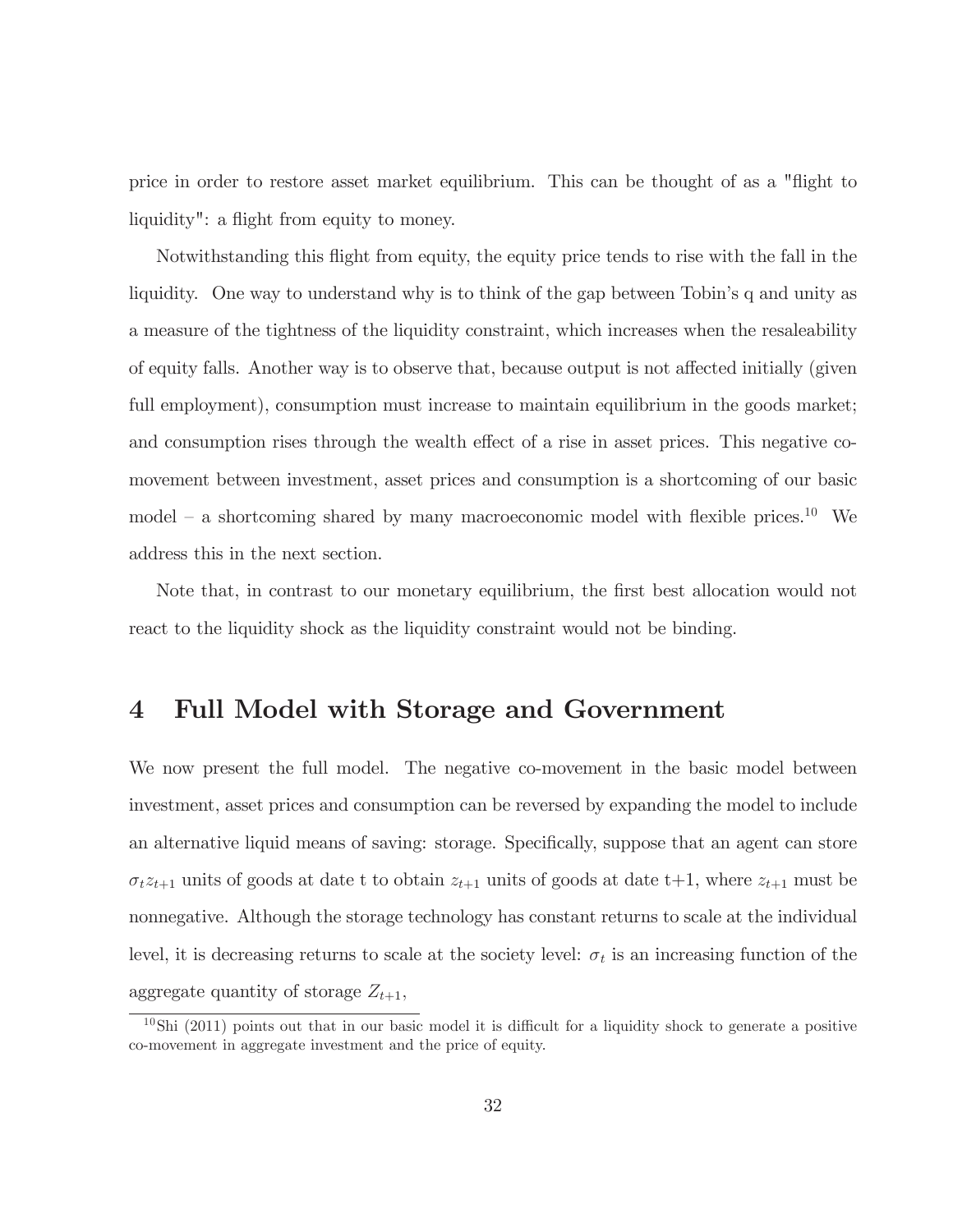$$
\sigma_t = \sigma(Z_{t+1}) = \left(\frac{Z_{t+1}}{\zeta_0}\right)^{\zeta}, \text{ where } \zeta_0, \zeta > 0.
$$

Storage represents all the various means of short-term saving besides money, such as consumer durables or net foreign asset (domestic residents can save in foreign assets but cannot borrow from foreigners).

To complete the model, we also introduce government. Our goal here is simply to explore the effects on equilibrium of an exogenous government policy rule. We make no attempt to explain government behavior. At the start of date t, suppose the government holds  $N_t^g$ equity. Unlike entrepreneurs, the government cannot produce new capital. However, it can engage in open market operations, to buy (sell) equity by issuing (taking in) money – it has sole access to a costless money-printing technology. Any sale of equity is subject to the same constraint as  $(5).<sup>11</sup>$  Finally, the government can purchase goods, or transfer goods to the workers (a negative would correspond to a lump-sum tax of the workers). Let  $G_t$  denote the total government purchases. Assume that  $G_t$  does not affect the entrepreneurs, which leaves intact our analysis of their behavior. We assume that  $N_t^g$  and  $G_t$  are not so large that the private economy switches regimes. That is, we are still in an equilibrium where the liquidity constraints bind for investing entrepreneurs and money is valuable.

If  $M_t$  is the stock of money privately held by entrepreneurs at the start of date t, then the government's flow-of-funds constraint is given by

$$
G_t + q_t \left( N_{t+1}^g - \lambda N_t^g \right) = r_t N_t^g + p_t (M_{t+1} - M_t) = r_t N_t^g + (\mu_t - 1) L_t,
$$
 (31)

where  $L_t \equiv p_t M_t$  are real balances, and  $\mu_t \equiv \frac{M_{t+1}}{M_t}$  is the money supply growth rate. That

<sup>&</sup>lt;sup>11</sup>The government also is subject to the same resaleability constraint as the entrepreneur:  $N_{t+1}^g \geq (1 \phi_t$ ) $\lambda N_t^g$ .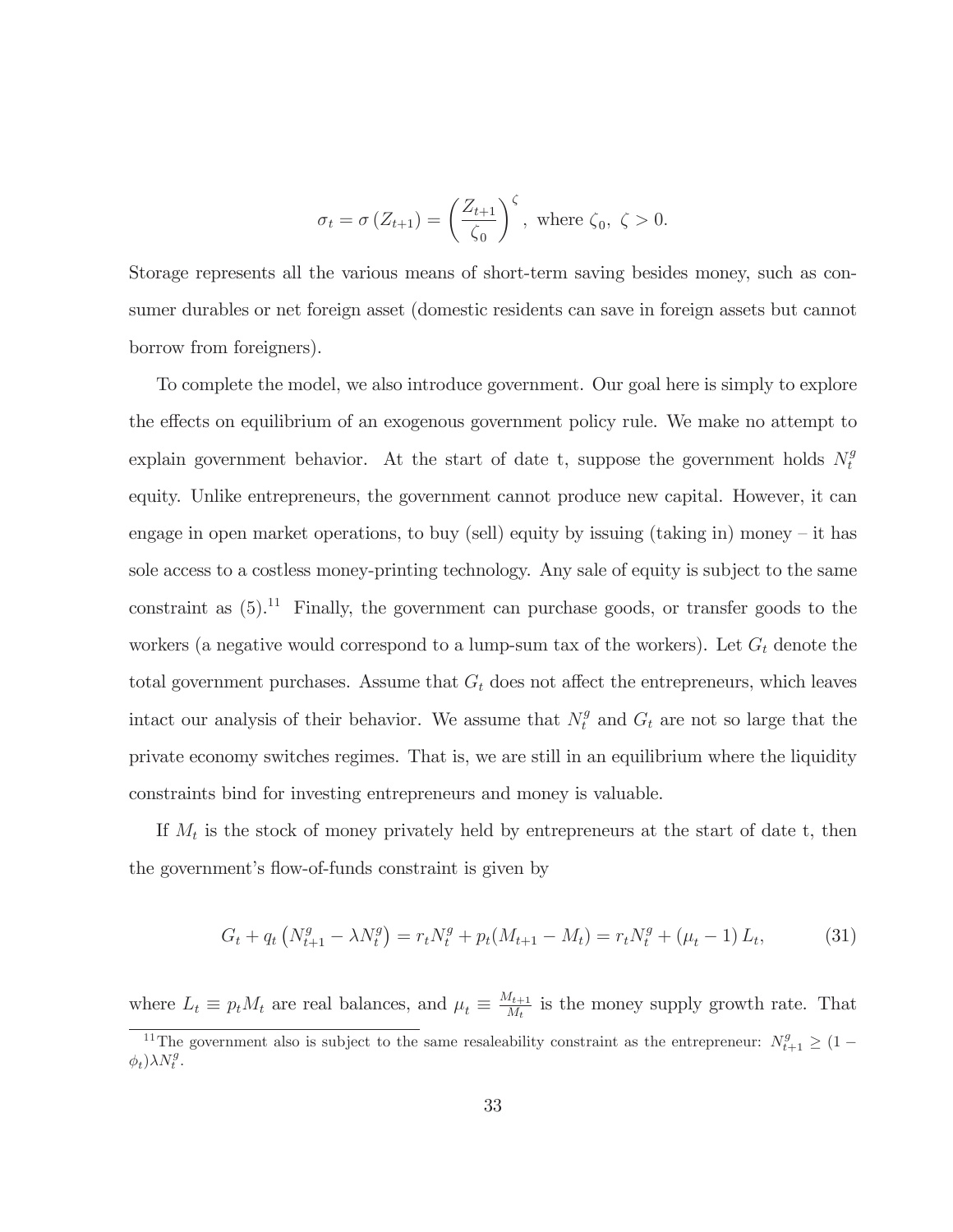is, cost of the government's purchases of output and equity must be met by the dividends from its equity holding plus seigniorage revenues. Since government is a large agent, at least relative to each of the private agents, open market operations will affect the prices  $p_t$  and  $q_t$ .

We will suppose that the government follows a rule for its open market operations and fiscal policy:

$$
\frac{N_{t+1}^g}{K} = \psi_a \frac{a_t - a}{a} + \psi_\phi \frac{\phi_t - \phi}{\phi}
$$
\n(32)

$$
G_t = \xi \left[ (r_t + \lambda q_t) N_t^g - (L_t - L) \right],\tag{33}
$$

where  $\psi_a$ ,  $\psi_{\phi}$  and  $\xi$  are policy parameters, and K and L are capital stock and real money balances in the non-stochastic steady state. The first equation is government's feedback rule for its open market operations: it chooses the size of open market operation (ratio of government equity holding to total equity supply in the steady state) as a function of the proportional deviations of productivity and liquidity from the steady state levels. This rule implies that the government's equity holding is zero in the steady state. The second equation is the fiscal policy rule: the government adjusts its goods purchases to be proportional to the deviation of its net asset holdings from steady state at the beginning of each period. To limit the length of our discussion, we will here report only on simulations with  $\xi = 0$  so that  $G_t = 0$ ; i.e. where all the fiscal adjustment is done through the money supply growth rate  $\mu_t$ .

The earlier analysis carries through, with obvious modifications. The total supply of equity (which by construction is equal to the aggregate capital stock) equals the sum of the government's holding and the aggregate holding of the entrepreneurs (denoted by  $N_{t+1}$ ):

$$
K_{t+1} = N_{t+1}^g + N_{t+1}.\tag{34}
$$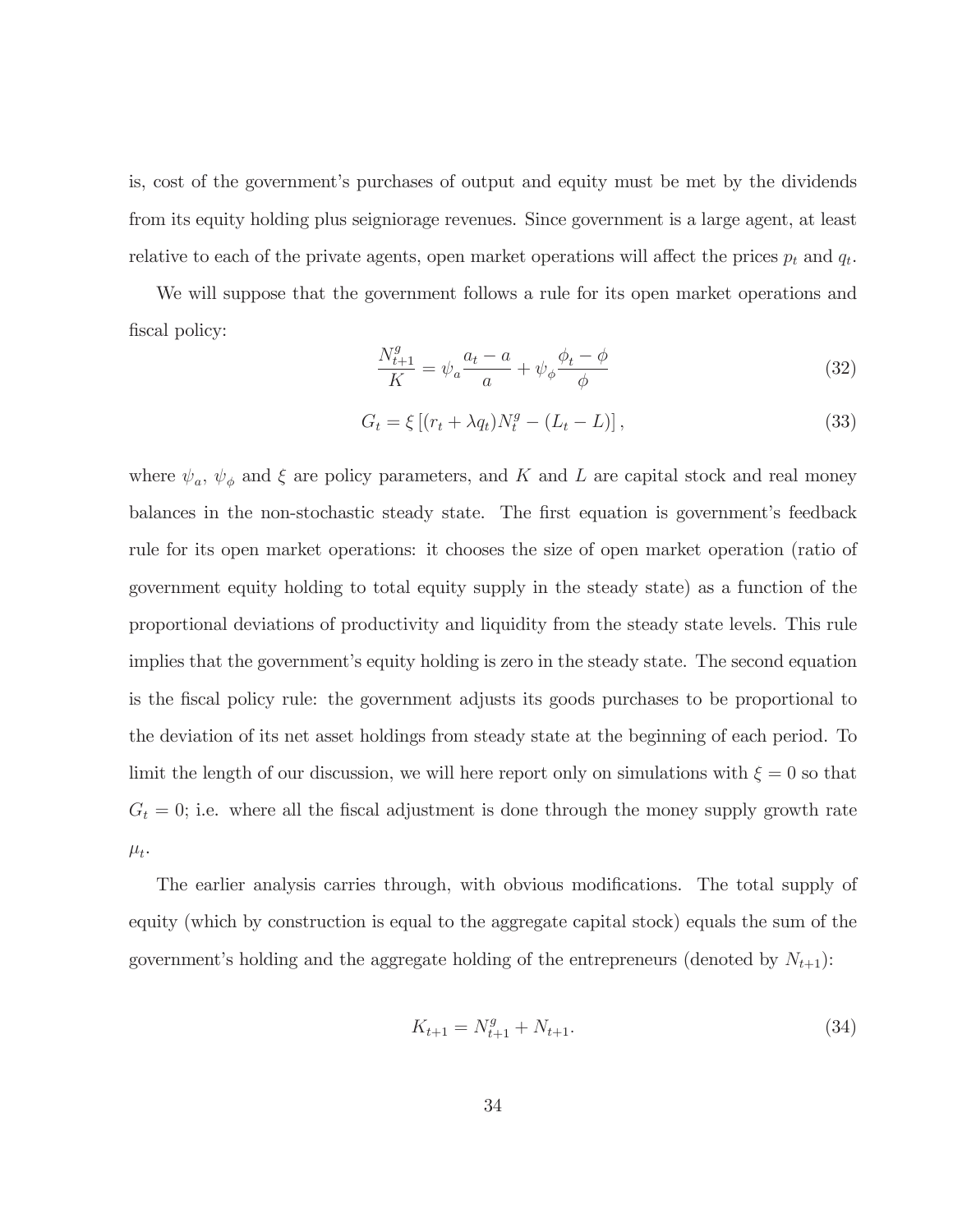Workers consume all their disposable income, and, given the form of their preferences in  $(8)$ , government policy does not affect their labor supply. Equations  $(22)$ ,  $(23)$  and  $(24)$  are modified to:

$$
(1 - \theta q_t) I_t = \pi \left\{ \beta \left[ (r_t + \lambda \phi_t q_t) N_t + L_t + Z_t \right] - (1 - \beta)(1 - \phi_t) \lambda q_t^R N_t \right\} \tag{35}
$$

$$
a_t K_t^{\alpha} + Z_t = I_t + \sigma (Z_{t+1}) Z_{t+1} + G_t + (1 - \beta) \cdot \left\{ [r_t + (1 - \pi + \pi \phi_t) \lambda q_t + \pi (1 - \phi_t) \lambda q_t^R] N_t + L_t + Z_t \right\}
$$
(36)

$$
(1 - \pi) E_t \left[ \frac{(r_{t+1} + \lambda q_{t+1})/q_t - L_{t+1}/(\mu_t L_t)}{(r_{t+1} + q_{t+1}\lambda)N_{t+1}^s + L_{t+1} + Z_{t+1}} \right]
$$
  
\n
$$
= \pi E_t \left[ \frac{L_{t+1}/(\mu_t L_t) - [r_{t+1} + \phi_{t+1}\lambda q_{t+1} + (1 - \phi_{t+1})\lambda q_{t+1}^R]/q_t}{[r_{t+1} + \phi_{t+1}\lambda q_{t+1} + (1 - \phi_{t+1})\lambda q_{t+1}^R]N_{t+1}^s + L_{t+1} + Z_{t+1}} \right]
$$
(37)  
\n
$$
(1 - \pi) E_t \left[ \frac{(r_{t+1} + \lambda q_{t+1})/q_t - (1/\sigma(Z_{t+1}))}{(r_{t+1} + q_{t+1}\lambda)N_{t+1}^s + L_{t+1} + Z_{t+1}} \right]
$$
  
\n
$$
= \pi E_t \left[ \frac{(1/\sigma(Z_{t+1})) - [r_{t+1} + \phi_{t+1}\lambda q_{t+1} + (1 - \phi_{t+1})\lambda q_{t+1}^R]/q_t}{[r_{t+1} + \phi_{t+1}\lambda q_{t+1} + (1 - \phi_{t+1})\lambda q_{t+1}^R]N_{t+1}^s + L_{t+1} + Z_{t+1}} \right],
$$
(38)

where  $N_{t+1}^s = \theta I_t + \phi_t \pi \lambda N_t + (1 - \pi) \lambda N_t + \lambda N_t^g - N_{t+1}^g$ . In the investment equation, (35), entrepreneurs use their money, storage and the resaleable portion of their equity – net of their consumption – to finance the downpayment. In the goods market equilibrium,  $(36)$ , output (net of the worker's consumption) plus storage return equals the sum of investment, new storage, government purchases and entrepreneurs' consumption. (If storage were considered a net foreign asset, then the accumulation of net foreign assets,  $Z_{t+1} - Z_t$ , would be the current account.) The portfolio equation (37) gives the trade-off between holding equity and money. And the new portfolio equation (38) gives the trade-off between holding equity and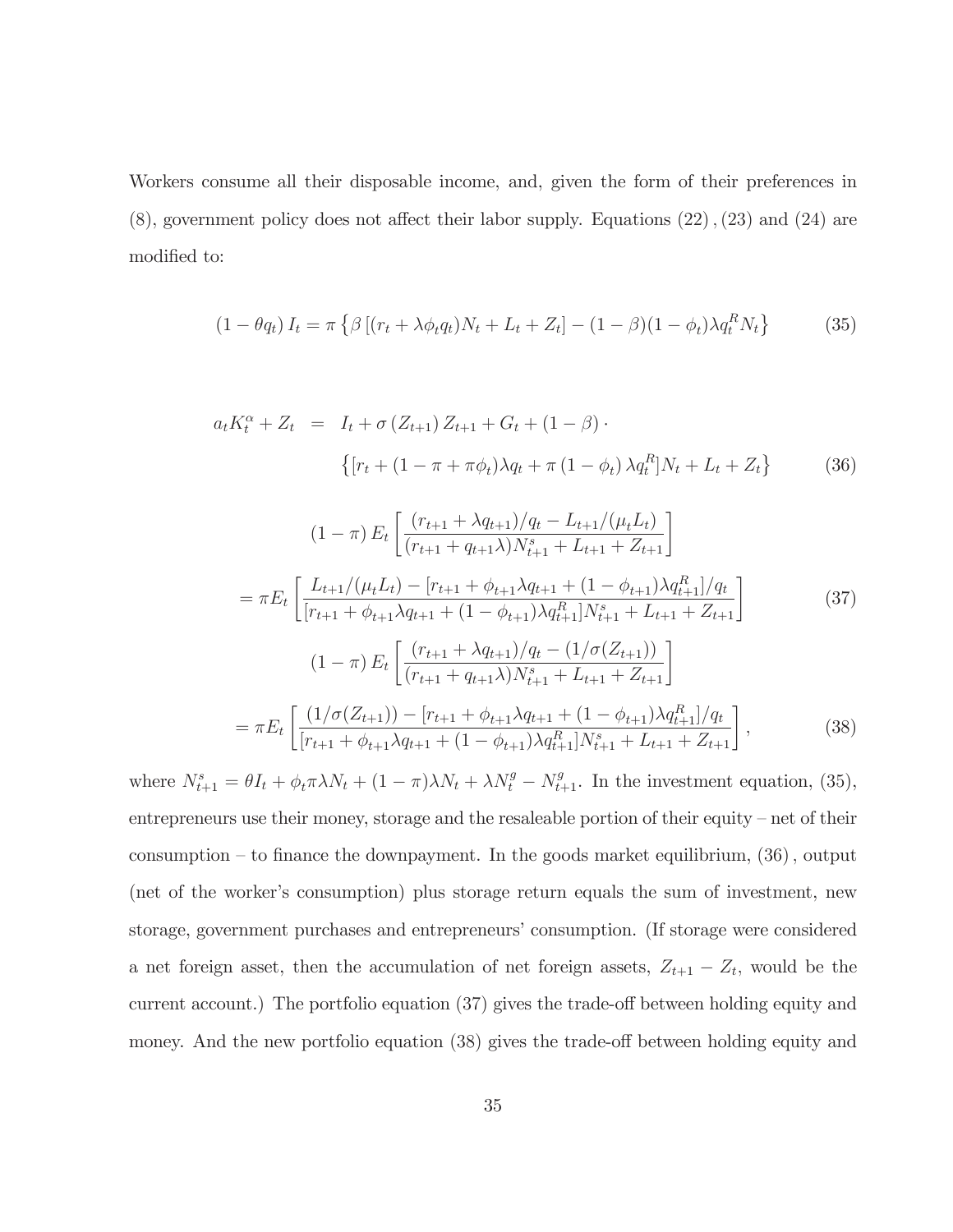storage.

Restricting attention to a stable price process, competitive equilibrium is defined recursively as functions  $(I_t, r_t, L_t, q_t, Z_{t+1}, K_{t+1}, N_{t+1}, N_{t+1}^g, G_t, \mu_{t+1})$  of the aggregate state  $(K_t, Z_t, N_t^g, a_t, \phi_t)$  that satisfy  $(11), (25), (31) - (38)$  together with the exogenous law of motion of  $(a_t, \phi_t)$ .<sup>12</sup>

How does the presence of storage as alternative means of liquid saving storage alter the impulse responses? Figure 3 compares the impulse responses to a liquidity shock in the model without storage (taken from *Figure 2*) and in the model with storage. We choose a storage technology that has very close to constant returns to scale ( $\zeta = 0.0001$ ), and is such that the steady-state level of storage  $(\zeta_0 = 0.5)$  is modest compared to the steady-state capital stock  $(K = 9.49)$ .

In response to the fall in the resaleability of equity, storage increases sharply, and investment falls more significantly than the economy without storage, leading to a more significant fall in output.<sup>13</sup> Importantly, consumption can now also fall along with investment, as output is soaked up by the sharp rise in storage.

Also, because money and storage are very close substitutes  $-$  with a rate of return very close to one  $-$  the price of money is stable. Real balances hardly increase. As a consequence, the "flight to liquidity" induces the equity price to fall a little, at least initially.

Taking these findings together, we see that the presence of an alternative liquid means of saving has overcome the shortcomings of our basic model. Quantities (investment and

<sup>&</sup>lt;sup>12</sup>If there were a lump-sum transfer of money to the entrepreneurs (a helicopter drop), then aggregate quantities would not change in our economy given that prices and wages are flexible. The consumption and investment of individual entrepreneurs would be affected, however, because there would be some redistribution.

 $^{13}$ In Bernanke and Gertler (1989), this is called "disintermediation": with greater friction in financial markets, more funds bypass those markets and are instead channelled directly into alternative investments  $-$  here, into storage  $-$  that may be productively inferior.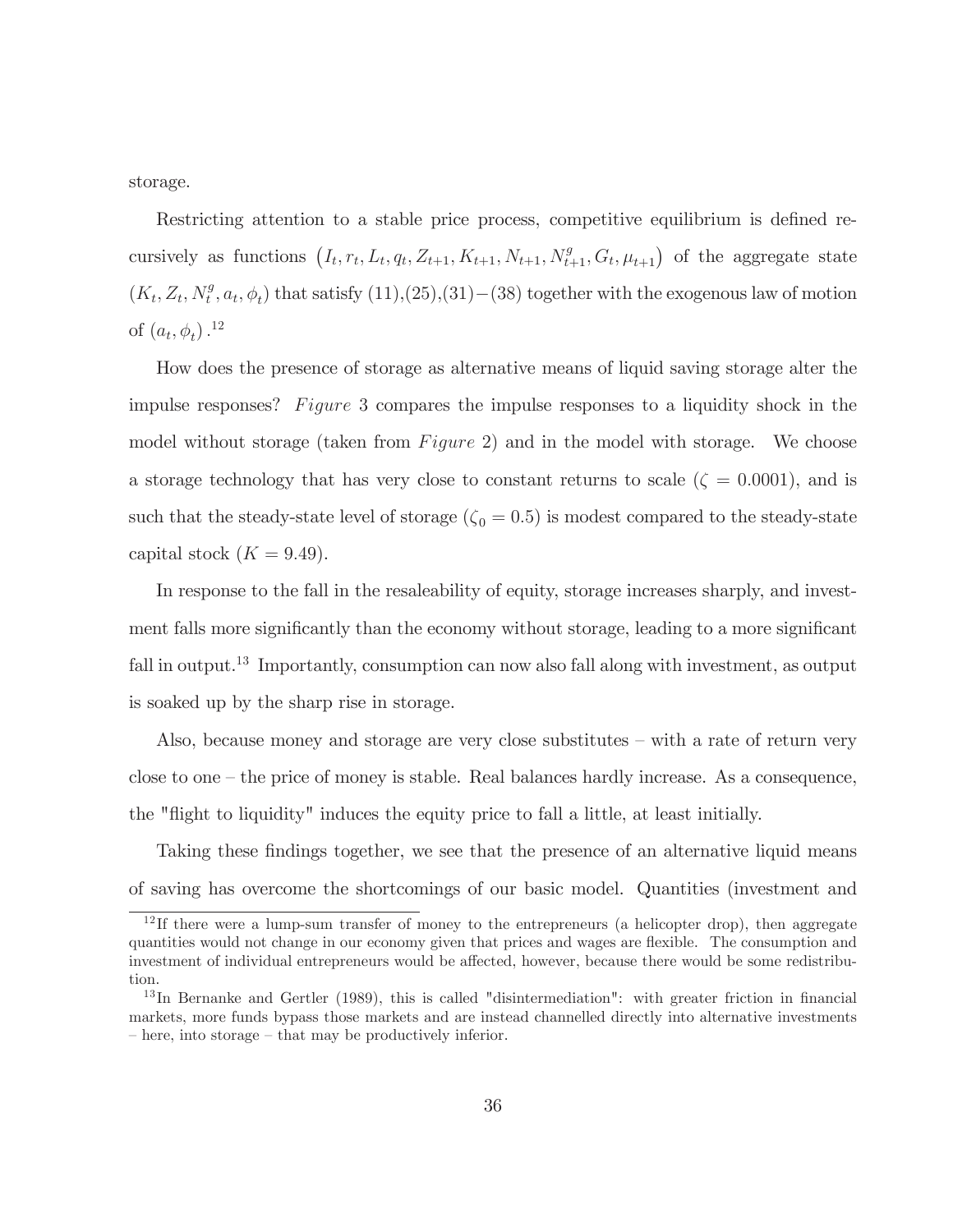consumption) and asset prices move together, as storage serves as a buffer stock to absorb output and stabilize the value of money.



Figure 3. Impulse Responses of Economy with Storage to Liquidity Shock

How might the government, through its central bank, conduct open market operations in response to the liquidity shock? A first-best allocation would not be affected by a liquidity shock. With this benchmark in mind, in our monetary economy the central bank should use open market operations to offset the effects of the liquidity shock, by setting the feedback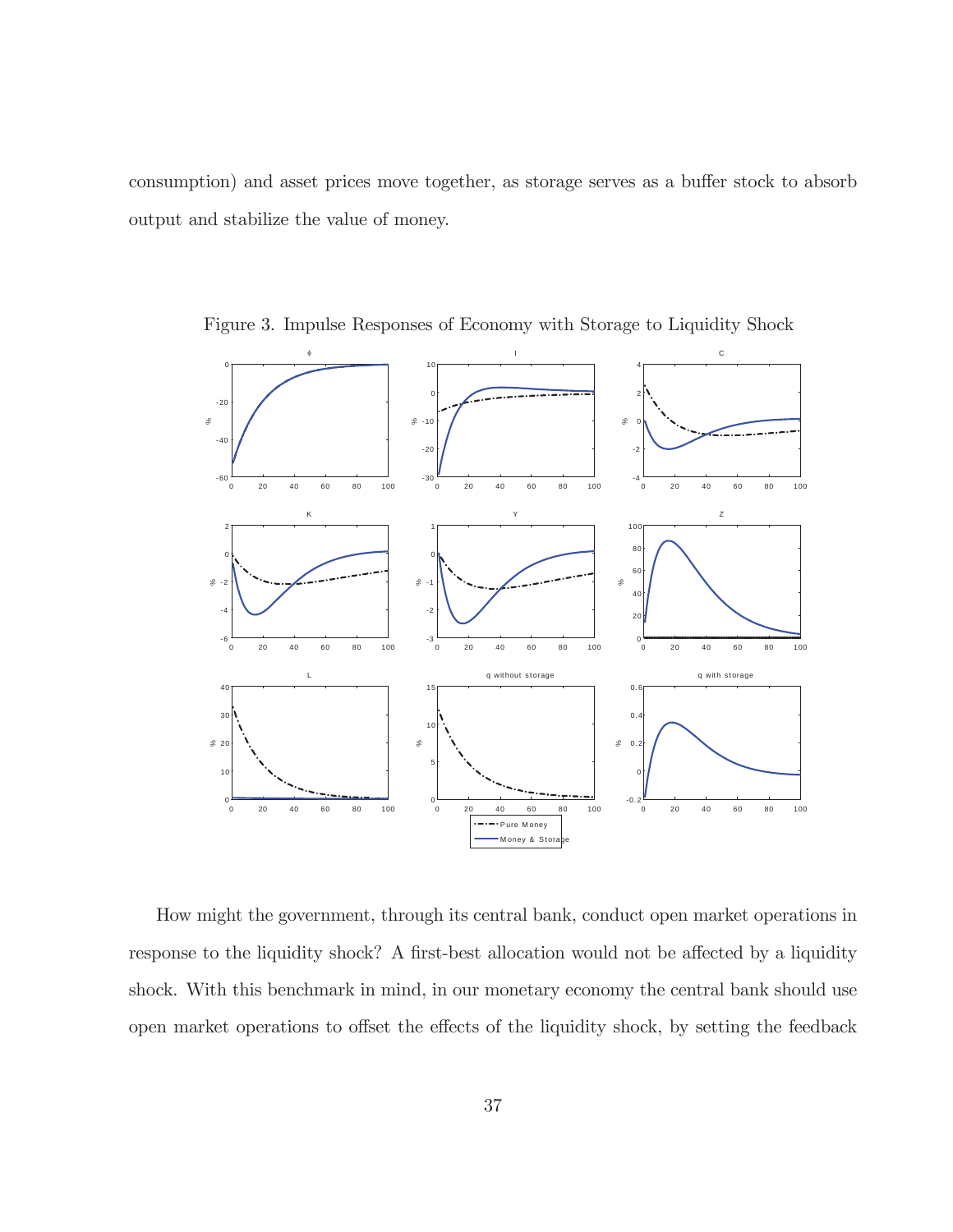rule coefficient  $\psi_{\phi}$  to be negative in (32). That is, the central bank should counteract the negative shock by purchasing equity with money, in order to  $-$  at least partially  $-$  restore the liquidity of investing entrepreneurs.  $Figure 4$  compares the impulse responses of the economy without this policy rule ( $\psi_{\phi} = 0$  and  $\xi = 0$ , taken from Figure 3) and with the rule ( $\psi_{\phi} = -0.1$ ).



Figure 4. Impulse Responses of Full Model to Liquidity Shock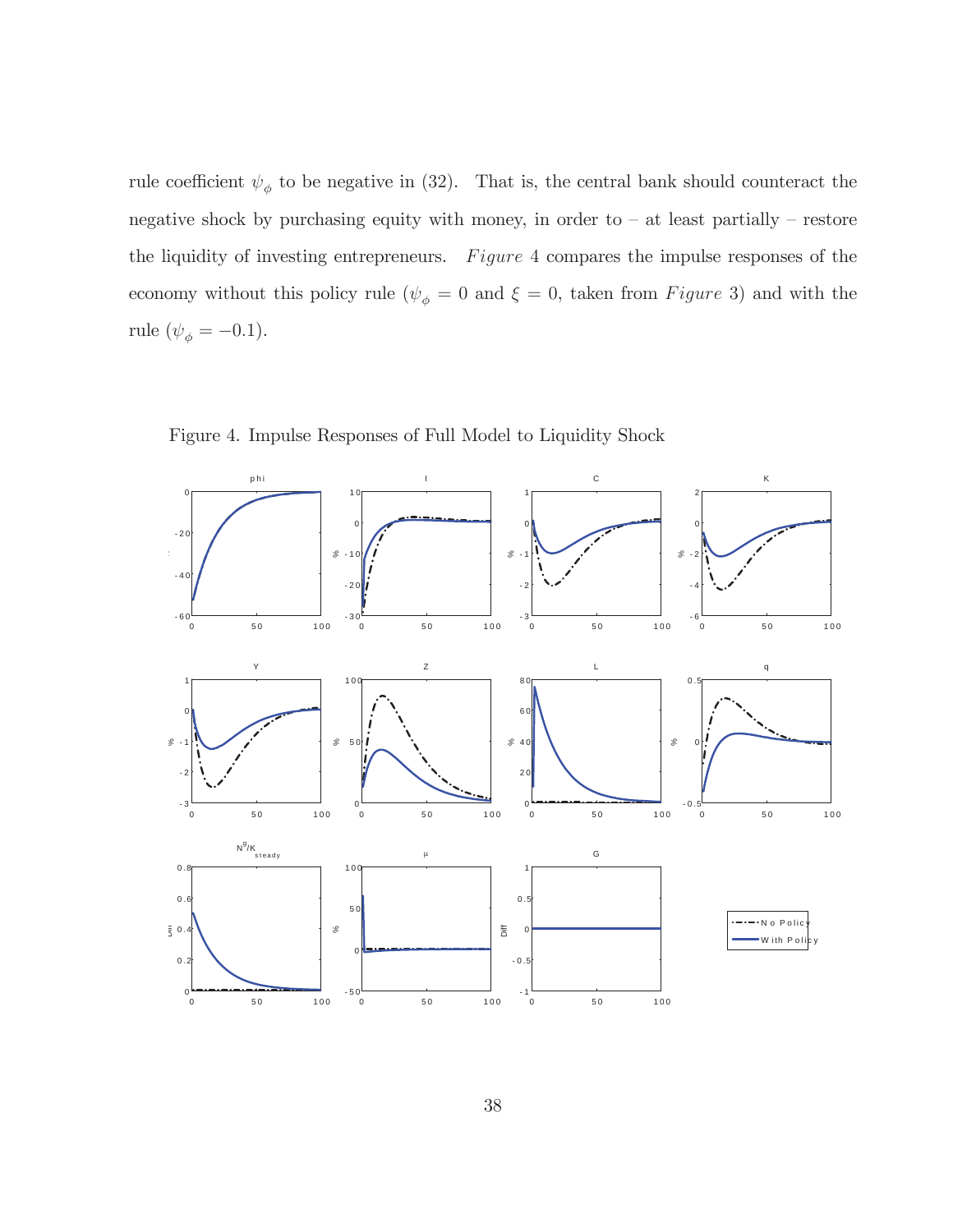The central bank's purchases of equity with money causes real balance to increase sharply, notwithstanding the relatively stable price of money. Storage increases less than in the economy without the policy intervention. Investment falls initially by  $30\%$  – almost as much as in the case of no policy, because at the time of the shock the investing entrepreneurs' portfolios are predetermined. However, in the following period, investing entrepreneurs (most of whom were savers in previous period) have a larger proportion of liquid assets thanks to the policy intervention, and investment recovers to a level of  $10\%$  below the steady state. Thus capital stock and output do not fall as much as in the economy without intervention.

After the initial purchase of equity, government runs a surplus because equity yields a higher return. It uses this surplus to reduce the money supply by setting  $\mu_t < 1$  (assuming no adjustment to government purchases). Because this deflationary policy rewards money holders, the flight to liquidity is more pronounced: the equity price falls as a result.

In contrast, how might the central bank use open market operations in response to a productivity shock? Once more taking the first-best allocation as a benchmark, the problem of our laissez-faire monetary economy is that investment does not react enough to productivity shocks and consumption is not smooth enough. Here the central bank should provide liquidity procyclically to accommodate productivity shocks, by setting the feedback coefficient of  $\psi_a$  to be positive in (32). Figure 5 compares the impulse response functions of the laissezfaire monetary economy with an accommodating monetary policy ( $\psi_a = 0.2$  and  $\xi = 0$ ). As productivity rises by 1.43%, the central bank buys equity with money to provide an additional 4% liquidity (again, notwithstanding the relatively stable price of money). Entrepreneurs hold more money and less illiquid equity, and thus investment more. Investment increases by  $1.3\%$  in the periods immediately following the shock, rather than increasing gradually as in the economy without the intervention. But whereas investment, and hence capital stock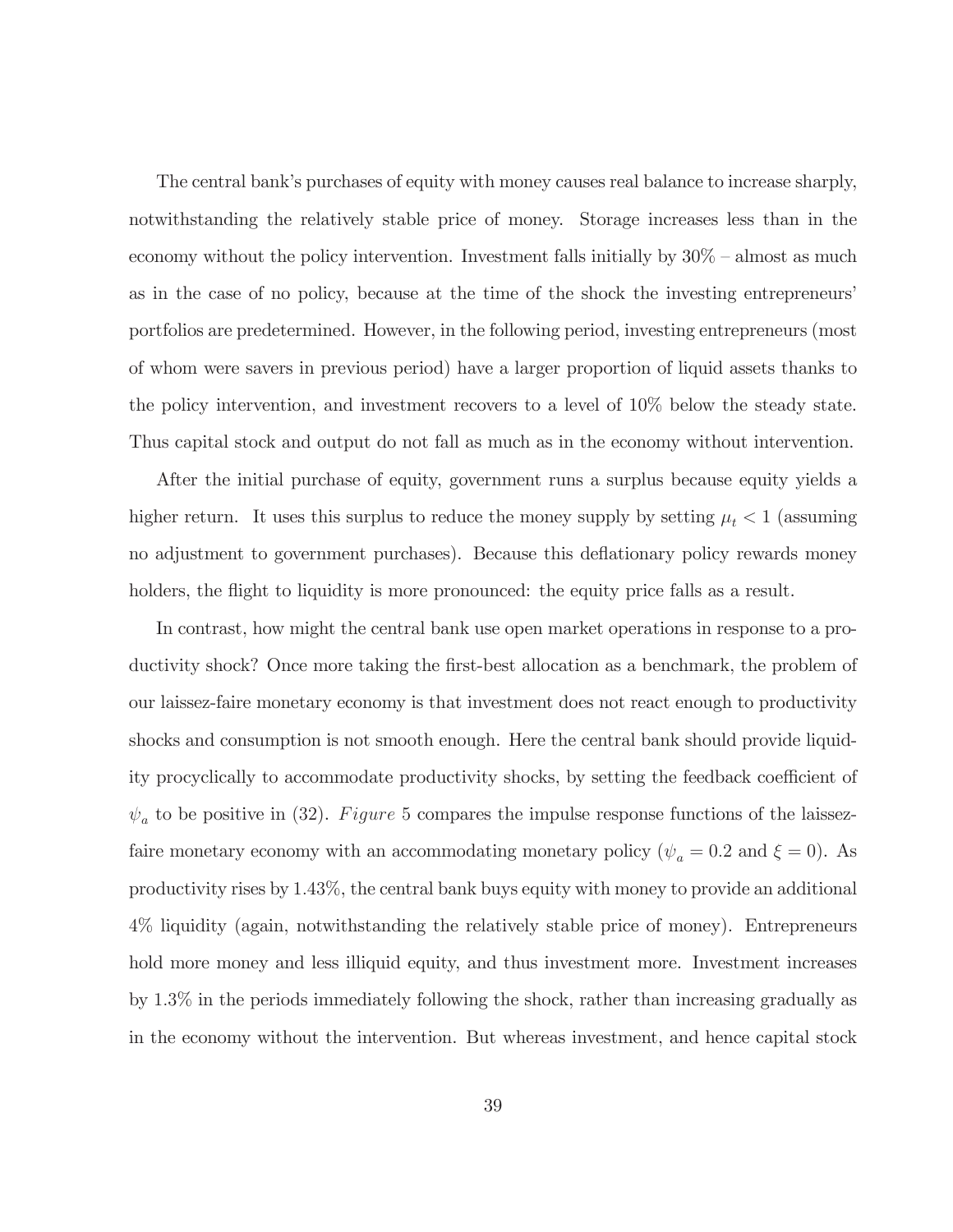and output, all increase more because of the policy, storage and consumption increase less.



Figure 5, Impulse Responses of the Full Model to Productivity Shock

The efficacy of these open market operations relies on the purchase of an asset  $-$  here, equity – which is only partially resaleable and hence earns a non-trivial liquidity premium. If the liquidity premium of short-term government bonds is very low (as in Japan since the late 1990s), then traditional open market operations will only serve to change the composition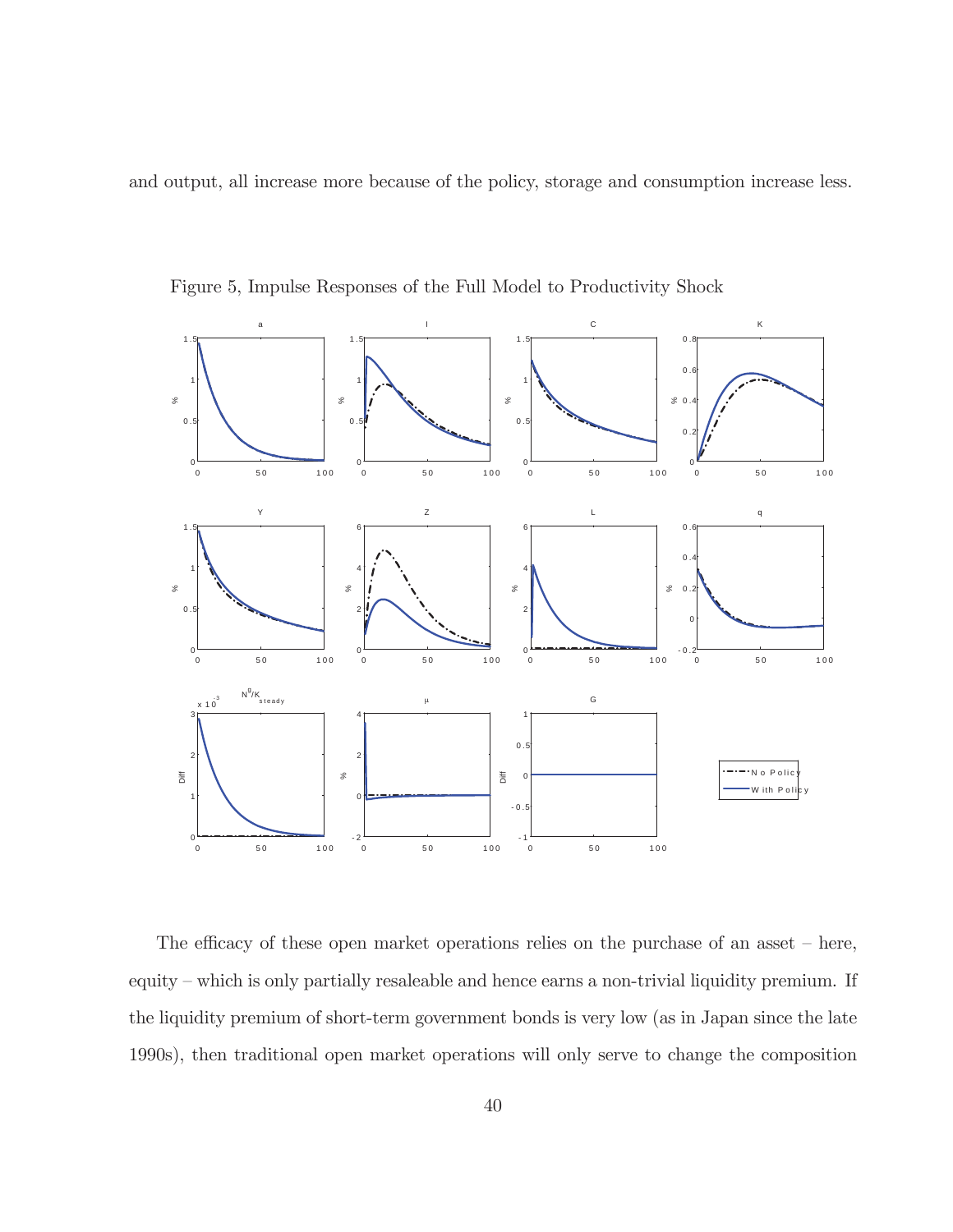of broad money and will have limited effects. The recent unorthodox policy of the Federal Reserve Bank (and the Bank of England), such as the Term Security Lending Facility, is an attempt to increase liquidity by supplying treasury bills against only partially resaleable securities, such as mortgage backed securities.

#### $\bf{5}$ Related Literature and Final Remarks

We hope to have succeeded in constructing a model of money and liquidity in the tradition of Keynes (1936) and Tobin (1969). The two key equations of our model,  $(23)$  and  $(24)$ - which are generalized in  $(36)$ ,  $(37)$  and  $(38)$  - have the flavor of the Keynesian IS-LM system. We follow Tobin in placing emphasis on the spectrum of liquidity across different classes of asset. Also, Tobin's q-theory finds echo in our model through the central role played by the equity price q: driving the feedback from asset markets to the rest of the economy. Our policy prescriptions – use open market operations to change the liquidity mix of the private sector's asset holdings – parallel those in Metzler  $(1951)$ . Perhaps, with its focus on liquidity, our framework harks back to an earlier tradition of interpreting Keynes, and has less in common with the formal Keynesian literature, with its emphasis on sticky prices, that has been dominant in the past few decades.

This paper is part of the recent literature on macroeconomics with financial frictions, that includes Bernanke and Gertler (1989), Kiyotaki and Moore (1997), Holmstrom and Tirole  $(1998).<sup>14</sup>$  Naturally, the common thread of this literature has been some form of borrowing constraint, akin to our  $\theta$ -constraint. Our innovation here is to combine it with the  $\phi$ -constraint, the resaleability constraint. We have shown that the presence of these two

 $14$ Surveys can be found in Bernanke, Gertler and Gilchrist (1999), Gertler and Kiyotaki (2010), Brunnermeier, Eisenbach and Sannikov (2011).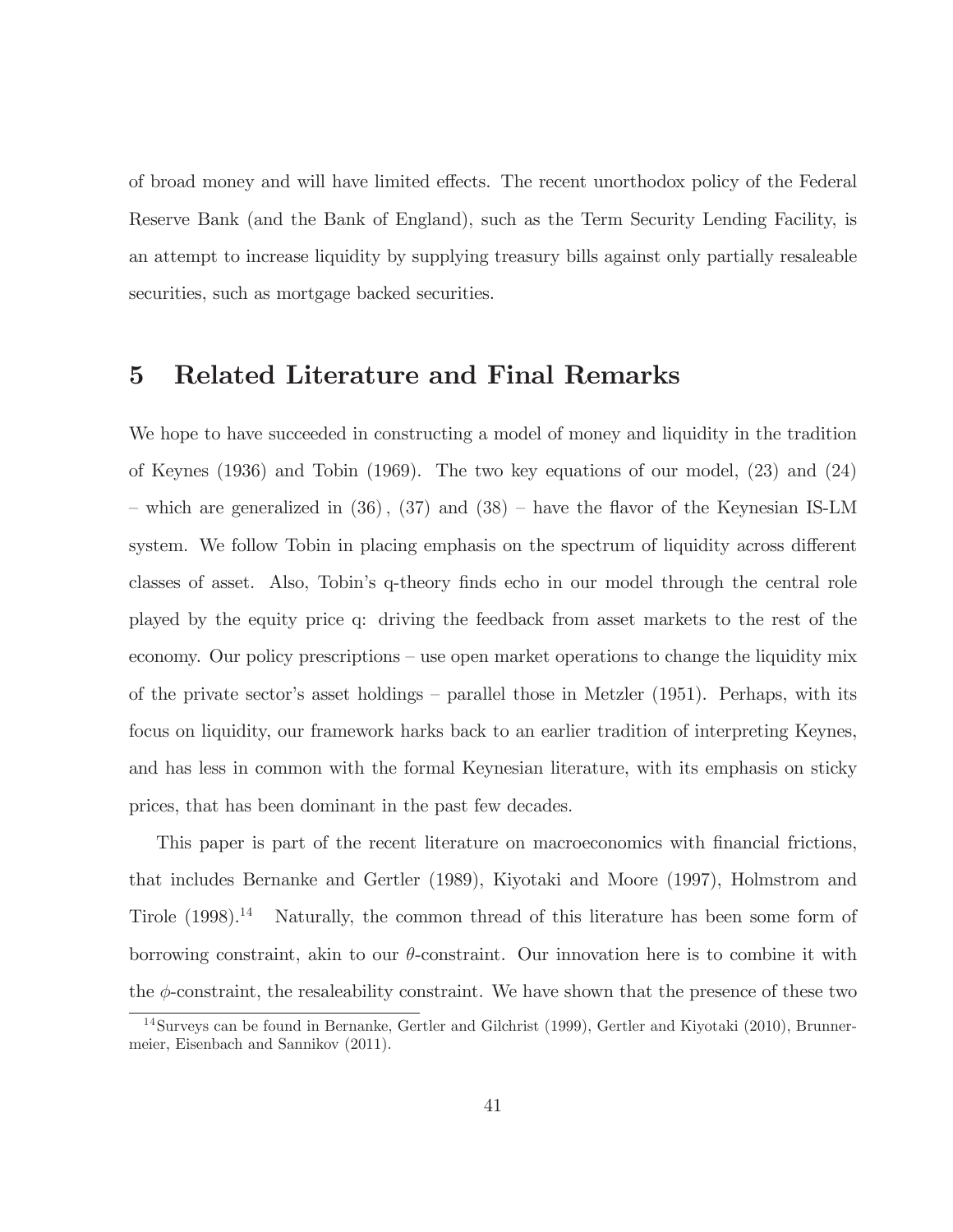constraints opens up the possibility for fiat money to circulate, to lubricate the transfer of goods from savers to investors. There is a wedge between money and other assets, that arises out of the assumed difference in their resaleability.

Wedges between assets can be generated in other ways. In limited participation models, agents may have different access to asset markets.<sup>15</sup> Models with spatially separated mar $kets$  – island models – assume that agents cannot visit all markets within the period, which limits trade across assets. Some models combine geographical separation with asynchronization, where agents have access to asset markets at different times.<sup>16</sup> If the assumption of competitive markets is dropped, as in matching models, assets can exhibit different degrees of resaleability.<sup>17</sup> And there is a long tradition in the banking and finance literature that, implicitly or explicitly, has to do with the limited resaleability of securities, dating back at least to Diamond and Dybvig (1983).<sup>18</sup>

We should end by stressing that if, in particular, our model is to be used for proper policy analysis then considerably more research is still needed. While it might be argued that our  $\theta$ - $\phi$  framework has the virtue of simplicity, as they stand the borrowing and resaleability constraints are too stylized in nature, too reduced-form. The borrowing constraint can be rationalized by invoking a moral hazard argument, viz., to produce future output from new capital requires the specific skill of the investing entrepreneur, and he can renege on his But the resaleability constraint requires more modelling, not least because we promises. need to understand where the liquidity shocks, the shocks to  $\phi$ , come from.<sup>19</sup> Can policies

 $15$ See, for example, Allen and Gale  $(1994, 2007)$ .

 $16$ See, for example, Townsend (1987), Townsend and Wallace (1987), Freeman (1996a, 1996b), and Green  $(1999).$ 

<sup>&</sup>lt;sup>17</sup>Matching models that can be easily used for policy analysis include Shi (1997), Lagos and Wright (2005), and Nosal and Rocheteau (2011).

<sup>&</sup>lt;sup>18</sup>For attempts to incorporate banking into standard business cycle models, see, for example, Wiiliamson (1987), Gertler and Kiyotaki (2010), Gertler and Karadi (2011).

<sup>&</sup>lt;sup>19</sup>Kiyotaki and Moore (2003) shows how the resaleability constraint can arise endogenously due to adverse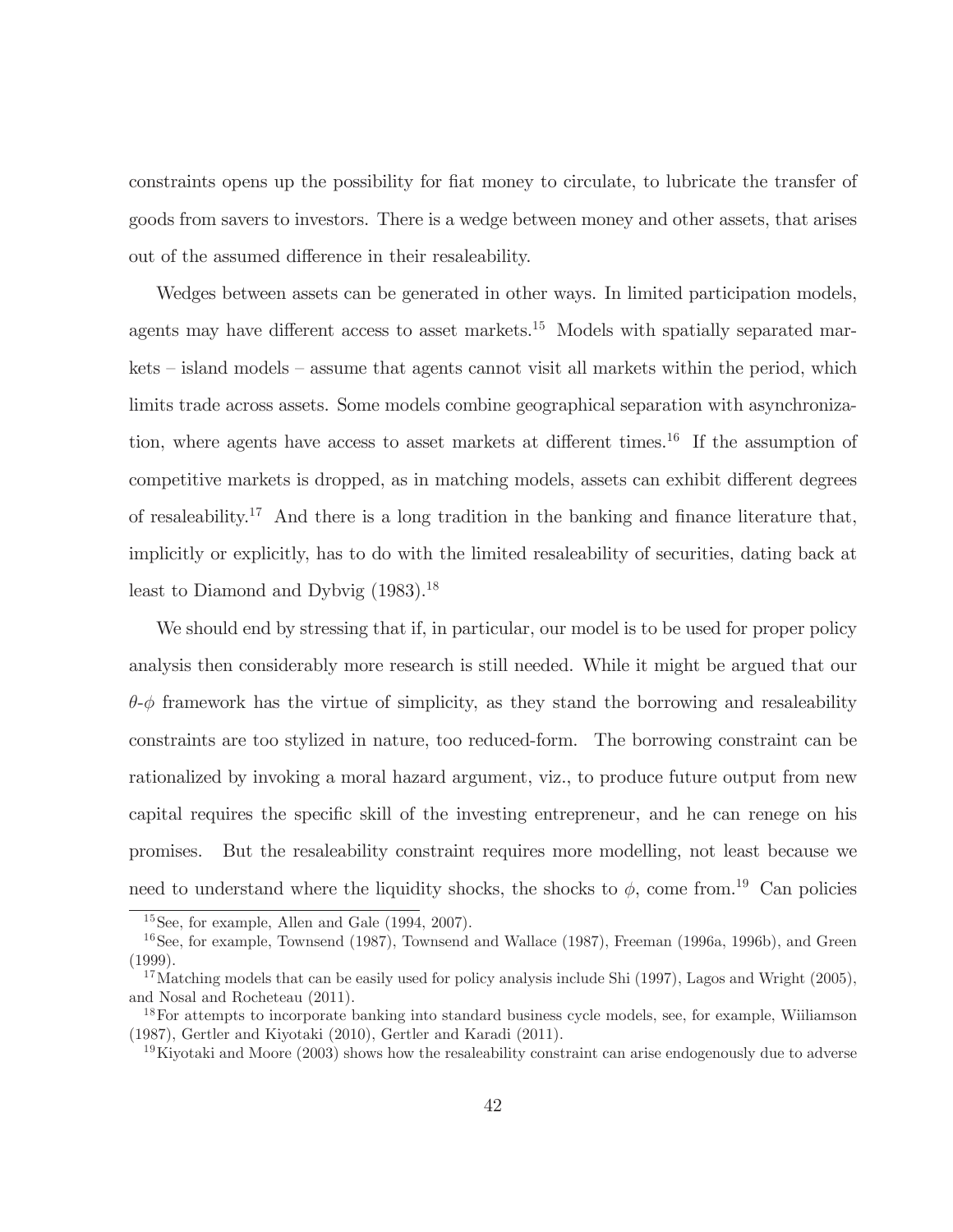be devised that directly dampen these shocks (or even raise the average value of  $\phi$ ), rather than merely dealing with their effects?

To analyze the effects of open market operations over the business cycle, we assumed that the government can commit to a policy. But can it? This question calls for further modelling too, because if the government could commit to, say, a deflationary monetary policy that followed the Friedman rule (set the real return on money to equal agents' subjective discount rate), then it would in effect be using its taxation powers to substitute perfect public commitment for imperfect private commitment. In the long run, can the government be trusted more than the private sector? And to what extent do future tax liabilities crowd out a private agent's ability to issue credible promises to others?<sup>20</sup> These thorny issues warrant much careful thinking.

selection and how securitization may mitigate the adverse selection.

Other macroeconomic models of adverse selection in asset markets inclde Eisfeldt (2004), Moore (2010), Kurlat (2011).

 $^{20}$ A related question would be: If the government has a superior power to force private agents to pay, why doesn't it provide them with finance directly?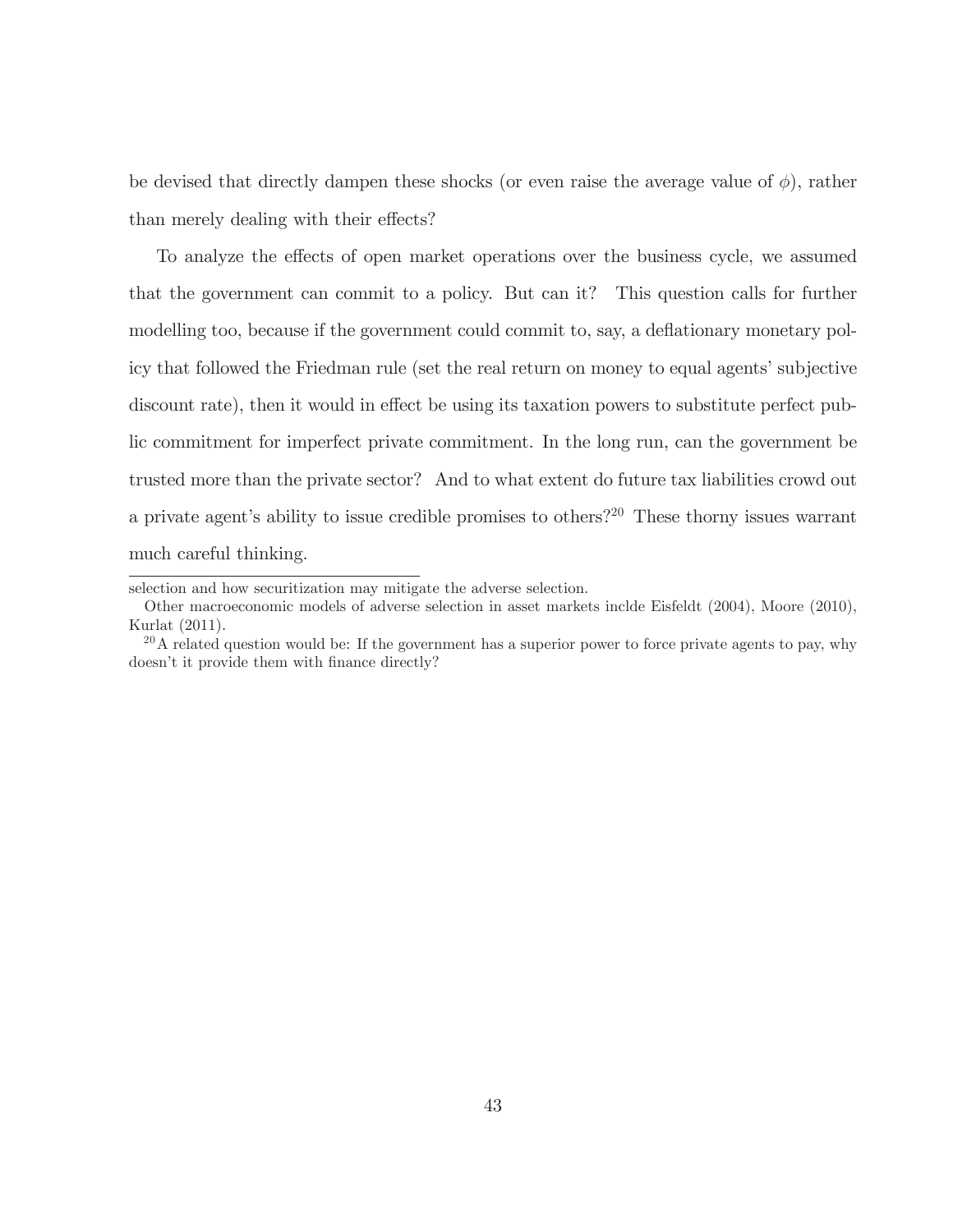#### References 6

Allen, Franklin, and Douglas Gale. 1994. "Limited Market Participation and Volatility of Asset Prices." American Economic Review 84(4): 933-955.

 $\frac{1}{1}$  and  $\frac{1}{1}$  2007. Understanding Financial Crises. Oxford: Oxford University Press.

Bernanke, Ben, and Mark Gertler. 1989. "Agency Costs, Net Worth and Business Fluctuations," American Economic Review 79(1): 14-31.

Bernanke, Ben, Mark Gertler and Simon Gilchrist. 1999. "The Financial Accelerator in a Quantitative Business Cycle Framework." In *Handbook of Macroeconomics*, edited by John Taylor and Michael Woodford. Amsterdam, Netherlands: Elsevier.

Brunnermeier, Markus, and Lasse Pedersen. 2009. "Market Liquidity and Funding Liquidity." Review of Financial Studies 22(6): 2201-2238.

<sub>-----</sub>, Thomas Eisenbach and Yuliy Sannikov. 2011. "Macroeconomics with Financial Frictions: A Survey." Manuscript for 2010 Econometric Society World Congress Monograph.

Del Negro, Marco, Gauti Eggertsson, Andrea Ferrero and Nobuhiro Kiyotaki. 2011. "The Great Escape?: A Quantitative Evaluation of the Fed's Liquidity Facilities." Staff Reports 520. Federal Reserve Bank of New York.

Diamond, Douglas, and Philip Dybvig. 1983. "Bank Runs, Deposit Insurance, and Liquidity." *Journal of Political Economy* 91(3): 401-419.

Eisfeldt, Andrea. 2004. "Endogenous Liquidity in Asset Markets." Journal of Finance  $59(1): 1-30.$ 

Freeman, Scott. 1996a. "Clearinghouse Banks and Banknote Over-issue." Journal of Monetary Economics  $38(1)$ : 101-115.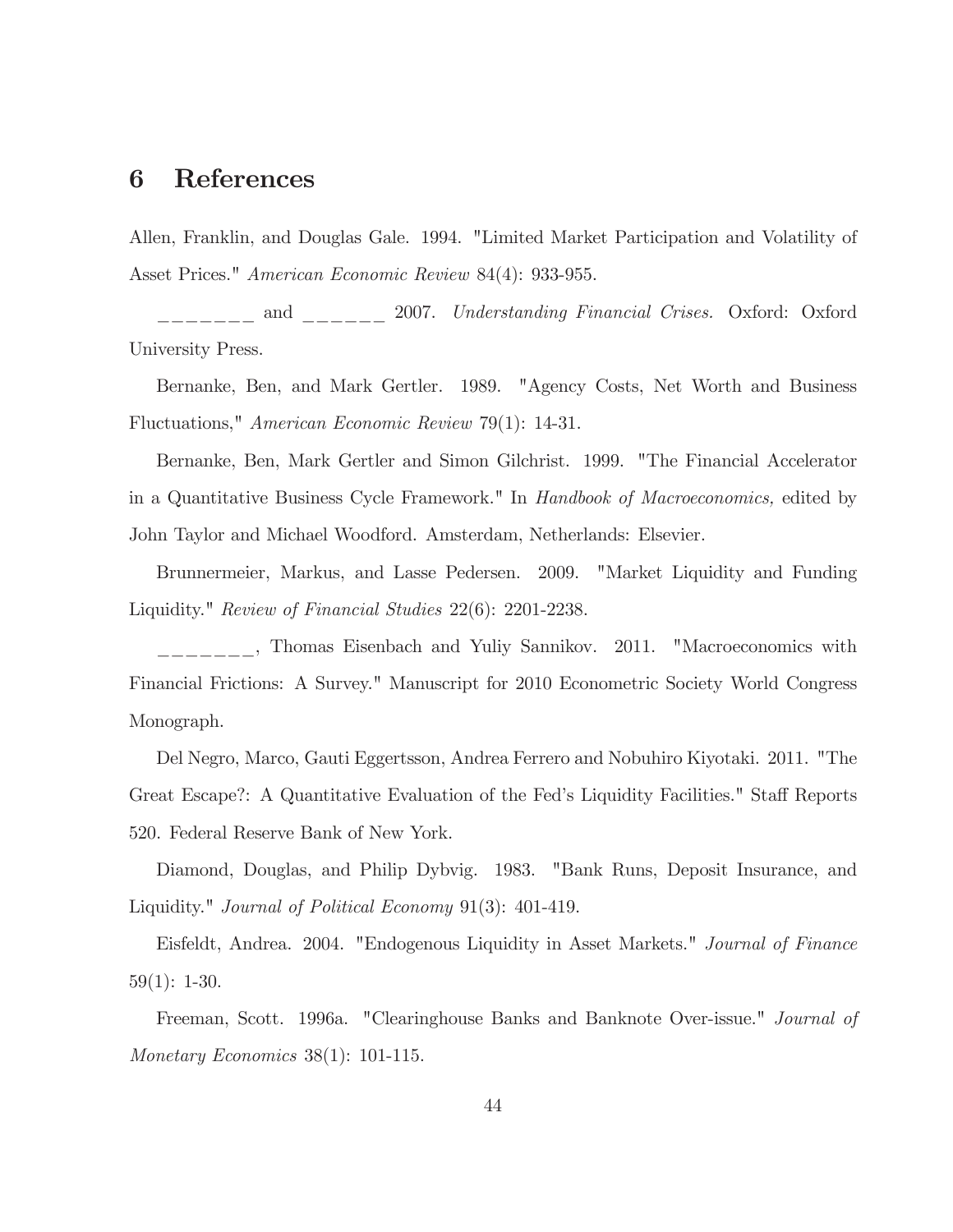. 1996b. "Payment System, Liquidity, and Rediscounting." American Eco*nomic Review* 86(5): 1126-38.

Gertler, Mark, and Peter Karadi. 2011. "A Model of Unconventional Monetary Policy." Journal of Monetary Economics 58(1): 17-34.

Gertler, Mark and Nobuhiro Kiyotaki. 2010. "Financial Intermediation and Credit Policy in Business Cycle Analysis." In *Handbook of Monetary Economics*, edited by Benjamin Friedman and Michael Woodford. Amsterdam, Netherlands: Elsevier.

Green, Edward. 1999. "Money and Debt in the Structure of Payments." Federal Reserve Bank of Minneapolis, Quarterly Review 23: 13-29.

Hart, Oliver, and John Moore. 1994. "A Theory of Debt Based on the Inalienability of Human Capital." *Quarterly Journal of Economics* 109(4): 841-879.

Holmstrom, Bengt. and Jean Tirole. 1998. "Private and Public Supply of Liquidity." Journal of Political Economy  $106(1)$ : 1-40.

Keynes, John Maynard. 1936. The General Theory of Employment, Interest, and Money. London: Macmillan.

Kiyotaki, Nobuhiro, and John Moore. 1997. "Credit Cycles." Journal of Political Economy  $105(2)$ : 211-248.

------ and ------- 2001. "Liquidity, Business Cycles and Monetary Policy: Manuscript of Clarendon Lecture 2." Mimeo. London School of Economics.

and . 2002. "Evil is the Root of All Money." *American Eco*nomic Review: Papers and Proceedings 92(2): 62-66.

 $\frac{1}{1}$  and  $\frac{1}{1}$  and  $\frac{1}{1}$  2003. "Inside Money and Liquidity." Mimeo. London School of Economics.

\_\_\_\_\_\_\_ and \_\_\_\_\_\_\_. 2005a. "Liquidity and Asset Prices." International Eco-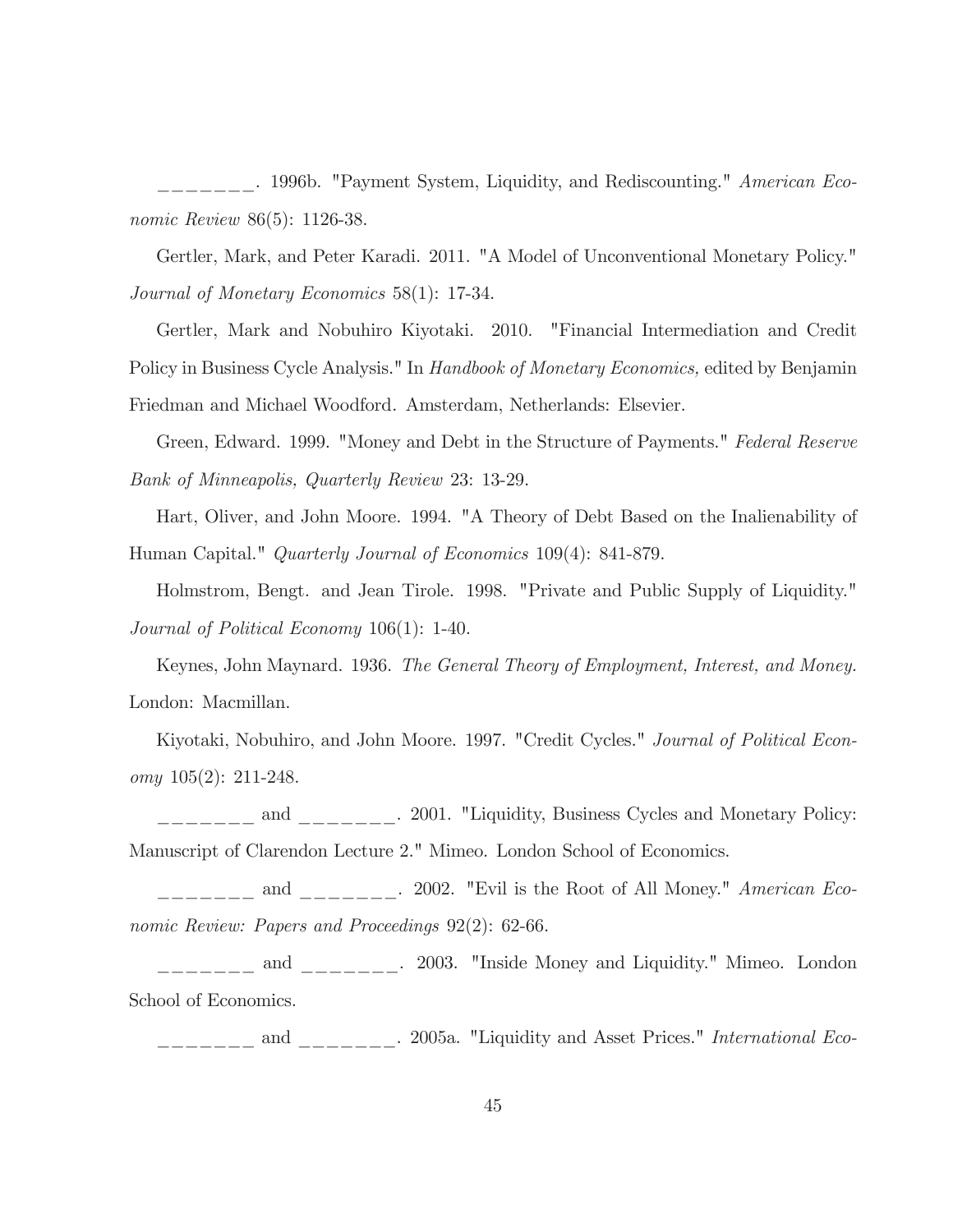*nomic Review*  $46(2)$ : 317-349.

 $\qquad\qquad\text{and}\qquad\qquad\qquad .$ 2005b. "Financial Deepening." Journal of European Economic Association: Papers and Proceedings 3(2-3): 701-713.

Kurlat, Pablo. 2011. "Lemons Markets and the Transmission of Aggregate Shocks." Mimeo. Stanford University.

Lagos, Ricardo and Randalll Wright. 2005. "A Unified Framework for Monetary Theory and Policy Analysis." *Journal of Political Economy* 113(3): 463-484.

Metzler, Loyd A. 1951. "Wealth, Saving, and the Rate of Interest." Journal of Political *Economy* 59(2): 93-116.

"Contagious Iliquidity." Technical Handout of Hurwicz Lecture Moore, John. 2009. at Latin American Meeting of the Econometric Society, Edinburgh University and London School of Economics.

Nosal, Ed, and Guillaume Rocheteau. 2011. Money, Payments, and Liquidity. Cambridge: MA. MIT Press.

Shi, Shouyong. 1997. "A Divisible Search Model of Fiat Money," *Econometrica* 65(1), 75-102.

2011. "Liquidity, Assets and Business Cycles." Mimeo, University of Toronto.

Tobin, James. 1969. "A General Equilibrium Approach to Monetary Theory." Journal of Money, Credit, and Banking  $1(1)$ : 15-29.

Townsend, Robert. 1987. "Asset Return Anomalies in a Monetary Economy." Journal of Economic Theory  $41(5)$ : 219-247.

\_\_\_ and Neil Wallace. 1987. "A Model of Circulating Private Debt: An Example with a Coordination Problem." In Contractural Arrangements for Intertemporal Trade.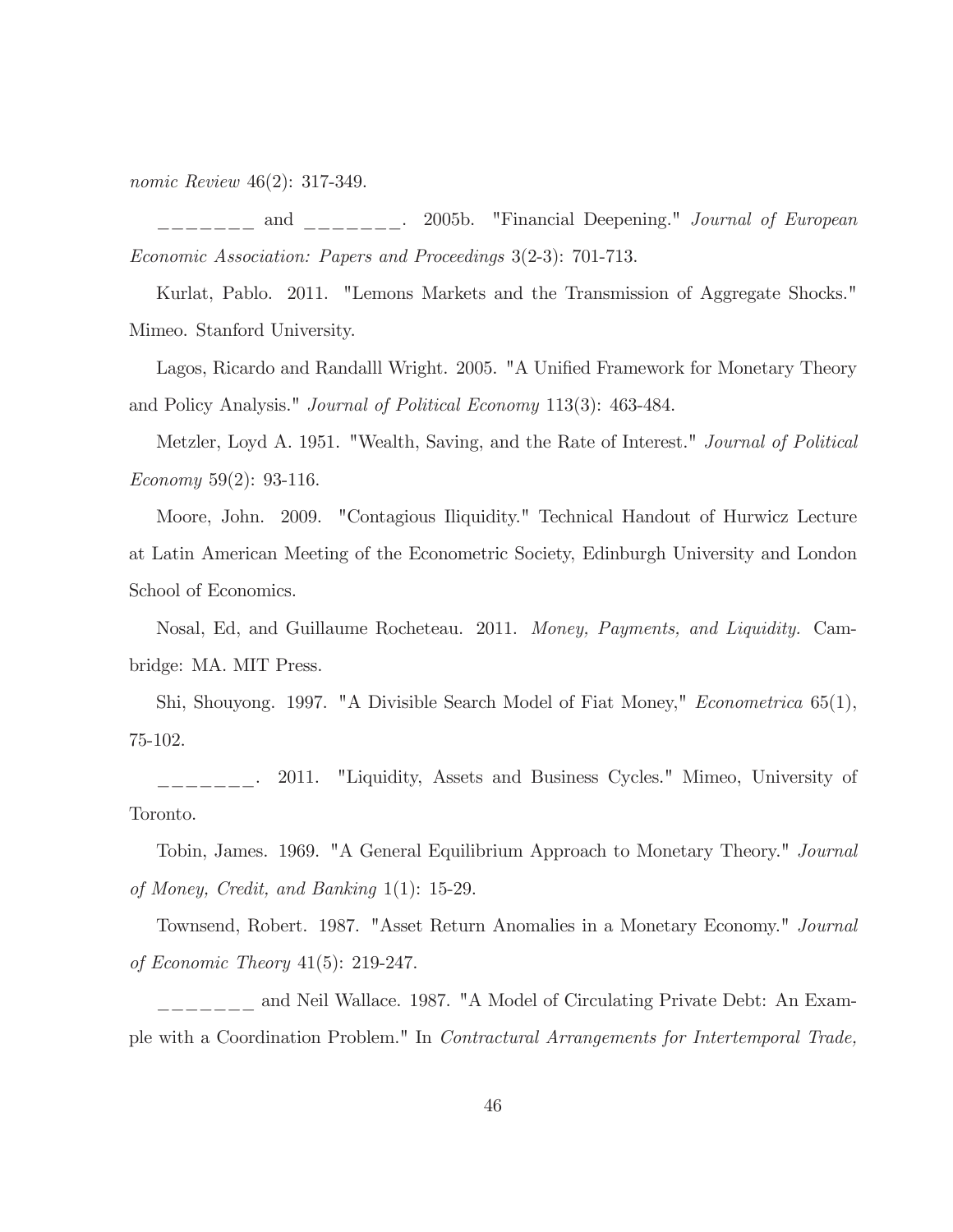edited by Edward Prescott and Neil Wallace. Minneapolis, MN: University of Minnesota Press.

Williamson, Stephen. 1987. "Financial Intermediation, Business Failures, and Real Business Cycles."  $Journal$  of Political Economy 95(6): 1196-1216.

Woodford, Michael. 2003. Interest and Prices. Princeton, NJ: Princeton University Press.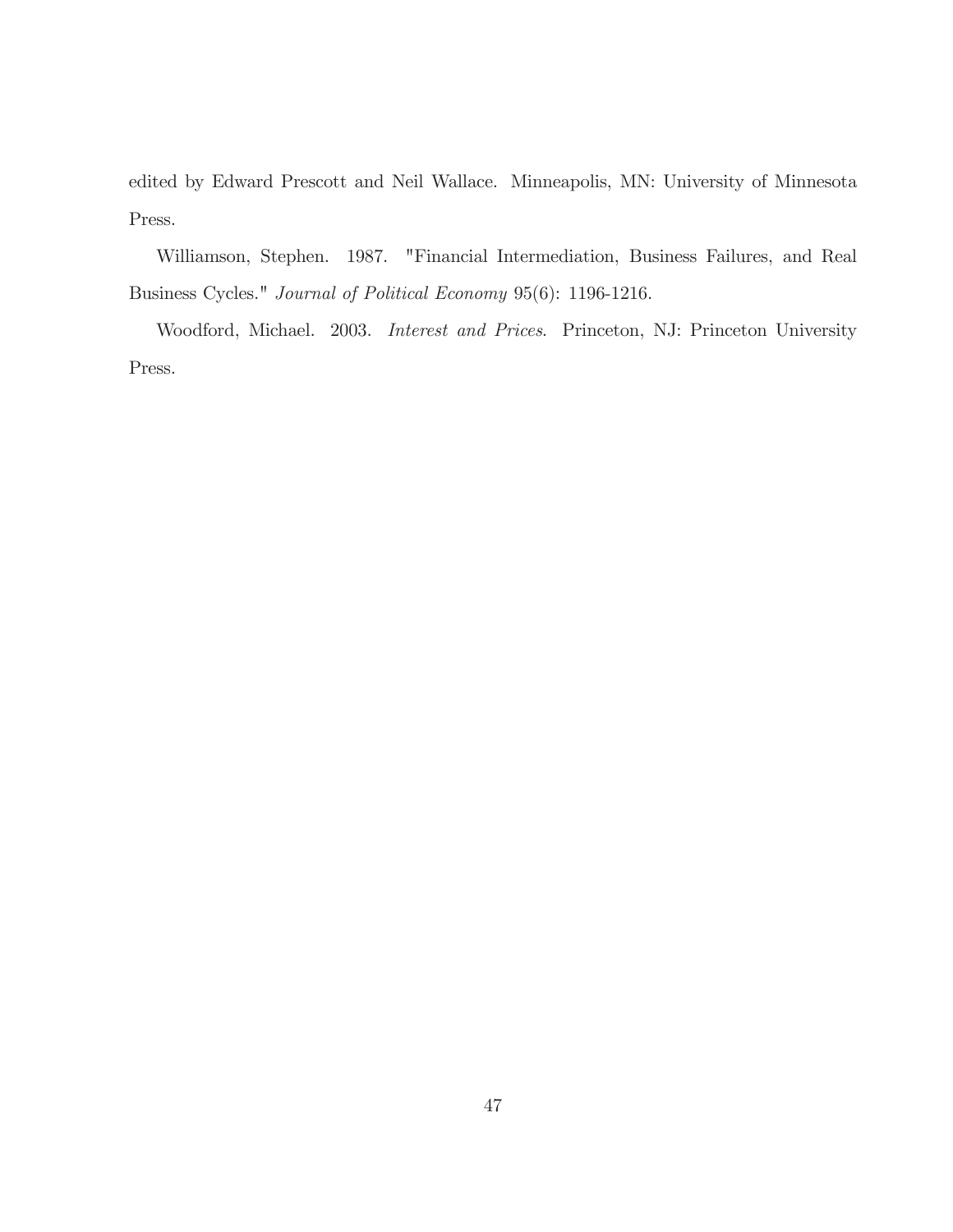### Appendix  $\overline{7}$

#### Proof of Claim 1  $7.1$

We construct a competitive equilibrium which satisfies Claim 1 under Condition 1. Suppose that inequalities (5), (6) and (10) are not binding. Then from (7), we need  $q_t = 1$ . (If  $q_t$ were strictly larger than one, investing entrepreneurs would invest arbitrary large amount and (5) would be binding. If  $q_t$  were strictly smaller than one, investing entrepreneurs would not invest at all, which is not consistent with the equilibrium with positive gross investment in the neighborhood of the steady state). Then the choice of entrepreneurs and workers in the competitive equilibrium imply:

$$
1 = E_t \left[ \beta \frac{c_t}{c_{t+1}} (r_{t+1} + \lambda) \right] = E_t \left[ \beta \frac{c'_t}{c'_{t+1}} (r_{t+1} + \lambda) \right],
$$
\n(A1)  
\n
$$
r_t = \gamma A_t \left( \frac{\ell_t}{K_t} \right)^{1-\gamma}
$$
\n
$$
w_t = (1 - \gamma) A_t \left( \frac{K_t}{\ell_t} \right)^{\gamma} = \omega(\ell_t)^{\nu}
$$
\n
$$
A_t(K_t)^{\gamma} (\ell_t)^{1-\gamma} = C_t + c'_t + K_{t+1} - \lambda K_t,
$$

where  $K_t$  is aggregate capital stock,  $\ell_t$  is aggregate labor, and  $C_t$  and  $c'_t$  are aggregate consumption of entrepreneurs and workers. Because these are the conditions for the first best allocation, the competitive equilibrium achieves the first best allocation if  $(5)$ ,  $(6)$  and  $(10)$ are not binding. In this competitive equilibrium, we get  $p_t = 0$ . (If  $p_t$  were strictly positive with non-binding (6), we would have  $1 = E_t \left( \beta \frac{c_t}{c_{t+1}} \frac{p_{t+1}}{p_t} \right)$  which would not be satisfied in the neighborhood of the steady state).

Consider this competitive economy in which workers do not save so that  $c'_t = w_t \ell_t$  and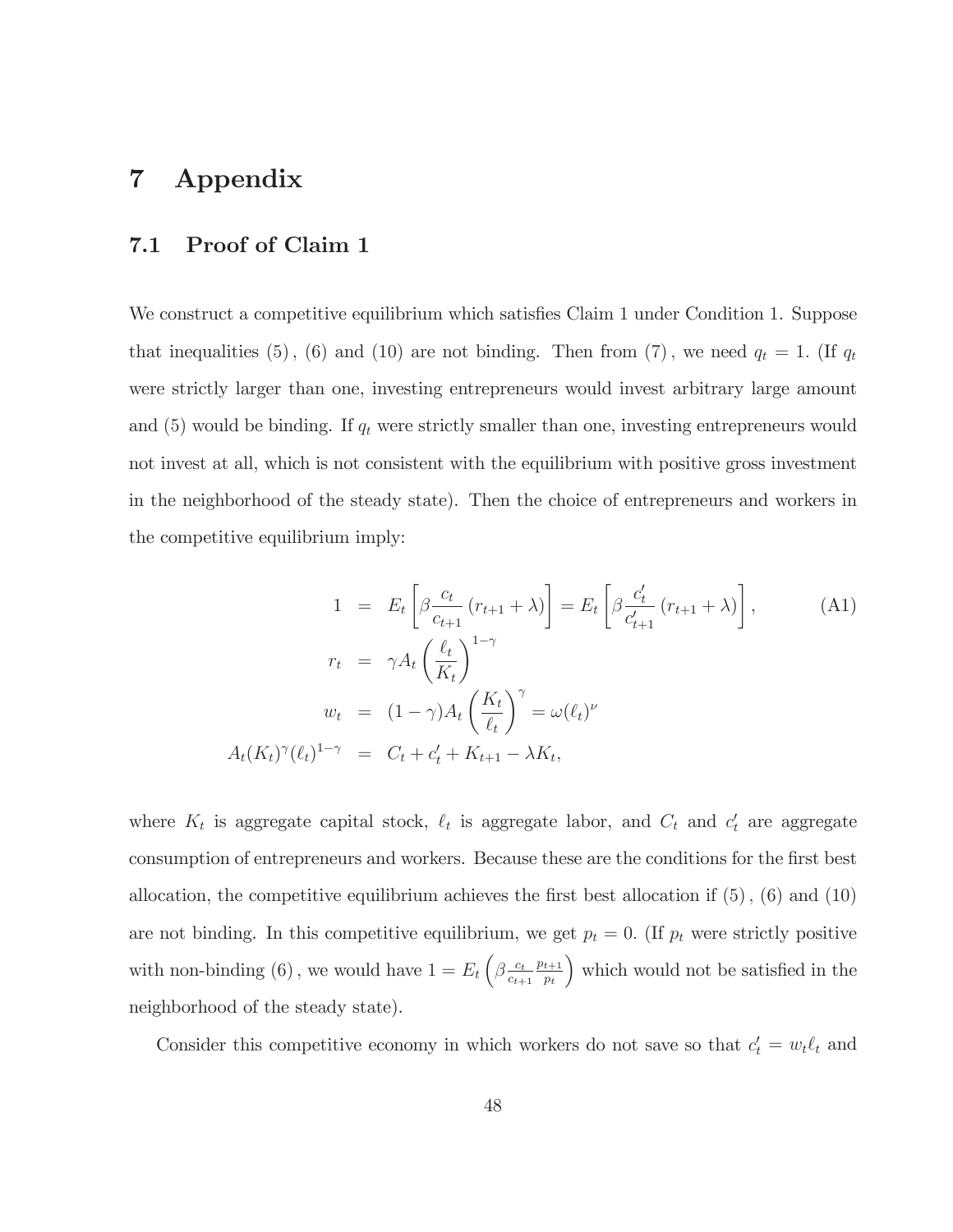aggregate investment is equal to aggregate saving of entrepreneurs:

$$
I_t = K_{t+1} - \lambda K_t = r_t K_t - C_t.
$$

Using (7) with  $q_t = 1$  and  $p_t = 0$ , the inequality (5) for the investing entrepreneur becomes

$$
r_t n_t - c_t = n_{t+1} - \lambda n_t \ge (1 - \theta)i_t - \phi_t \lambda n_t.
$$

Aggregating this inequality for all the investing entrepreneurs, observing the arrival of the investment opportunity is iid. across entrepreneurs and over time, we have

$$
\pi (r_t K_t - C_t) = \pi I_t \ge (1 - \theta) I_t - \phi_t \lambda \pi K_t.
$$
\n(A2)

In the steady state, Condition 1 implies

$$
\pi(1 - \lambda)K > (1 - \theta)(1 - \lambda)K - \phi\lambda\pi K.
$$

Then in the neighborhood of the steady state (in which  $I = (1 - \lambda)K$ ), inequality (A2) is satisfied. Because  $p_t = 0$ , (6) and the second inequality of (10) are not binding. Therefore under Condition 1, we can find a competitive equilibrium in which the inequalities  $(5)$ ,  $(6)$ and (10) are not binding and  $c'_t \simeq w_t \ell_t$  and  $n'_t \simeq 0$  in the neighborhood of the steady state. Claim 1(iv) follows from  $(A1)$ .  $QED$ .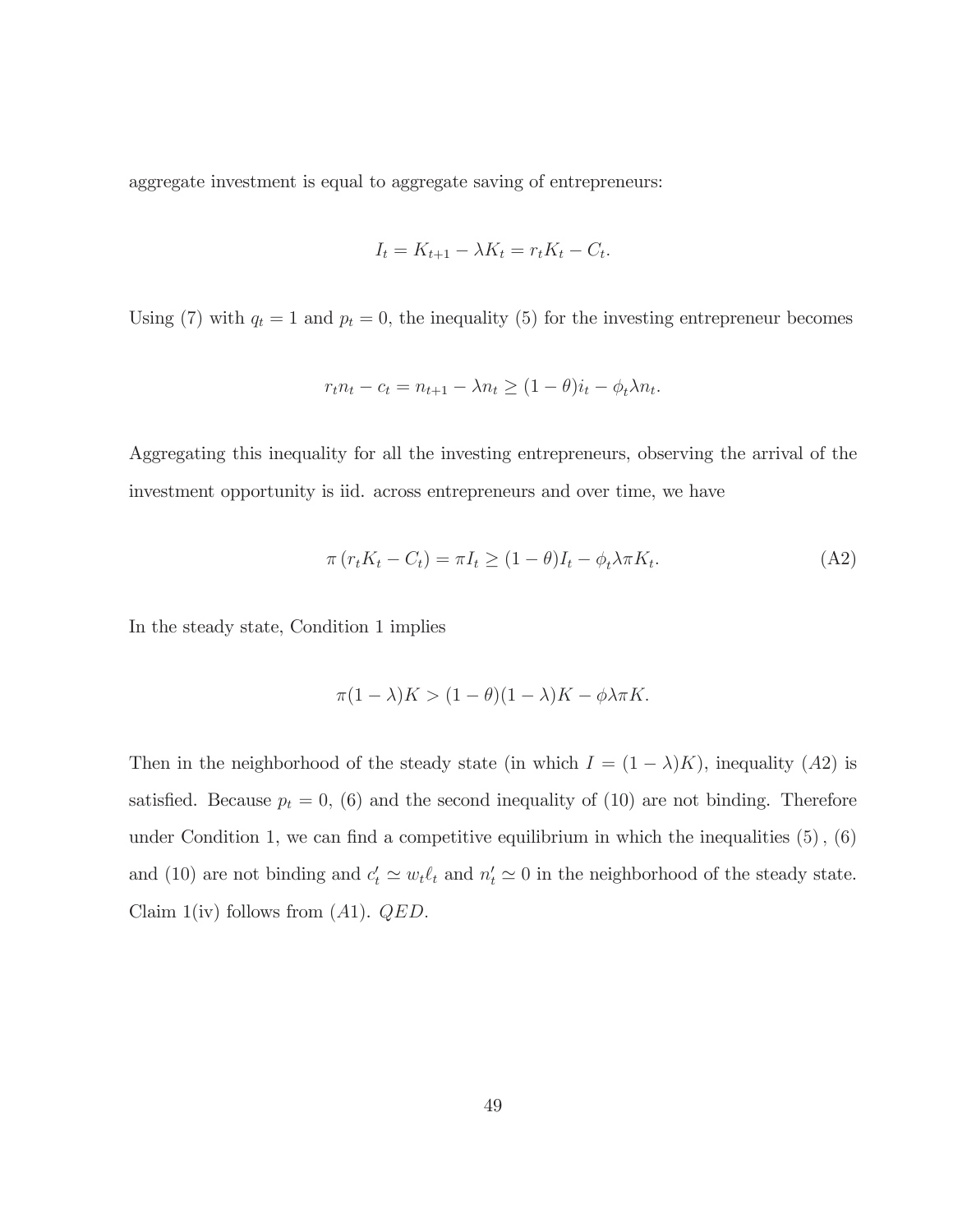#### $7.2$ Derivation of Consumption and Portfolio Equations

Let  $V_t(m_t, n_t)$  be the value function of the entrepreneur who holds money and equity  $(m_t, n_t)$ at the beginning of the period t before meeting an opportunity to invest with probability  $\pi$ . The Bellman equation can be written as

$$
V_t(m_t, n_t) = \pi \cdot Max \{ \ln c_t^i + \beta E_t \left[ V_t(m_{t+1}^i, n_{t+1}^i) \right] \}
$$
  
\n
$$
c_t^i, i_t, m_{t+1}^i, n_{t+1}^i
$$
  
\n
$$
st.(5)(6)(7)
$$
  
\n
$$
+ (1 - \pi) \cdot Max \{ \ln c_t^s + \beta E_t \left[ V_t(m_{t+1}^s, n_{t+1}^s) \right] \}.
$$
  
\n
$$
c_t^s, m_{t+1}^s, n_{t+1}^s
$$
  
\n
$$
st.(5)(6)(7), i_t = 0
$$

Solving the flow-of-funds condition (14) and (15) for consumption  $c_t^s$  and  $c_t^i$ , the Bellman equation is

$$
V_t(m_t, n_t)
$$
\n
$$
= \pi \cdot \underset{m_{t+1}^s, n_{t+1}^s}{Max} \left\{ \begin{array}{l} \ln \left( [r_t + \phi_t \lambda q_t + (1 - \phi_t) \lambda q_t^R] n_t + p_t m_t - q_t^R n_{t+1}^i - p_t m_{t+1}^i \right) \\ + \beta E_t \left[ V_t(m_{t+1}^i, n_{t+1}^i) \right] \\ + (1 - \pi) \cdot \underset{m_{t+1}^s, n_{t+1}^s}{Max} \left\{ \begin{array}{l} \ln \left( (r_t + \lambda q_t) n_t + p_t m_t - q_t n_{t+1}^s - p_t m_{t+1}^s \right) \\ + \beta E_t \left[ V_t(m_{t+1}^s, n_{t+1}^s) \right] \end{array} \right\} .\end{array} \right\}.
$$

Let  $R_{mt+1}$  be the rate of return on money from date t to date t+1 and let  $R_{t+1}^{hh'}$  be the implied rate of returns on equity for the entrepreneur when her type is  $h(h = i$  for investing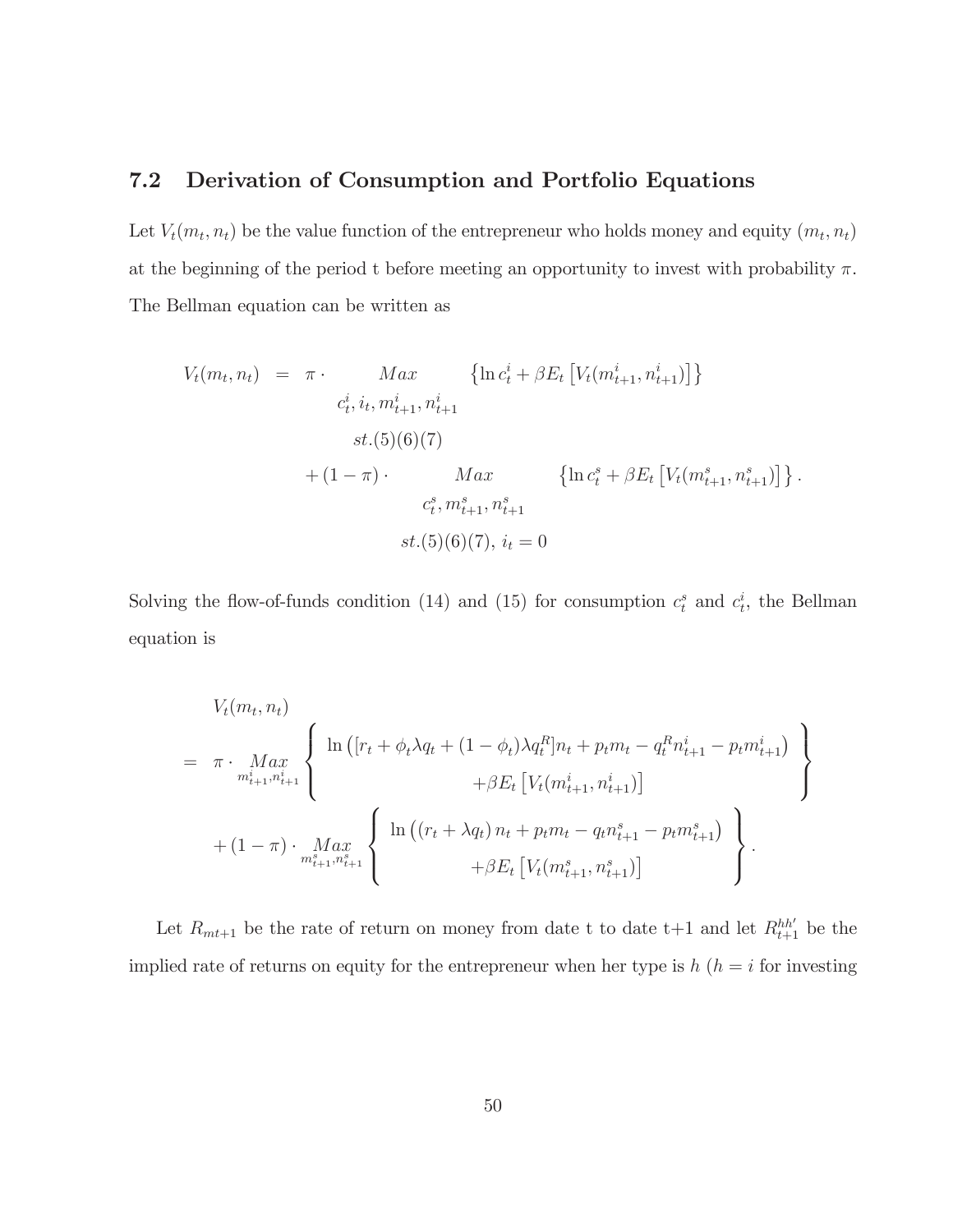and  $h = s$  for saving or non-investing) at date t and h' at date t+1, i.e.,

$$
R_{mt+1} = \frac{p_{t+1}}{p_t},
$$
  
\n
$$
R_{t+1}^{ss} = \frac{r_{t+1} + \lambda q_{t+1}}{q_t}, \ R_{t+1}^{si} = \frac{r_{t+1} + \lambda \phi_{t+1} q_{t+1} + \lambda (1 - \phi_{t+1}) q_{t+1}^R}{q_t},
$$
  
\n
$$
R_{t+1}^{is} = \frac{r_{t+1} + \lambda q_{t+1}}{q_t^R}, \ R_{t+1}^{ii} = \frac{r_{t+1} + \lambda \phi_{t+1} q_{t+1} + \lambda (1 - \phi_{t+1}) q_{t+1}^R}{q_t^R}.
$$

Then the first order conditions are

$$
1 = E_t \left[ \pi \frac{\beta c_t^i}{c_{t+1}^{ii}} R_{t+1}^{ii} + (1 - \pi) \frac{\beta c_t^i}{c_{t+1}^{is}} R_{t+1}^{is} \right]
$$
(A3)

$$
1 > E_t \left[ \pi \frac{\beta c_t^i}{c_{t+1}^{ii}} R_{mt+1} + (1 - \pi) \frac{\beta c_t^i}{c_{t+1}^{is}} R_{mt+1} \right]
$$
 (A4)

$$
1 = E_t \left[ \pi \frac{\beta c_t^s}{c_{t+1}^{si}} R_{t+1}^{si} + (1 - \pi) \frac{\beta c_t^s}{c_{t+1}^{ss}} R_{t+1}^{ss} \right]
$$
(A5)

$$
1 = E_t \left[ \pi \frac{\beta c_t^s}{c_{t+1}^{si}} R_{mt+1} + (1 - \pi) \frac{\beta c_t^s}{c_{t+1}^{ss}} R_{mt+1} \right]
$$
(A6)

where  $c_t^h$  is date-t consumption of the entrepreneur of type  $h\;$  and  $c_{t+1}^{hh'}$  is date t+1 consumption of entrepreneur when her type is  $h$  at date t and  $h'$  at date t+1.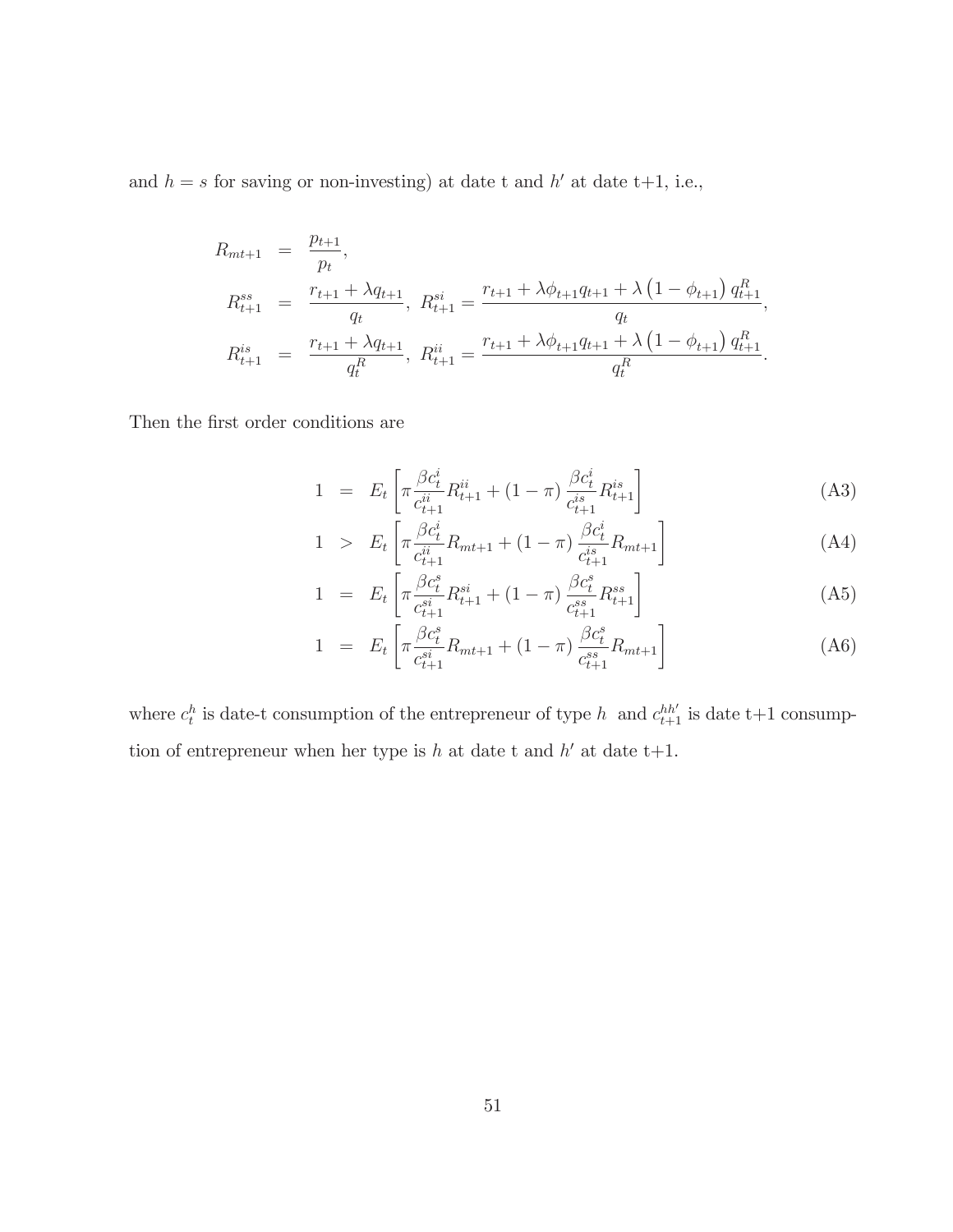We guess that

$$
c_t^i = (1 - \beta) \{ [r_t + \phi_t \lambda q_t + (1 - \phi_t) \lambda q_t^R] n_t + p_t m_t \},
$$
  
\n
$$
c_t^s = (1 - \beta) \{ (r_t + \lambda q_t) n_t + p_t m_t \},
$$
  
\n
$$
n_{t+1}^i = \beta \{ [r_t + \phi_t \lambda q_t + (1 - \phi_t) \lambda q_t^R] n_t + p_t m_t \} / q_t^R,
$$
  
\n
$$
m_{t+1}^i = 0,
$$
  
\n
$$
n_{t+1}^s = \beta f_t \{ [r_t + \phi_t \lambda q_t + (1 - \phi_t) \lambda q_t^R] n_t + p_t m_t \} / q_t,
$$
  
\n
$$
m_{t+1}^s = \beta (1 - f_t) \{ [r_t + \phi_t \lambda q_t + (1 - \phi_t) \lambda q_t^R] n_t + p_t m_t \} / p_t
$$

$$
c_{t+1}^{ii} = (1 - \beta) [r_{t+1} + \phi_{t+1}\lambda q_{t+1} + (1 - \phi_{t+1})\lambda q_t^R] n_{t+1}^i,
$$
  
\n
$$
c_{t+1}^{is} = (1 - \beta) (r_{t+1} + \lambda q_{t+1}) n_{t+1}^i,
$$
  
\n
$$
c_{t+1}^{si} = (1 - \beta) \{ [r_{t+1} + \phi_{t+1}\lambda q_{t+1} + (1 - \phi_{t+1})\lambda q_t^R] n_{t+1}^s + p_{t+1} m_{t+1}^s \},
$$
  
\n
$$
c_{t+1}^{ss} = (1 - \beta) \{ (r_{t+1} + \lambda q_{t+1}) n_{t+1}^s + p_{t+1} m_{t+1}^s \}.
$$

where  $f_t \equiv q_t n_{t+1}^s/(p_t m_{t+1}^s + q_t n_{t+1}^s) \in (0,1)$  is the share of equity in portfolio of the noninvesting entrepreneur. Under this guess we learn

$$
\frac{c_{t+1}^{ii}}{c_t^i} = \beta R_{t+1}^{ii}, \text{ and } \frac{c_{t+1}^{is}}{c_t^i} = \beta R_{t+1}^{is},
$$

and thus  $(A3)$  is always satisfied.  $(A4)$  can be written as

$$
1 > E_t \left[ \pi \frac{R_{mt+1}}{R_{t+1}^{ii}} + (1 - \pi) \frac{R_{mt+1}}{R_{t+1}^{is}} \right].
$$
 (A7)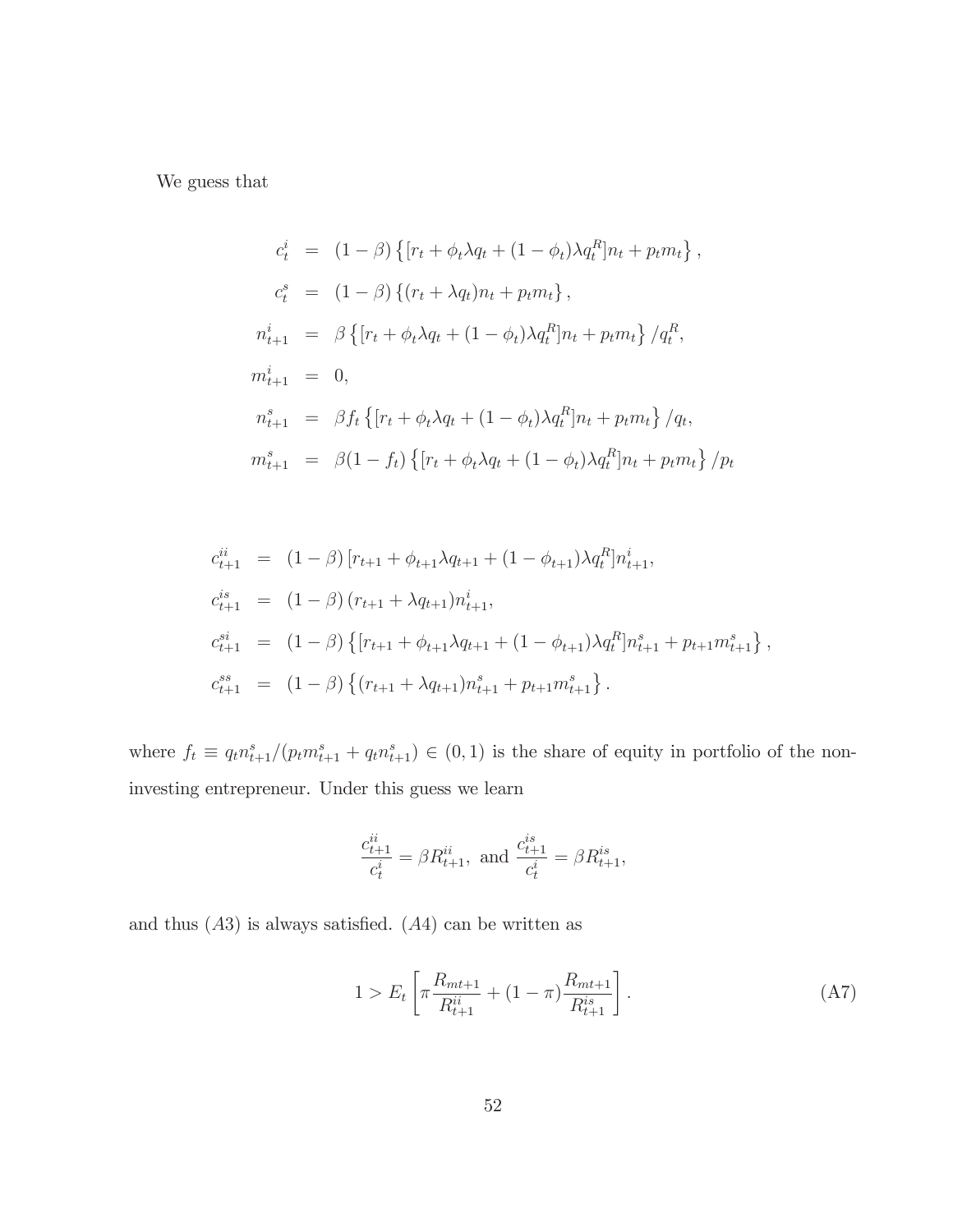We also learn that

$$
\frac{c_{t+1}^{s*}}{c_t^s} = \beta \left[ f_t R_{t+1}^{si} + (1 - f_t) R_{mt+1} \right],
$$
  

$$
\frac{c_{t+1}^{ss}}{c_t^s} = \beta \left[ f_t R_{t+1}^{ss} + (1 - f_t) R_{mt+1} \right].
$$

Thus  $(A5)$  and  $(A6)$  become

$$
1 = E_t \left[ \pi \frac{R_{t+1}^{si}}{f_t R_{t+1}^{si} + (1 - f_t) R_{mt+1}} + (1 - \pi) \frac{R_{t+1}^{ss}}{f_t R_{t+1}^{ss} + (1 - f_t) R_{mt+1}} \right], \quad (A8)
$$

$$
1 = E_t \left[ \pi \frac{R_{mt+1}}{f_t R_{t+1}^{si} + (1 - f_t) R_{mt+1}} + (1 - \pi) \frac{R_{mt+1}}{f_t R_{t+1}^{ss} + (1 - f_t) R_{mt+1}} \right].
$$
 (A9)

Then  $f_t$  times the RHS of (A8) plus  $1 - f_t$  times RHS of (A9) is always equal to 1, and one of  $(A8)$  and  $(A9)$  is not independent. Subtracting  $(A9)$  from  $(A8)$  side by side and arranging, we get

$$
\pi E_t \left[ \frac{R_{mt+1} - R_{nt+1}^{si}}{f_t R_{t+1}^{si} + (1 - f_t) R_{mt+1}} \right] = (1 - \pi) \left[ \frac{R_{t+1}^{ss} - R_{mt+1}}{f_t R_{t+1}^{ss} + (1 - f_t) R_{mt+1}} \right].
$$
 (A10)

This is equivalent to (24) in the text. Because  $q_t > 1 > q_t^R$  in our equilibrium, we always have

$$
R_{t+1}^{ii} > R_{t+1}^{si}
$$
 and  $R_{t+1}^{is} > R_{t+1}^{ss}$ .

In the neighborhood of the steady state equilibrium, we have

$$
R_{t+1}^{ii} > R_{t+1}^{ss} > R_{mt+1}.
$$

Thus, comparing  $(A9)$  and  $(A7)$ , we learn the inequality  $(A7)$  holds in the neighborhood of the steady state.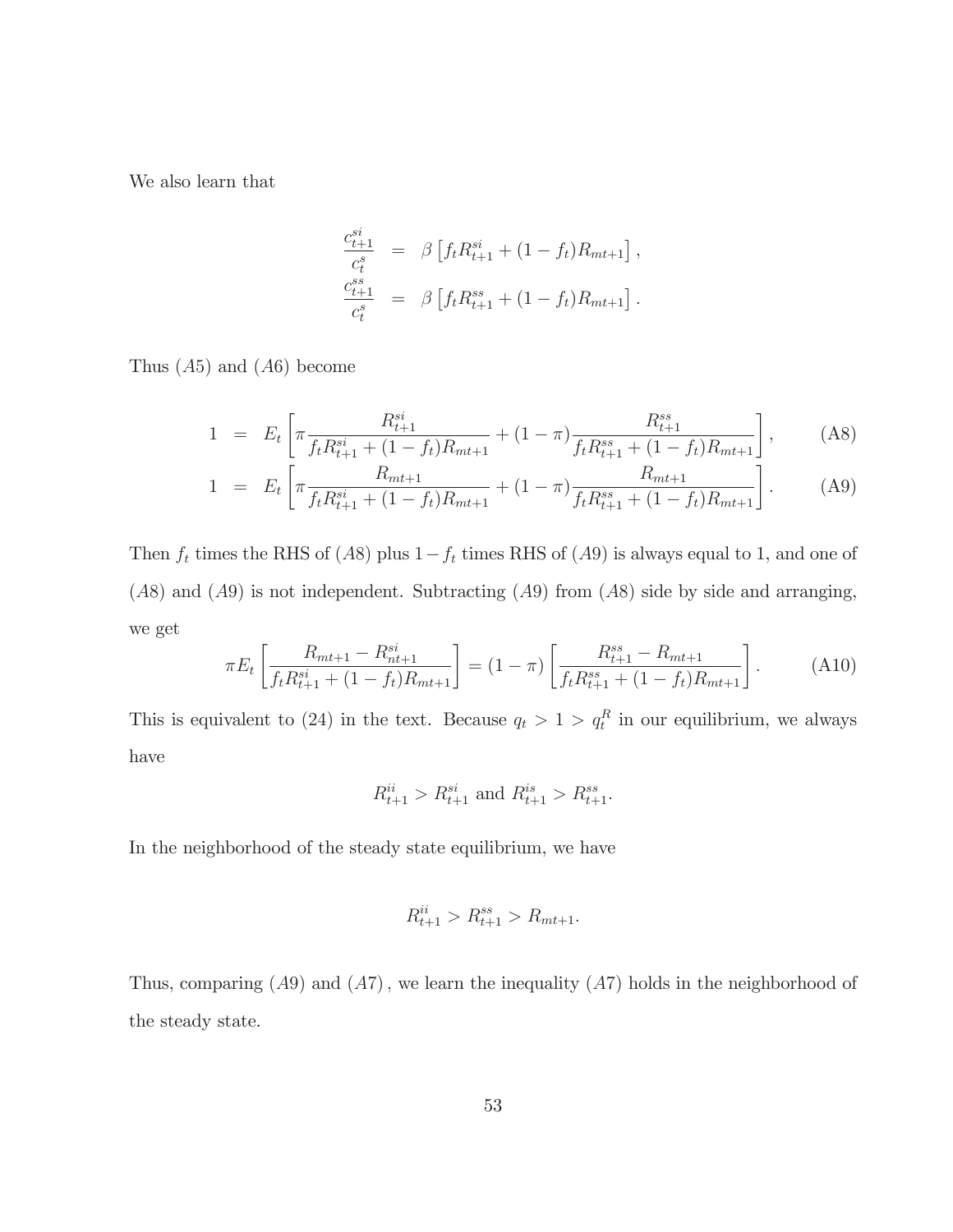#### 7.3 Proof of Claim 2

Let  $l$  be the ratio of real money balance to capital stock in the steady state. From  $(26, 27, 28)$ in the text, the steady state value of  $(r, q, l)$  solves

$$
r = 1 - \lambda + (1 - \beta) \left[ r + \lambda (1 - \pi + \pi \phi) q + \lambda \pi (1 - \phi) q^{R} + l \right],
$$
 (A11)

$$
(1 - \lambda) (1 - \theta q) = \pi [\beta (r + \lambda \phi q) - \lambda (1 - \beta) (1 - \phi) q^{R} + \beta l], \qquad (A12)
$$

$$
(1 - \pi) \frac{\frac{r}{q} + \lambda - 1}{(r + \lambda q)\chi + l} = \pi \frac{1 - \frac{r + \lambda \phi q + \lambda (1 - \phi)q^R}{q}}{[r + \lambda \phi q + \lambda (1 - \phi)q^R]\chi + l}
$$
(A13)

where  $\chi = \theta (1 - \lambda) + (1 - \pi + \pi \phi) \lambda$  and  $q^R = \frac{1 - \theta q}{1 - \theta}$  as in the text.

From  $(A11)$  and  $(A12)$ , we have

$$
\begin{pmatrix} 1 & -\left(1-\beta\right) \\ \pi & \pi\beta \end{pmatrix} \begin{pmatrix} \beta r \\ l \end{pmatrix} = \begin{pmatrix} 1 \\ 1 \end{pmatrix} \kappa + \begin{pmatrix} \lambda(1-\beta)(1-\pi\eta) \\ -\left[\widehat{\theta} + \lambda\pi\beta(1-\eta)\right] \end{pmatrix} q
$$

where  $\eta = \frac{1-\phi}{1-\theta}$ ,  $\kappa = 1 - \lambda + \lambda \pi (1-\beta)\eta$  and  $\hat{\theta} = (1 - \lambda + \lambda \pi \eta)\theta$ . Thus

$$
\pi \beta r = (1 - \beta + \pi \beta)\kappa + (1 - \beta) \left[ \lambda \pi \beta (1 - \pi) \eta - \widehat{\theta} \right] q \tag{A14}
$$

$$
\pi l = (1 - \pi)\kappa - \left[\lambda \pi - \lambda \pi (\beta + \pi - \pi \beta)\eta + \hat{\theta}\right] q.
$$
 (A15)

Because  $\lambda \pi - \lambda \pi (\beta + \pi - \pi \beta) \eta + \hat{\theta} = \lambda \pi (1 - \pi)(1 - \beta) \eta + \lambda \pi \phi + \theta (1 - \lambda) > 0$ , we have

$$
l > 0, \text{ iff } q < \frac{(1 - \pi)\kappa}{\lambda \pi - \lambda \pi (\beta + \pi - \pi \beta)\eta + \hat{\theta}} \equiv \hat{q}. \tag{A16}
$$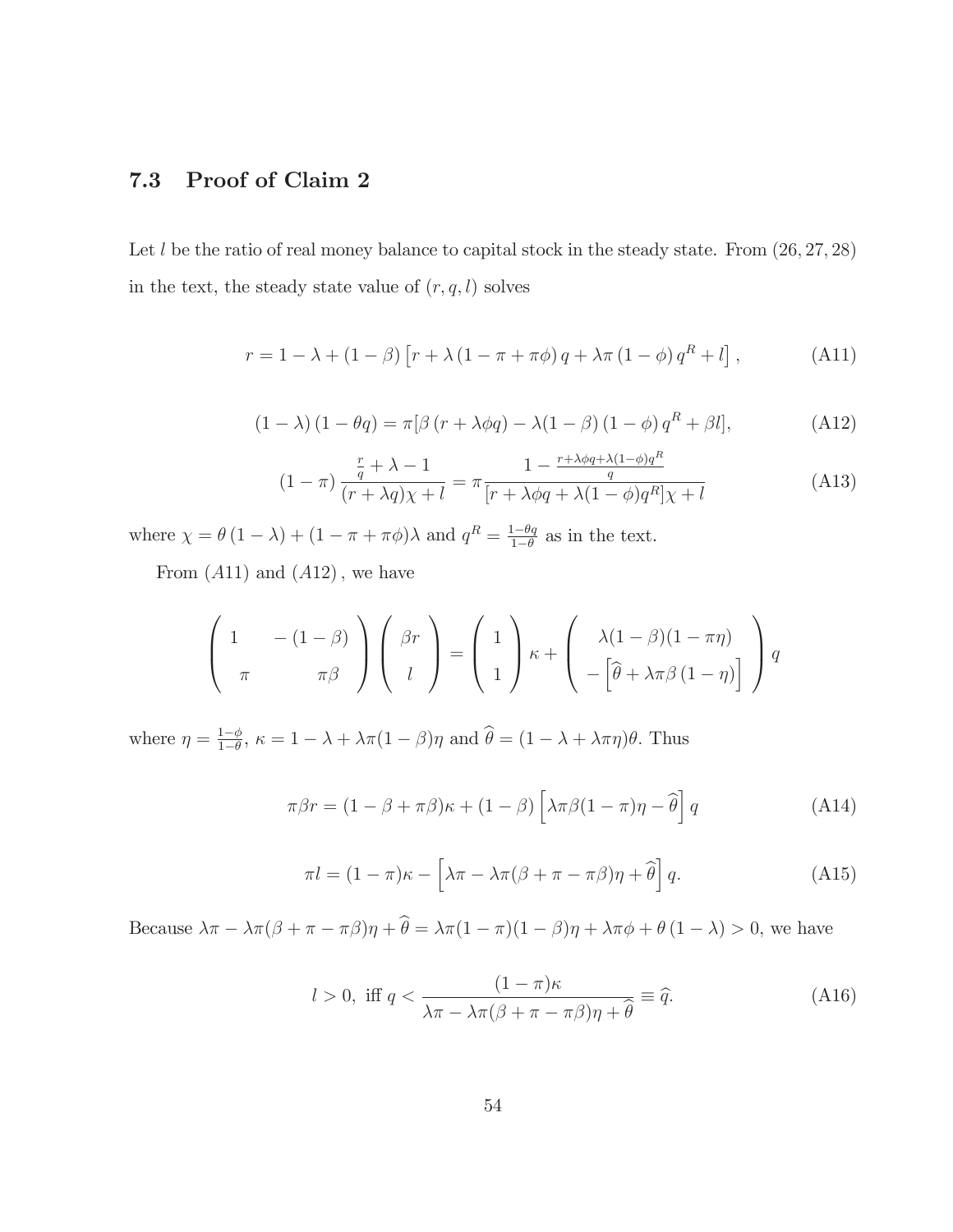Then there is a monetary equilibrium with financing constraint only if  $\widehat{q}>1,$  or

$$
(1 - \lambda)\theta + \lambda\pi\phi < (1 - \lambda)(1 - \pi),
$$

i.e., Condition 1 in the text for the first best allocation is violated.

 $(A13)$  can be written as

$$
\left[r - (1 - \lambda)q\right]\left[r - (1 - \lambda)q + q + \frac{l}{\chi}\right] = \lambda \eta(q - 1)\left[r - (1 - \lambda)q + \pi\left(q + \frac{l}{\chi}\right)\right] \tag{A17}
$$

Together with  $(A14)$  and  $(A15)$ , we have the condition for steady state q as

$$
0 = \Psi(q)
$$
  
\n
$$
\equiv \lambda \pi \eta(q-1) \left( \left\{ (1-\beta+\pi\beta)\kappa + q \left[ (1-\beta) \left( \lambda \pi \beta \eta - \widehat{\theta} \right) - \pi \beta \kappa \right] \right\} \left[ \lambda (1-\pi \eta) + \widehat{\theta} \right] \right)
$$
  
\n
$$
- \left\{ (1-\beta+\pi\beta)\kappa + q \left[ (1-\beta) \left( \lambda \pi \beta \eta - \widehat{\theta} \right) - \pi \beta \kappa \right] \right\} \right.
$$
  
\n
$$
\left( \left\{ (1-\beta+\pi\beta)\kappa + q \left[ (1-\beta) \left( \lambda \pi \beta \eta - \widehat{\theta} \right) - \pi \beta \kappa \right] \right\} \left[ \lambda (1-\pi \eta) + \widehat{\theta} \right] \right)
$$
  
\n
$$
+ \beta (1-\pi) \left[ \kappa + q \left( \lambda \pi \beta \eta - \widehat{\theta} \right) \right]
$$
  
\n
$$
(A18)
$$

Then we learn

$$
\Psi(1) = -(1 - \beta) \left(\kappa + \lambda \pi \beta \eta - \widehat{\theta}\right)^2 \left\{ (1 - \beta) \left[\lambda (1 - \pi \eta)(1 - \theta) + \theta\right] + \beta (1 - \pi) \right\} < 0.
$$

Therefore the necessary and sufficient condition for the existence of monetary equilibrium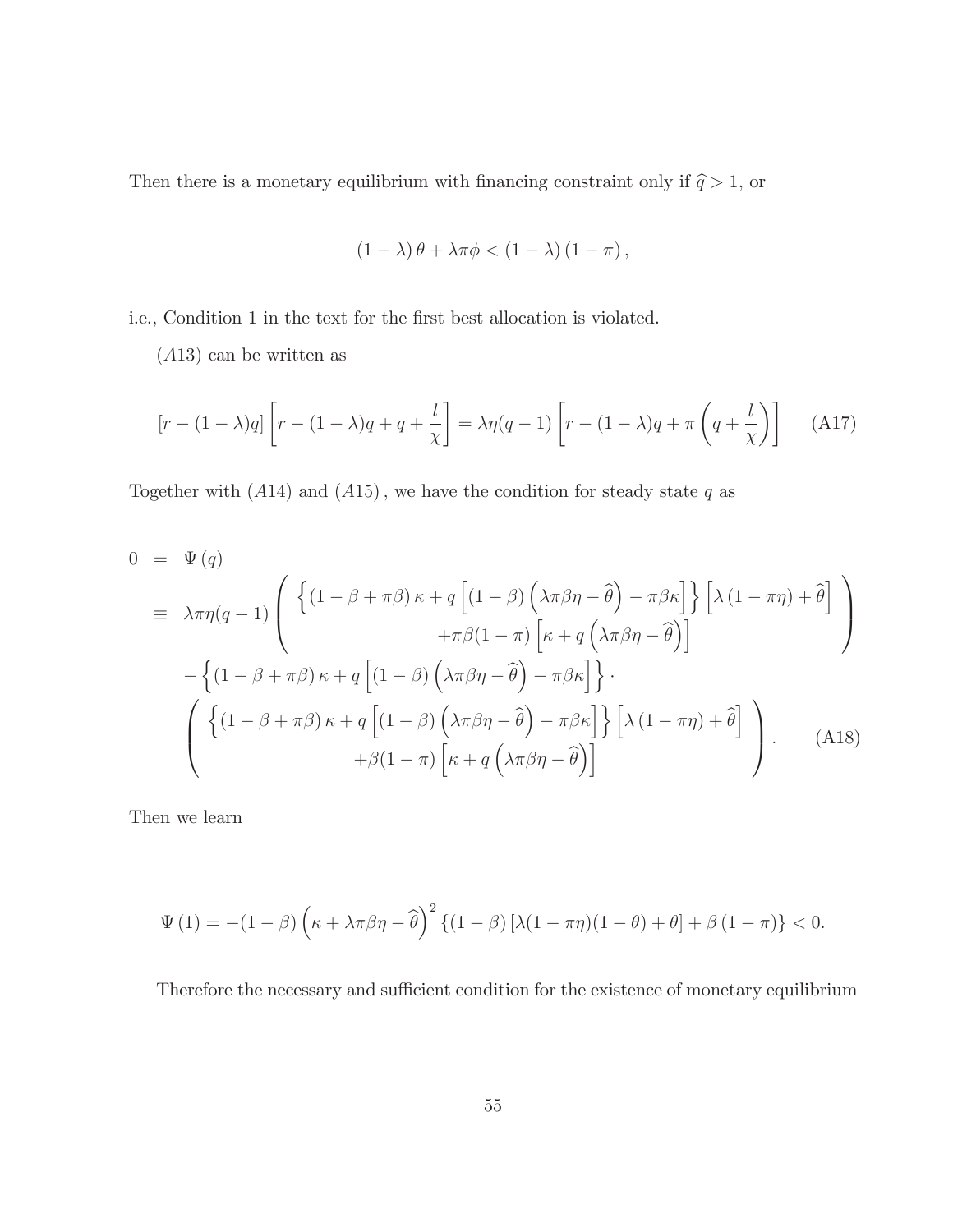with  $q \in (1, \hat{q})$  is

$$
0 < \Psi(\hat{q})\tag{A19}
$$

Using  $(A16)$ ,  $(A19)$  becomes

$$
0 < \beta \lambda \eta (1 - \pi - \chi) [\chi - \beta (1 - \pi) + \pi \beta (1 - \pi)] - [\chi - \beta (1 - \pi)] \chi \kappa
$$
  
=  $\pi \beta^2 \lambda \eta (1 - \pi) (1 - \pi - \chi) - [\chi - \beta (1 - \pi)] (1 - \lambda + \lambda \pi \eta) [\chi - \beta \lambda (1 - \pi) (1 - \phi)].$ 

Multiplying both sides with  $1 - \theta$ , we get the condition

$$
0 < \pi \beta^2 \lambda (1 - \pi)(1 - \phi)[(1 - \pi)(1 - \lambda) - (1 - \lambda)\theta - \pi \lambda \phi]
$$
  
+
$$
[(\beta - \pi)(1 - \lambda) - (1 - \lambda)\theta - \pi \lambda \phi][(1 - \lambda)(1 - \theta) + \lambda \pi (1 - \phi)]
$$
  

$$
\cdot [\lambda (1 - \pi)(1 - \beta) + \theta(1 - \lambda) + \phi \lambda (\pi + \beta - \pi \beta)].
$$

This is equivalent to Assumption 2 in the text. Therefore, under Assumption 2, we have a competitive equilibrium in which fiat money has a positive value (Claim 3(i)  $p_t > 0$ ) and  $q_t > 1$  (Claim 2(ii)). Claim 2(iii) directly follows from inequality (A4) or (A7) which we proved above given that  $q_t > 1$  in the neighborhood of the steady state. *QED*.

#### Proof of Claim 3 7.4

Claim  $3(i)$ :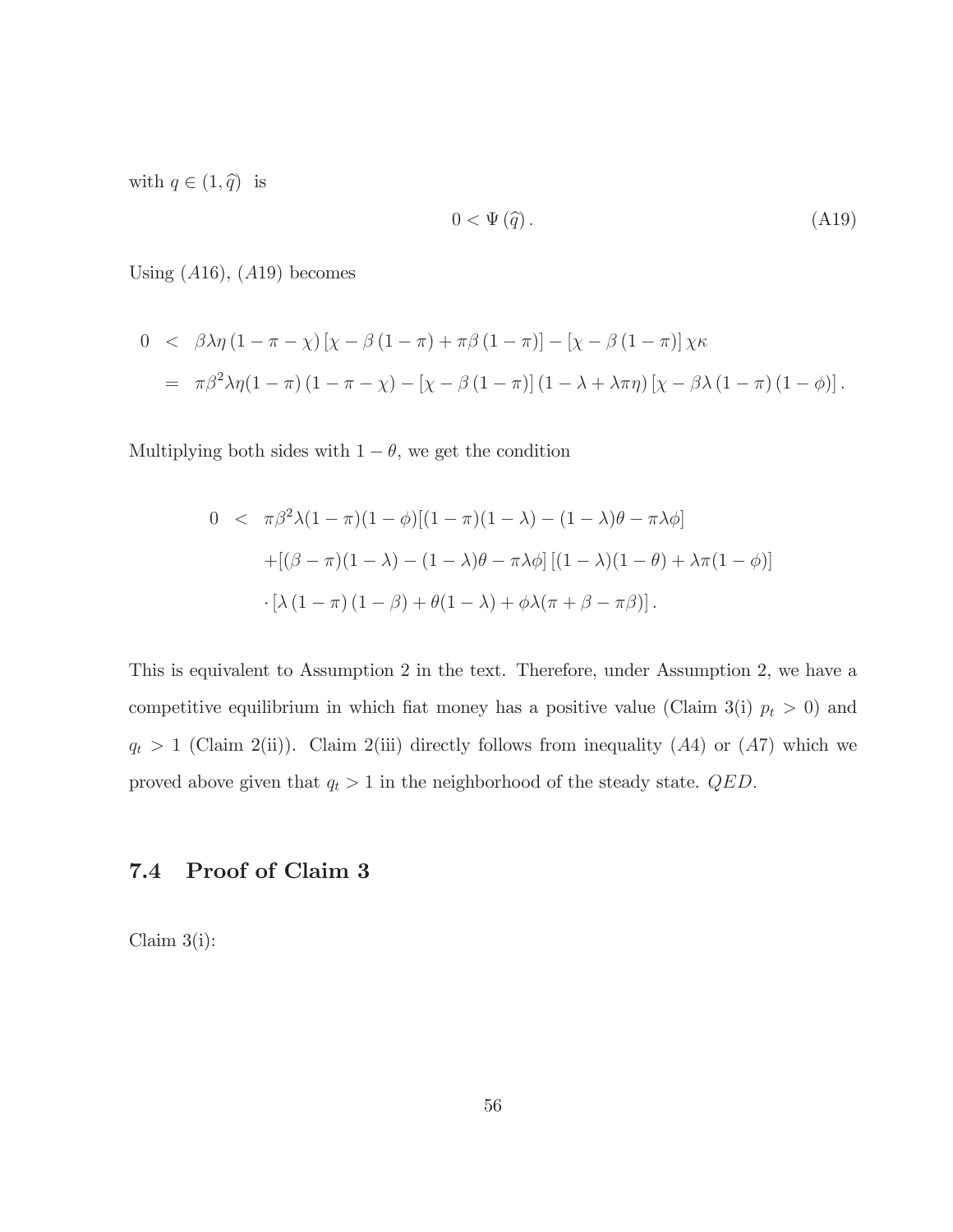Under Assumption 2, we have  $(1 - \lambda)\theta + \pi\lambda\phi < (1 - \lambda)(1 - \pi)$ . Thus we have

$$
\frac{\partial \text{ RHS of } (A11)}{\partial q} = \lambda (1 - \beta) \left( 1 - \pi + \pi \phi - \pi \frac{1 - \phi}{1 - \theta} \theta \right)
$$

$$
> \lambda (1 - \beta) \frac{\pi \phi}{(1 - \lambda)(1 - \theta)} > 0.
$$

Given  $q > 1$  and  $l \geq 0$ , we have from  $(A11)$ 

$$
r > 1 - \lambda + (1 - \beta)(r + \lambda)
$$
, or  
 $r + \lambda > \frac{1}{\beta}$ . QED.

Claim  $3(iv)$ :

Suppose that  $3(iv)$  is not true. From  $(A13)$  and  $(A11)$  respectively, we have

$$
\frac{r}{q} \le 1 - \lambda
$$

and

$$
\frac{r}{q} - (1 - \lambda) \ge (1 - \beta) \left[ \frac{r}{q} (1 - \pi) + \lambda (1 - \pi) + \pi \right] + \frac{1 - \beta}{q} l.
$$

Together these imply  $l < 0$ . This is contradiction.  $QED$ .

Claim  $3(iii)$ :

From equation (A13), Claim 3(iv) implies  $\frac{r}{q} + \lambda > 1$ . QED.

Claim  $3(ii)$ :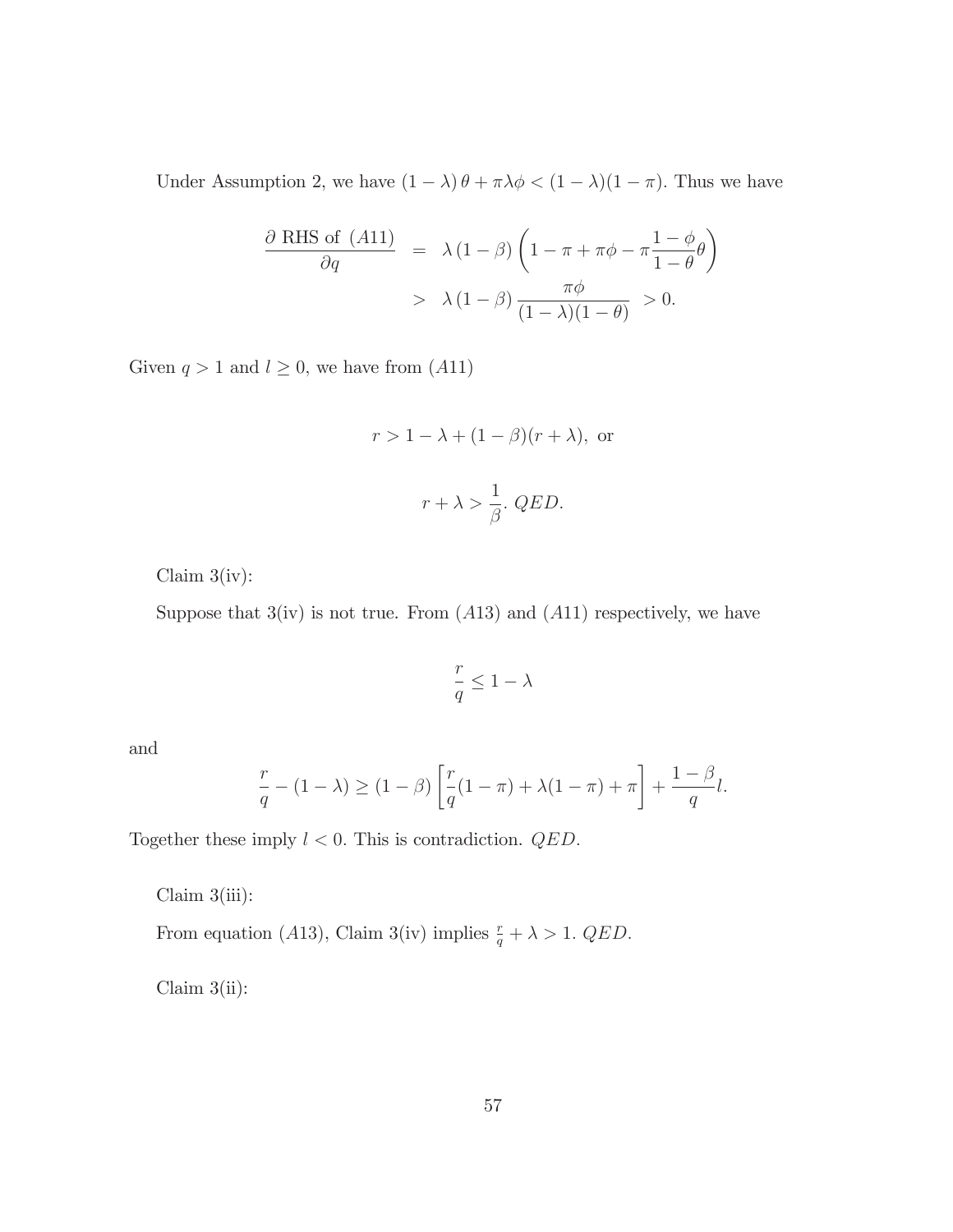Using  $q^R < 1 < q$  in  $(A13)$ , we have

$$
(1 - \pi) [r - (1 - \lambda)q] > \pi [q - r - \lambda \phi q - \lambda (1 - \phi) q^{R}],
$$
 or  

$$
r - (1 - \lambda)q > \pi \lambda \eta (q - 1) > 0.
$$

Hence, given  $l > 0$ , from  $(A17)$  it follows that

$$
\frac{\Delta(\Delta+1)}{\Delta+\pi}<\lambda\eta\left(1-\frac{1}{q}\right),\,
$$

where  $\Delta\equiv\frac{r}{q}+\lambda-1>0$  by Claim 3(iii). But from (A14),

$$
\frac{1}{q} = \frac{1}{(1 - \beta + \pi \beta) \kappa} \left\{ \pi \beta (\Delta + 1 - \lambda) - (1 - \beta) [\lambda \pi \beta (1 - \pi) \eta - \widehat{\theta}] \right\}.
$$

Substituting this to the above inequality, we get

$$
\frac{\Delta (\Delta + 1)}{\lambda \eta (\Delta + \pi)} + \frac{\pi \beta \Delta}{(1 - \beta + \pi \beta) \kappa} \n< 1 - \frac{1}{(1 - \beta + \pi \beta) \kappa} \left\{ \pi \beta (1 - \lambda) - (1 - \beta) [\lambda \pi \beta (1 - \pi) \eta - \hat{\theta}] \right\}.
$$

The LHS of this inequality is increasing in  $\Delta.$ 

Suppose Claim 3(ii) is not true, i.e.,  $\Delta \geq \frac{1-\beta}{\beta}.$  Then

$$
\frac{1-\beta}{\lambda \eta \beta (1-\beta+\pi\beta)} + \frac{\pi(1-\beta)}{(1-\beta+\pi\beta)\kappa} \n
$$
\left\{\frac1{\pi \beta (1-\beta+\pi\beta)\kappa} \left\{\pi \beta (1-\lambda) - (1-\beta)[\lambda \pi \beta (1-\pi)\eta - \widehat{\theta}]\right\}.\right.
$$
$$